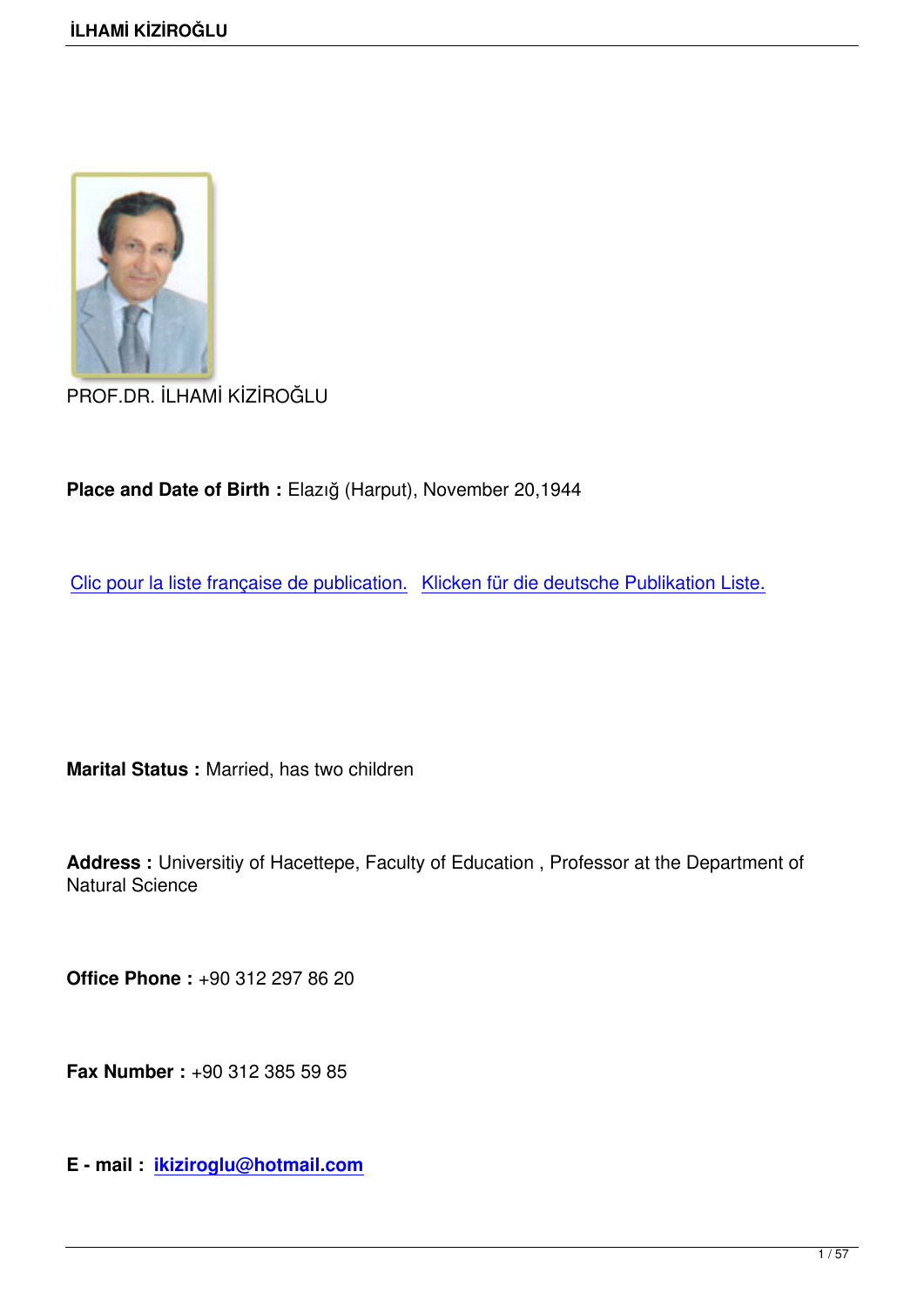**Tel :** (+90312) 2978620

# **Appointments and Education**

**1996-1998** UNDP-Member at Turkish National Committee

**1997** Founder of Environmental Education Center at Hacettepe University, Beytepe Campus

**1995-1997** Chairman of the Department of Education in the Science Studies Major Branch of Biology Education

**1994-1997** Dean of the University of Hacettepe, Faculty of Education

**1988** Professor at the University of Hacettepe, Faculty of Education Dept. of Science Studies

**1983-1986** University of Hacettepe, Faculty of Education, Chief of the Dept. of Science Studies

**1982** Granted with title of Assoc. Prof. at the University of Hacettepe, Faculty of Science, on the Subjeckt of Systematik Zoology and Ecology

**1977-1983** Worked at the University of Hacettepe, Faculty of Science Studies, Depertmant of Biology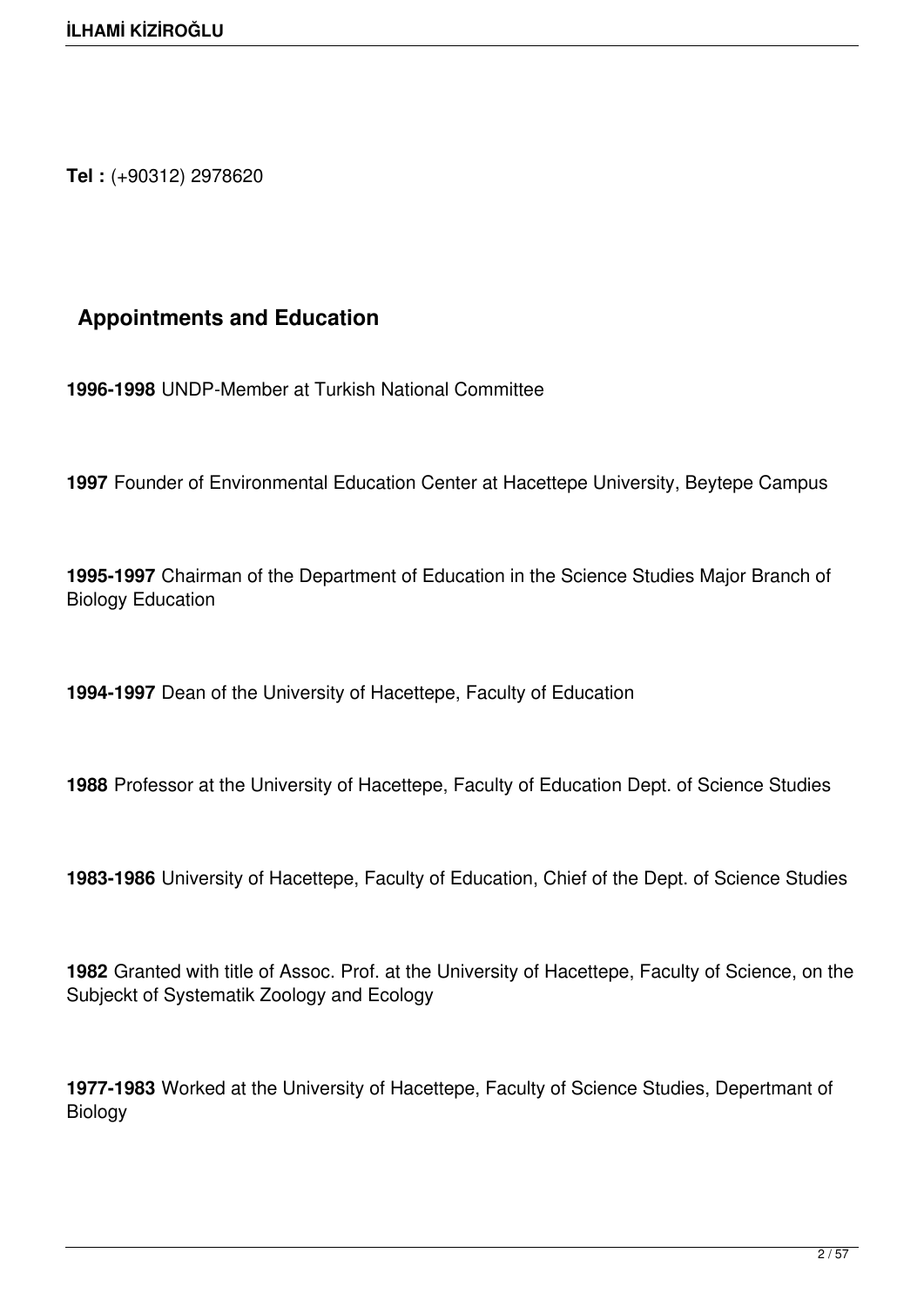**1976-1977** University of Diyarbakir, Faculty of Science, Dept. Biology

**1971-1976** Studies on Doctorate, Completion degree of Ph.D. "Excellent" in the Department of Applied Zoology, University of Munich-Ludwig-Maximillian

**1970-1971** Received German language training in varios Goethe Institutes

**1970** Starting year of Post-Graduate Studies in Germany in the scope of Law Nr.1416

**1968-1970** Technical Assistant in the University of Istanbul

**1951-1968** Completed his highschool training in the Elazığ Province, in "Elazığ Lyceum", in 1961 and his higher school training in University of İstanbul, in the Istanbul Province in 1968.

## **Research Interests**

My research addresses questions in the field of animal ecology, especially birds. I have published papers on a range of topics, including population biology, life history evolution, parental investment, and sexual selection. My general approach is to combine manipulative and observational methods in long-term field studies of marked individuals in wild populations. Where possible, study species are selected to be model study systems for groups of birds where management and conservation issues are relevant. My specific research interests include: *i*) the evolution of reproductive behaviour including mate choice and defence of offspring; *ii*) the adaptive significance of variation in avian laying date, clutch and egg size; *iii*) use of mark-recapture methods to estimate vital rates of plants and animals; and *iv*) use of matrix methods to model life-history consequences of variation in demography.

## **Teaching**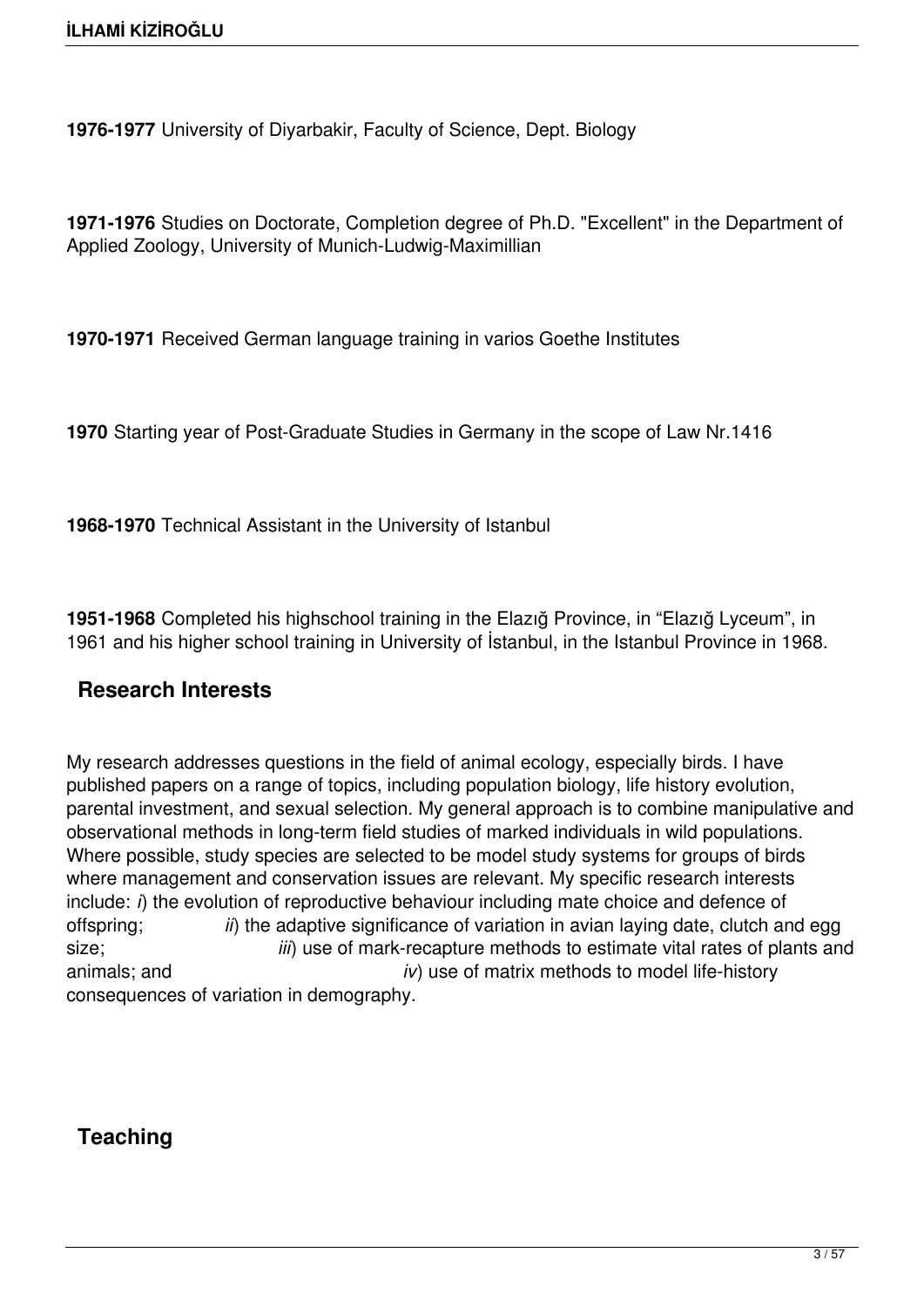- **General Biology I, II**
- **Animal Ethology**
- **Ecology**
- **Ornithology I, II**
- **Human Ecology**
- **Human Biology I, II**
- **Human Biology Lab. I, II**
- **Special Interests**

**Publications**

.

**A) Articles in Books Published in Foreign Language**

**2) KIZIROGLU,I.&** G.STREY (1999): **Environmental Conscousness and Nature Perception of Turkish People in Germany In: Umweltlernen in der einen Welt für die eine Welt. Teubner Reihe Umwelt. B.G. Teubner Stuttgart. Leipzig, 189 pp: 98-109. (1).**

**1) KIZIROGLU,I.(1994): Biology Course in Turkey and Europe and Training of Biology Teachers In: E. Entrich&L.Staeck (Hrsg.): Biologische Bildung in einem Europa der politischen Umbruchs.In:Press Alsbach:Leuchtturm Verlag: 333-334**

**B) Publications in Journals that Appear in SCI (Class A Journals)**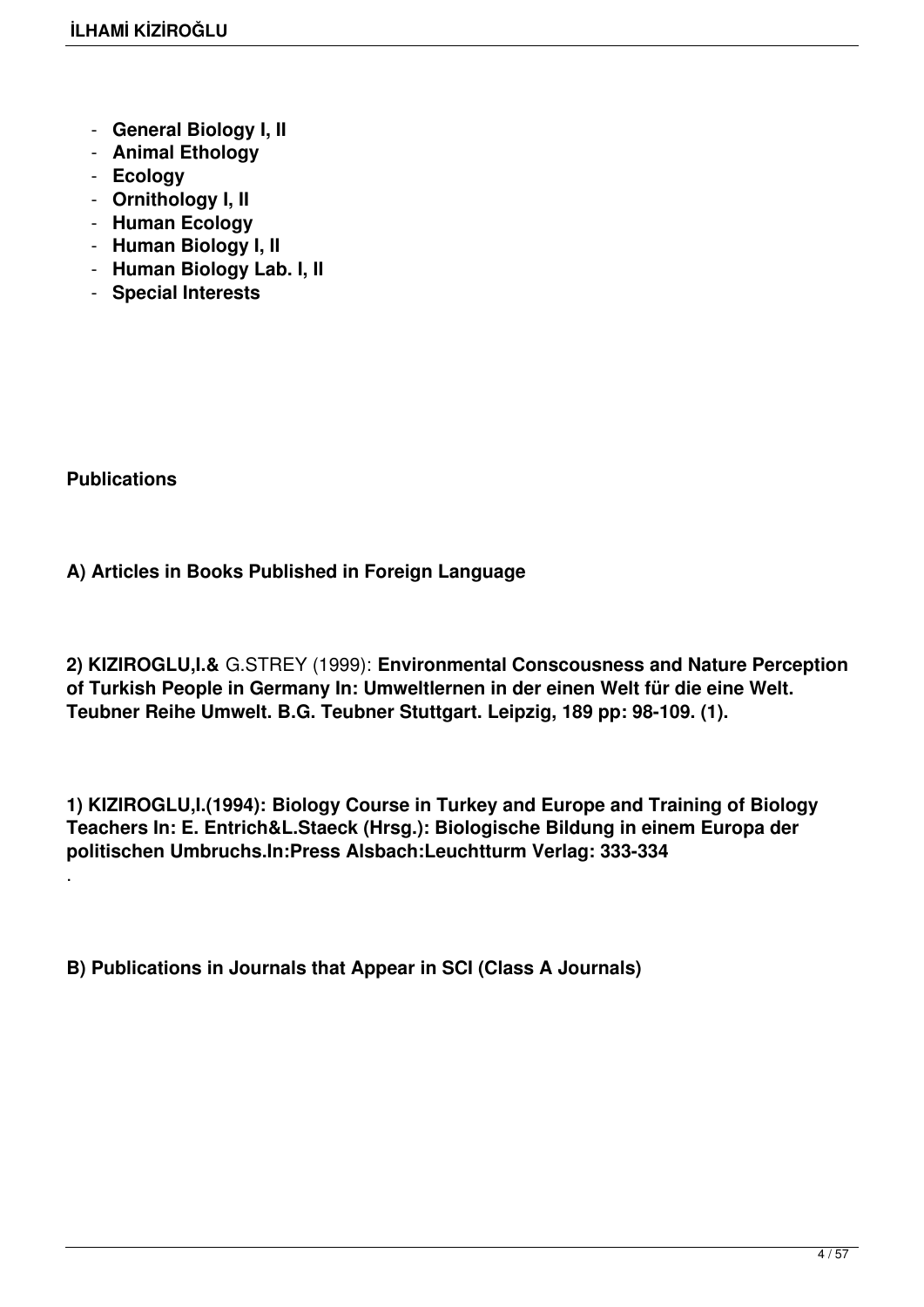20) KİZİROĞLU, İ., & amp; L. TURAN (2006): Ein kurzer Beitrag zum Massenwechsel der Gemeinen Kiefernbuschhornblattwespe, Diprion pini (L., 1758) in Beytepe bei Ankara. Beitr.Ent. 57(2007): 151-159.

19) ERDOGAN, A., S. KACAR, KİZİROĞLU, İ., M. ÖZ & amp; H. SERT (2006): The breeding biology of he Common Redstart in the reseach forests, Buk-Lutfi Buyukyildirim and Elmali Cedar, in Antalya. 24. International Ornithological Congress, Hamburg, 13-19 August 2006. J. [of Ornithlogy Vol. 147 Nr.5 Suppl.1 August 2006: 164 p.](http://yayin.ikziroglu.com/fulltext.pdf)

18) KİZİROĞLU, İ.(2006): The importance of birds in biological control: A case study on Great Tits. J. of Ornithlogy Vol. 147 Nr.5 Suppl.1 August 2006: 195 p.

17) KİZİROĞLU, İ., & amp; L. TURAN (2006): The diversity of woodpeckers in Turkey and their role in biological control. J. of Ornithlogy Vol. 147 Nr.5 Suppl.1 August 2006: 195 p.

16) ASLAN, A.,M. YAVUZ, Y. KASKA, A. ERDOĞAN & İ. KİZİROĞLU (2006): Preliminary study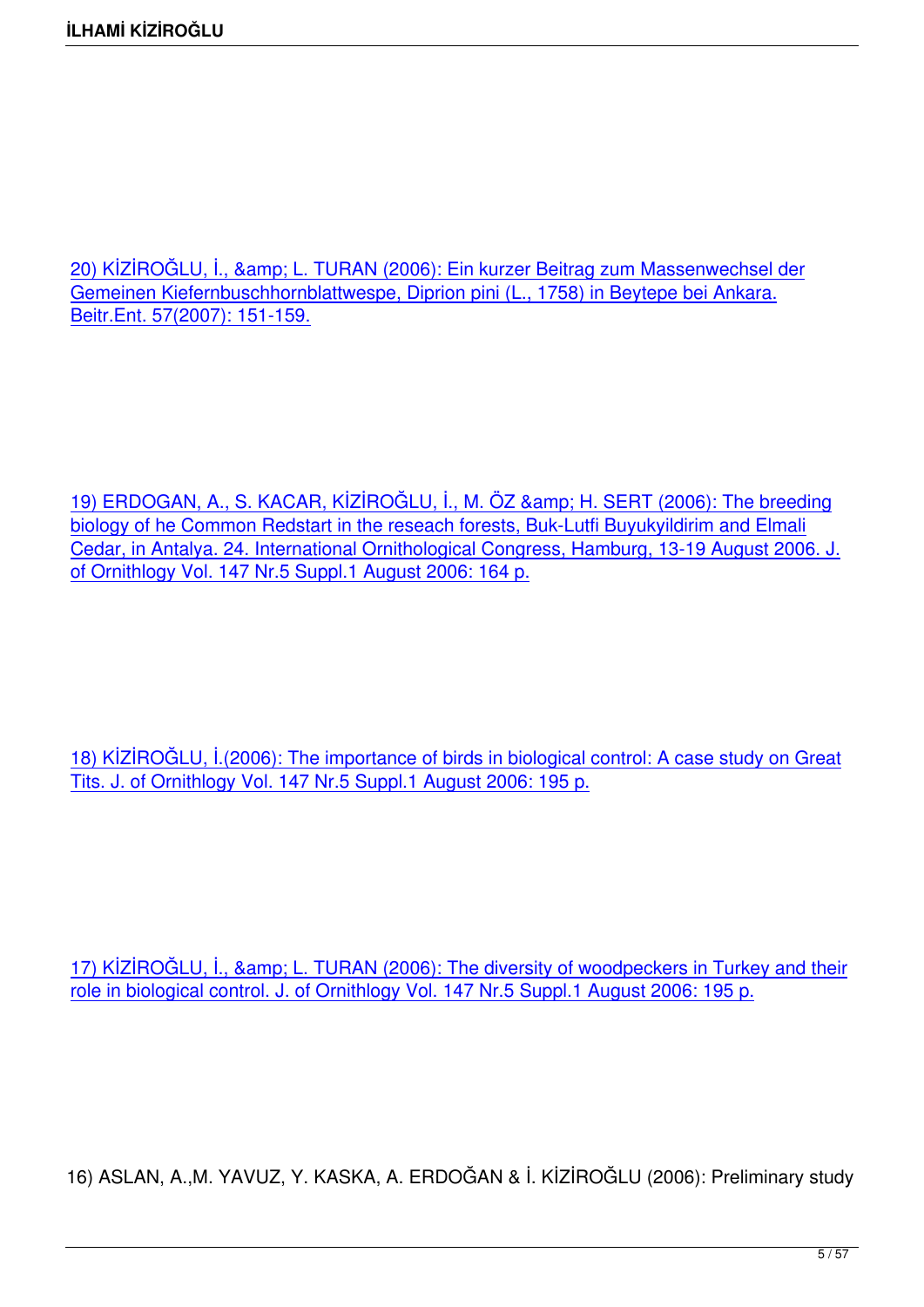on feeding ecology and heavy metal acumulation at spectacled Bulbul (*Pycnonotus xanthopygos* ) Antalya-Turkey. 13. International Symposium on Environmental Pollution and its Impact on Life in the Mediterranean Region. 8-12 October 2005, Thessaloniki: *Fresenius Environmental Bulletin* , Vol.15-No:9b: 1174-1181.

15) KİZİROĞLU, İ., Ö. ADIZEL & M. BAHADIR (2006): Nature Reserves And Biodiversity in Turkey and Related Policy Measures along with Joining the EU. *Fresenius Environmental Bulletin Vol.15* - No.9b-2006: 1156-1160.

14) ERDOĞAN, A., M. S. KAÇAR, L.S. TURAN ., İ.KİZİROĞLU & amp; M. ÖZ (2005): Forest pest control by Common Redstart (Phoenicurus phoenicurus L.) near Antalya, Turkey. . J.Pest Science 10.1007/s10340-005-0102-9 .

13) KİZİROĞLU, İ., L.TURAN, A. ERDOĞAN, Ö. ADIZEL & M. H. KİZİROĞLU (2004) :The extent of Environmemnt-Related discussions in the Turkish Printed Media. *Fresenius Environmental Bulletin 13-No.11a-2004* : 1109-1111. (3).

12) TURAN, L. & amp; İ. KİZİROĞLU(2003): Die Schädlingsvertilgung einiger Singvogelarten in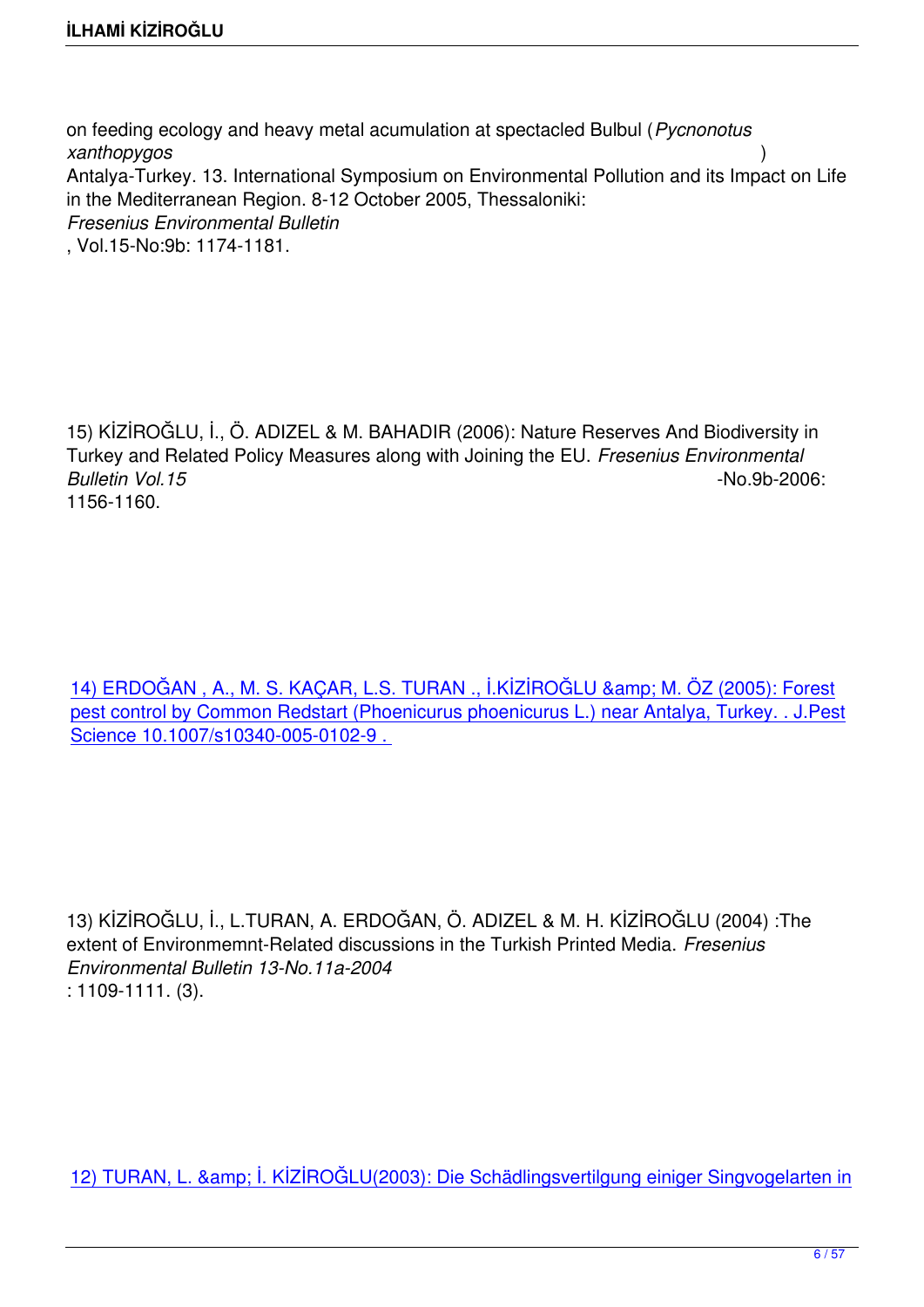einem Schwarzkiefer/Zeder-Wald in Beytepe bei Ankara. Anz. Schädlingskunde, Pflanzenschutz, Umweltschutz (J.Pest Science)76(6): 159-160.

**11) KİZİROĞLU, İ., L. TURAN, A. ERDOĞAN, Ö. ADIZEL & N. PAMUKOĞLU (2002): Die Schädlingsvertilgung einiger Singvogelarten in einem Schwarzkiefern/Eichen-Mischbestand im Beynamer Wald bei Ankara.** *Anz. [Schädlingskunde, Pflanzenschutz, Umweltschutz \(J.Pest Science\)75 \(2002\): 1-4](http://www.ikiziroglu.com/beynamer.pdf)*  **[.](http://www.ikiziroglu.com/beynamer.pdf)** 

10) KİZİROĞLU, İ.(1994): ACATAY ABDULGAFUR-IN Memoriam. *Anz. Schädlingskunde, Pflanzenschutz, Umweltschutz 67(5) (1994* ): 111.

**9) KİZİROĞLU, İ.(1984): Untersuchungen über Insekten, insbesondere Flöhe, als Bewohner von Nestern der Kohlmeise (Parus major L.,)in Nistkaesten in einem Fichtenwald. Anz. Schädlingskunde, Pflanzenschutz, Umweltschutz 57 (1984 ): 70-72. [\(Abstract\)](http://yayin.ikiziroglu.com/Kohlmeise.doc)** (3).

**8) KİZİROĞLU, İ.(1982): Ernährungsbiologische Untersuchungen an vier Meisenarten (Parus spp.) . Anz. Schädlingskunde, Pflanzenschutz, Umweltschutz 55 (1982 ): 170-174. (Abstract)** (2).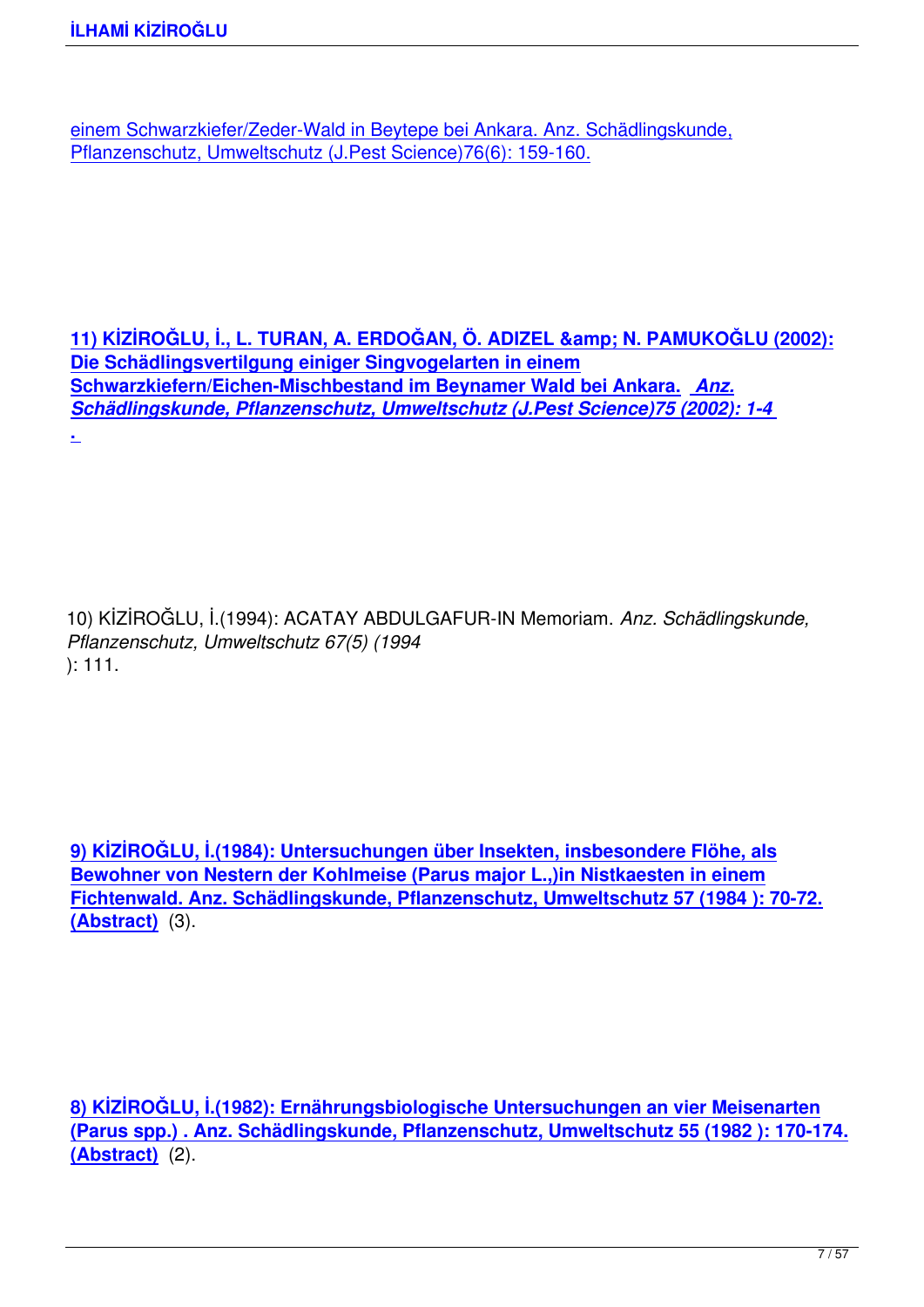**7) KİZİROĞLU, İ(1982): Biologische Untersuchungen an vier Meisenarten (Parus spp.) in der Umgebung von Ankara. J. Ornithologie 123 (1982): 409-423.** (11).

**6) KİZİROĞLU, İ.(1981): Biologische, ökologische und ethologische Untersuchungen an vier Meisenarten (Parus spp.)im Beynamer Wald bei Ankara 1978 bis 1980. I. Qualitative und quantitative Analyse der Vogelfauna des Untersuchungsgebietes. Anz. [Schädlingskunde, Pflanzenschutz, Umweltschutz 54 \(1981\): 56-57. \(Abstract\)](http://yayin.ikiziroglu.com/Parus.doc)** (2).

5) W. BAEUMLER, H.DOPPELREITER, E. ELBADRY, F.HASSANEIN & I. KIZIROGLU (1978): The Influence of the herbicides Paraquat and Simazin on the fauna in forest soils. *Anz. Schädlingskunde, Pflanzenschutz, Umweltschutz 51: 1-5.* 

4) KİZİROĞLU, İ.(1976): Über Schlupfwespen als Parasiten der Fliedermotte, *Gracilaria syringella* F. (Lepid., Gracilaridae). *Anz. Schädlingskunde, Pflanzenschutz, Umweltschutz 49 (1976):*  100-102.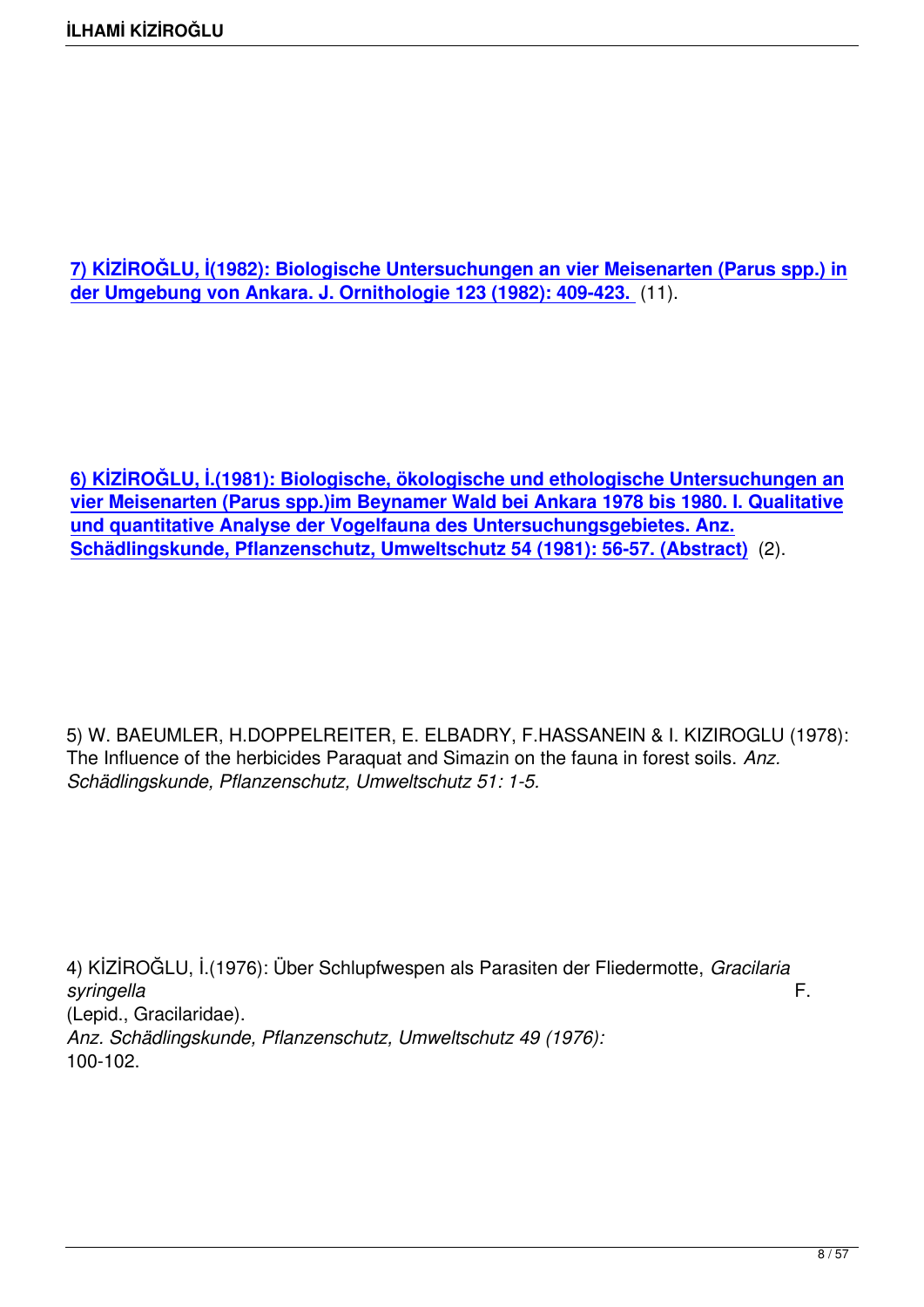3) KİZİROĞLU, İ.(1976): Zur Kenntnis der Fliedermotte, , *Gracilaria syringella* F. (Lepid., Gracilaridae).3. Ökologie *. Z. Ang. Ent. 81 (1976);* 163-187.

2) KİZİROĞLU, İ.(1976): Zur Kenntnis der Fliedermotte, *Gracilaria syringella* F. (Lepid., Gracilaridae).2. Biologie *. Z. Ang. Ent. 81 (1976* ): 43-61.

1) KİZİROĞLU, İ.(1976): Zur Kenntnis der Fliedermotte , *Gracilaria syringella* F. (Lepid., Gracilaridae. 1. Verbreitung und Morphologie. *Z.Ang.Ent. 80 (1976* ): 407-426. (5).

**C) Papers Published in a Foreign Language (International Journal)**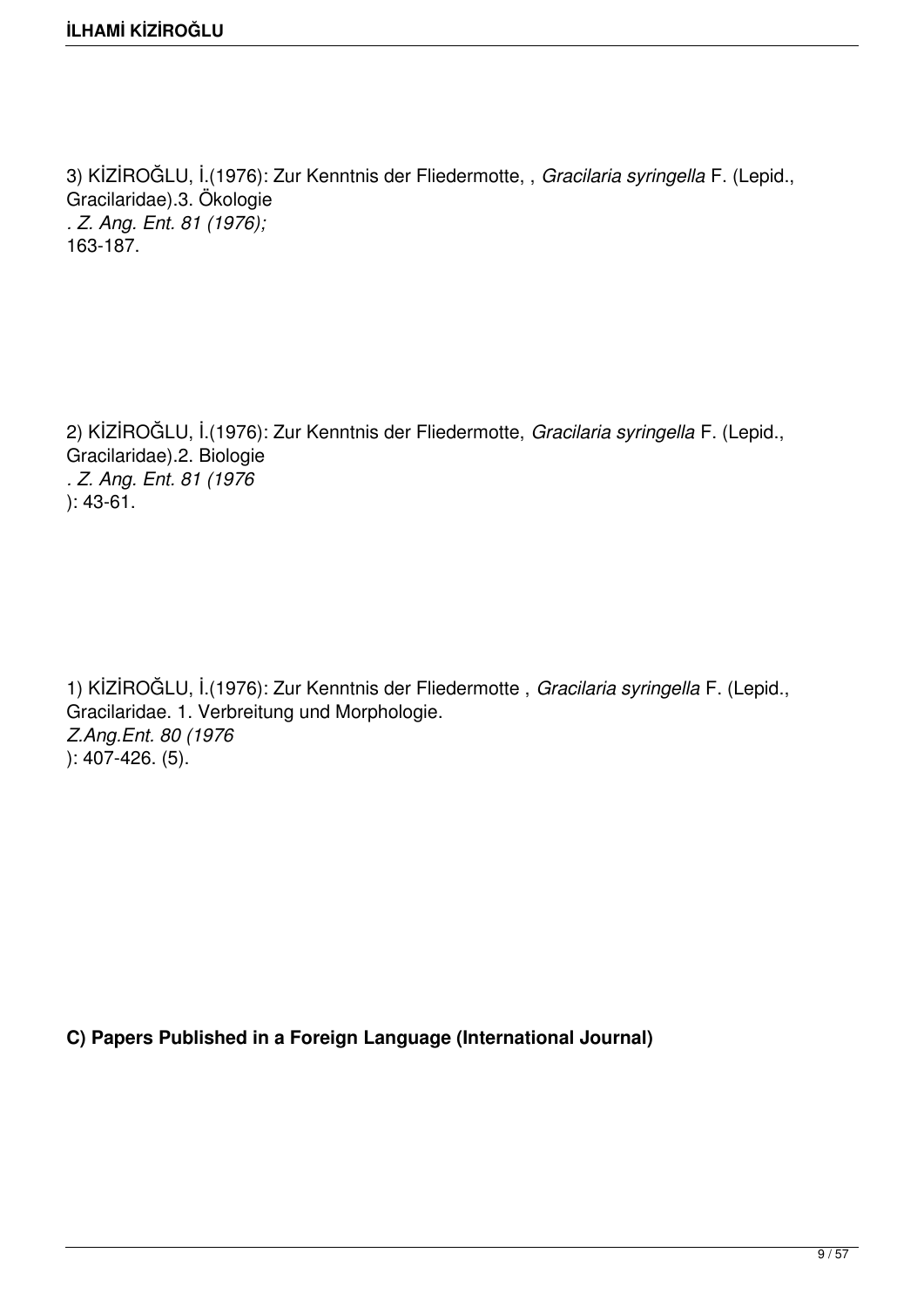.

17) PAMUKOĞLU, N. & **I. KIZIROĞLU** (2007): Zur Ernährungsbiologie der Waldohreule (*Asio otus* ) in einem Schwarzkiefernkultur am Eymir-See bei Ankara. *Ornith. Mitteilungen* 59 (Nr:1-2006: November):372-375.

16) KAÇAR, S.M. , A. ERDOĞAN, **I. KIZIROĞLU** & Mehmet ÖZ **(2006):** Ein Beitrag zur Brutbiologie von Gartenrotschwanz ( *Phoenicurus phoenicurus* L.) in Antalya-Forschungs (Bük- Lütfi Büyükyıldırım und Elmalı Zeder) –Wälder. *Ornith. Mitteilungen* 58(Nr:10-2006:October): 12-19.

15) **KİZİROGLU, I** .& L.TURAN (2004): Vogelbestandsaufnahmen durch Linientaxierungen in zwei unterschiedlich strukturierten bayerischen Wäldern. *Ornithologische Mitteilungen 56. Nr.10-2004* : 343-347.

14) **KİZİROGLU, I.**, A. ERDOGAN & L: TURAN (2002): Die Populationsschwankungen und die neueren Beobachtungsdaten über die Geierarten in der Türkei. *Ornith. Mitteilungen 54(Nr.7/8): 257-261*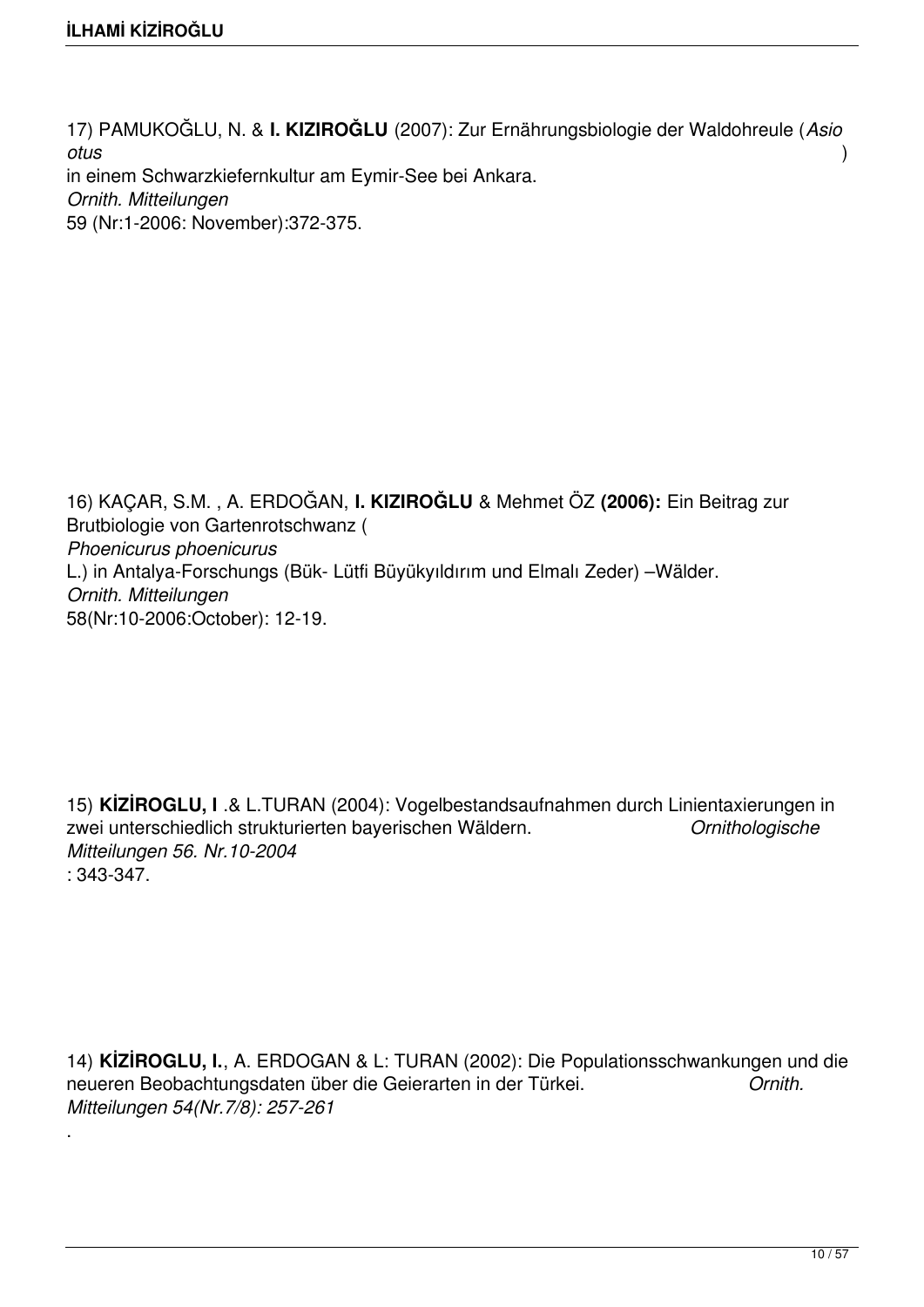**13) KİZİROĞLU, İ.,L.TURAN & A.ERDOĞAN (2002): Die Sultansümpfe von Kayseri-Vogelparadies der Türkei. TU INTERNATIONAL 50/51 April 2002: 55-56. (1).**

12) **KİZİROĞLU, İ.** (1999): Umweltplanung und Umweltverträglichkeitsprüfung in der Türkei. *TU Berlin International 44/45 (Juli 1999)* : 38-40.

11) ERDOĞAN, A.,& **İ. KİZİROĞLU** (1993): Brutbiologische Untersuchungen an den Passer montanus L., und. P. domesticus L., Beytepe , Ankara *. Verh. Ornith. Ges. Bayern 25 (1993):* 211-218. **(2).**

10) **KİZİROĞLU, İ(1988) :** Über die Nestbesuchaktivität der Altvögel und die Gewichtsentwicklung der Nestjungen bei einigen Meisenarten (Parus spp.). *Verh. Ornith. Ges. Bayern 24 (1988* ): 743-750.

9) **KİZİROĞLU, İ.**, M.N.ŞİŞLİ & Ü. ALP (1987): Die interspezifische Beziehungen der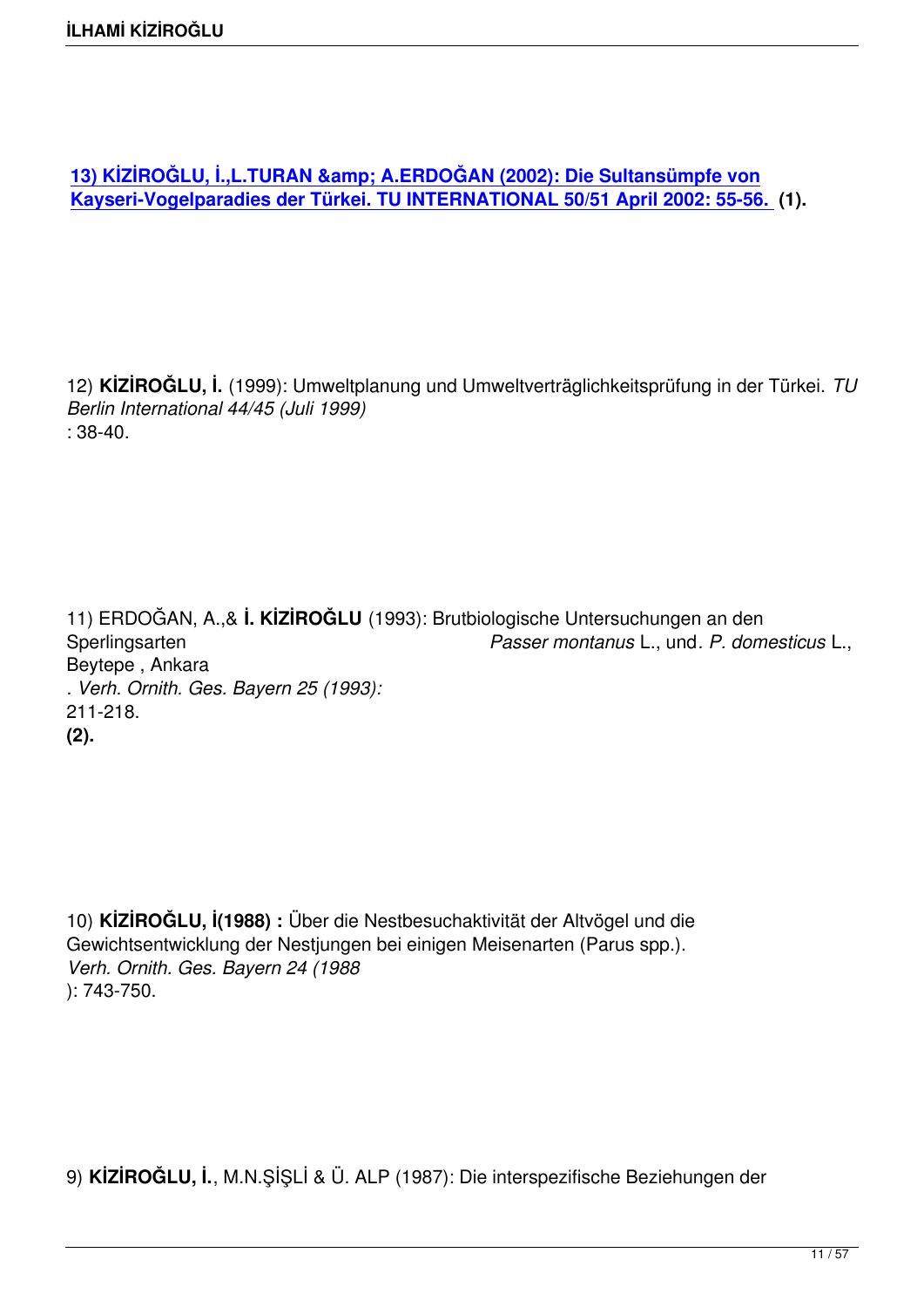Höhlenbrüter in Ankara. *Die Vogelwelt 108 (1987/5)*: 169-175. **(4).**

8) **KİZİROĞLU, İ.**,& F. KİZİROĞLU (1987): Die Vogelarten im Vogelparadies"Kuş Cenneti Bandırma"Nationalpark und seiner Umgebung. 515-532. **(5).**

7) **KİZİROĞLU, İ.** (1987): Die gefährdeten Vogelarten (Nonpasseres) der Türkei. Verh. Ornith. Ges. Bayern 24 (1987): 533-540.

6) **KİZİROĞLU, İ.** (1986): Geschichtliche Entwicklung und die Grundlagen der Ökologie. *H.Ü.E ğitim Fakültesi Dergisi 1(1986* ): 235-244.

5) **KİZİROĞLU, İ.** (1984): Untersuchungen über die Brutbiologie der höhlenbrütenden Anz. Ornith. Ges. Bayern 23 (1984): 205-214.

4) **KİZİROĞLU, İ.** (1984): Populationsdynamische Untersuchungen an vier Meisenarten (Parus spp.) in der Umgebung von Ankara. Beitr 138-148. **(2).**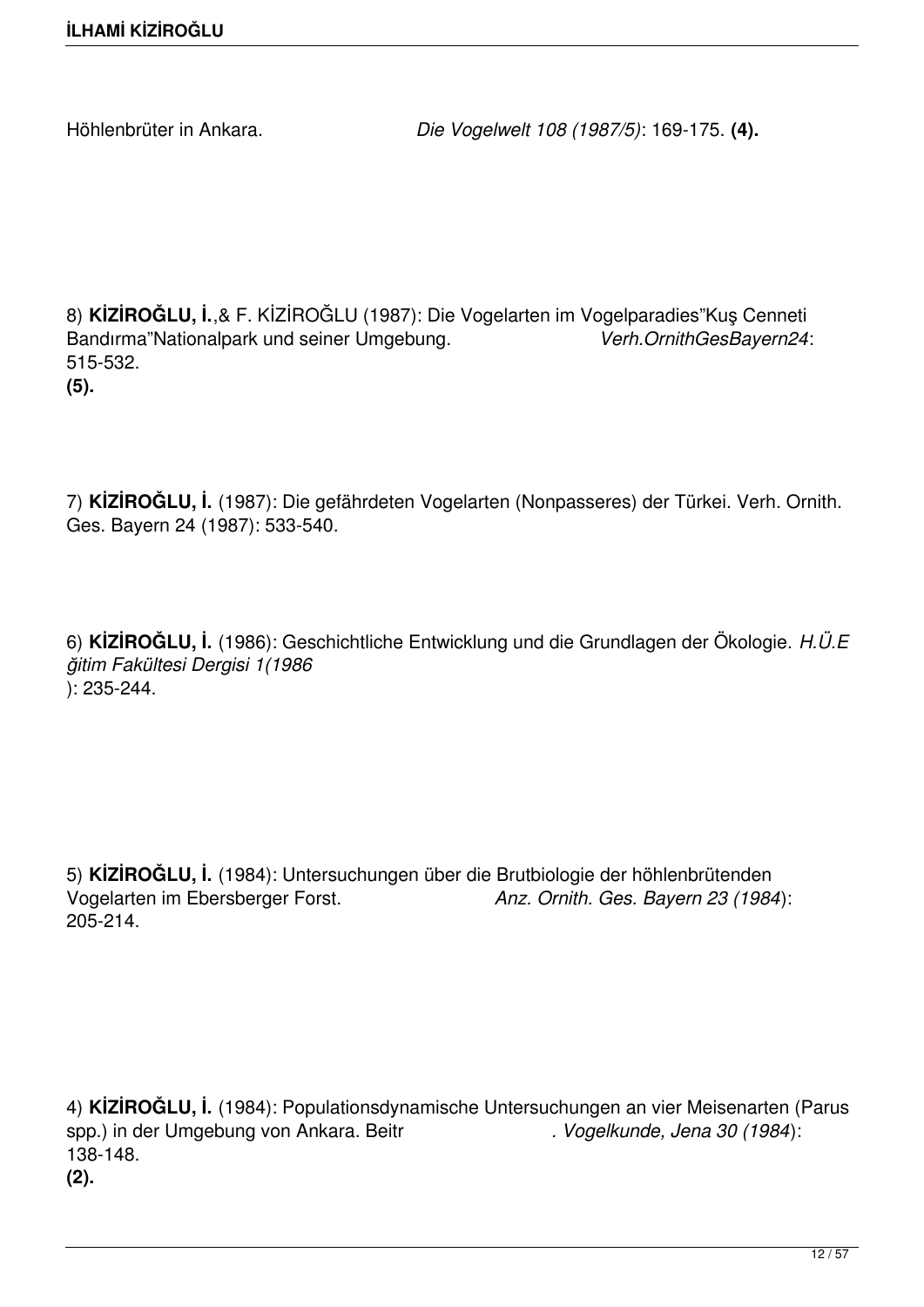3) **KİZİROĞLU, İ.** (1983): Biometrische Untersuchungen an vier Meisenarten (Parus spp.) in Zool. Beitr. 34 (1983): 453-458.

2) **KİZİROĞLU, İ.** (1982/83): Tageszeitliche Fluktuationen einer Population von Staren *(Sturnus vulgaris* L.) in den Wintermonaten 1977/78 in Beytepe/Ankara *. Verh. Ornith. Ges. Bayern 23(1982/83* ): 511-519.

1) **KİZİROĞLU, İ.** (1981): Bird Ringing in Turkey. *The Ring 106-107 (1981*): 110.

**D) Publicaitons in a Foreign Language ( Domestic Journal)**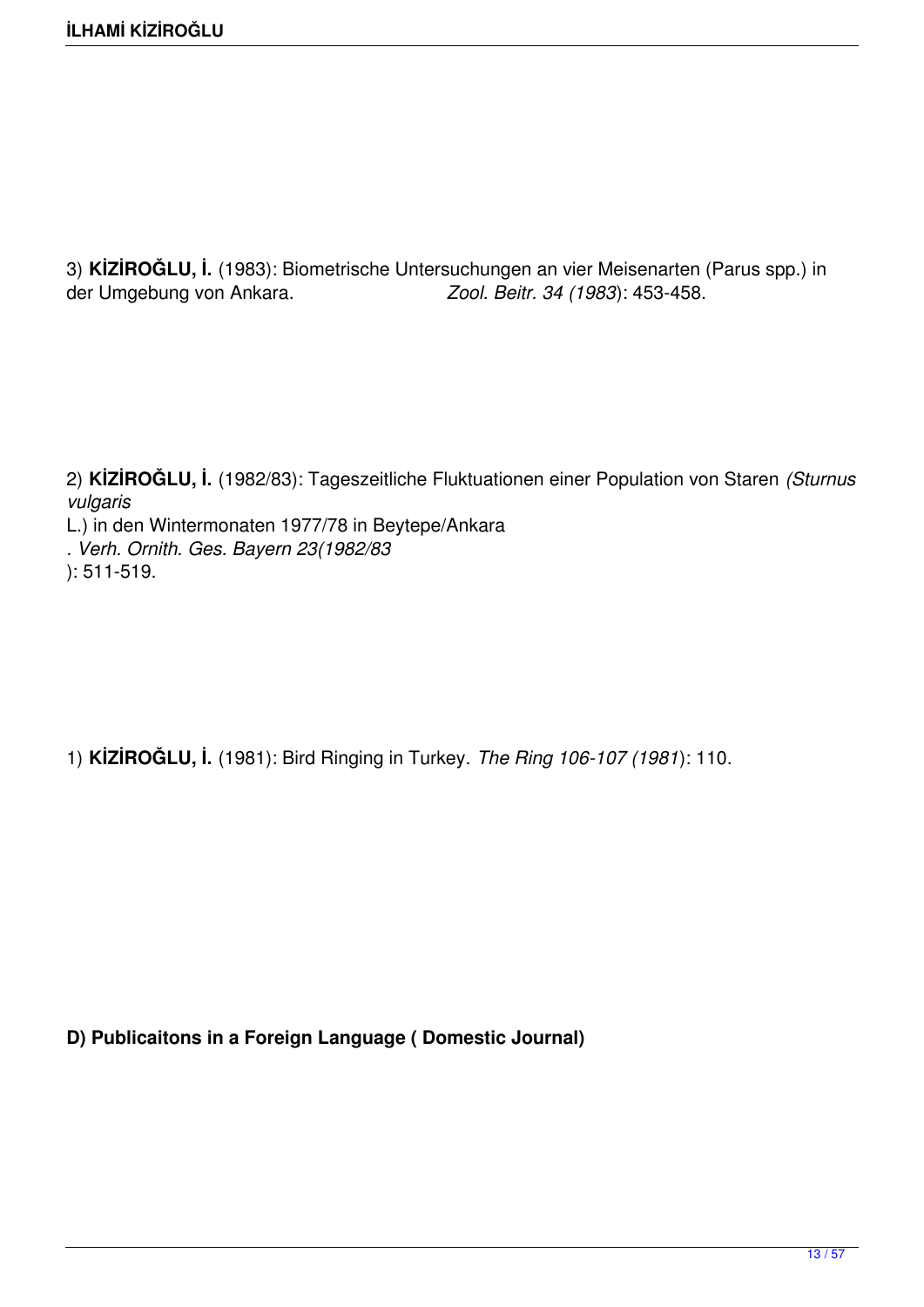11) ASLAN, A.& amp; I. KİZİROĞLU (2003): A Study on the Ornithofauna of **Sakaryabaşı/Eminekin Pond and its Vicinity.(Sakaryabaşı/Eminekin Göleti ve Çevresinin Ornitofaunası zerine Araştırmalar). Turk. J. Zool. 27: 19-26. (2).**

**10) AYAŞ, Z., & İ. KİZİROĞLU (1999) : Ornithofauna of Turkish-Greek-Border (İpsala/Edirne).***Hacettepe Bulletin of Natural Sciences and Engineering 28 (SeriesA***: 25-34. (1).**

**9) KİZİROĞLU, İ. (1996): Bird Species which are becoming extinct and red data books for bird species of Turkey.** *H. Ü. Eğitim Fakültesi Dergisi 12 (1996):* **195-199.** 

**8) KİZİROĞLU, İ. (1995): Begriffs-und Namensbildung im Biologieunterricht***. Dialog 2/94 (1995):* **19-29.** 

**7) KİZİROĞLU, İ. (1994): Biologieunterricht und Umwelterziehung und ihre Stundenanteile in verschiedenen Schulbereichen in der Türkei.***H.Ü.Eğitim FakültesiDergisi 10(1994* **): 99-107.**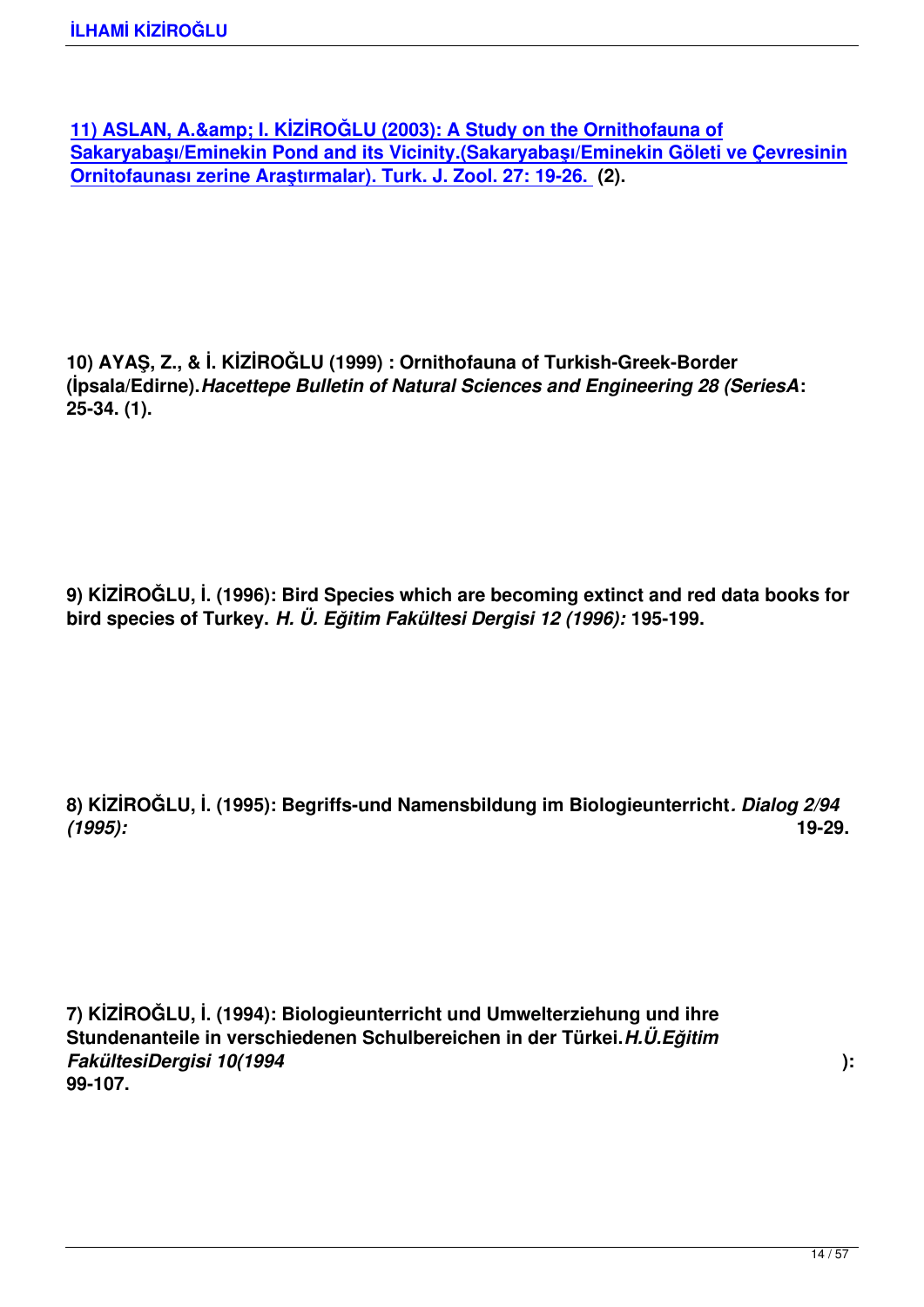**6) KİZİROĞLU, İ. (1993): The Manyas Kuş Cenneti: A natural paradise with a diplom***. Image of Türkiye 62 (1993):* **16-21.** 

**5) KİZİROĞLU, İ., L. TURAN & A. ERDOĞAN (1993): Ein Beitrag zur türkischen Greifvogelfauna und der Grad ihrer Gefährdung. H.Ü.Eğitim Fakültesi Dergisi 8: 271-279. (5).**

**4) KİZİROĞLU, İ ., L. TURAN & A. ERDOĞAN (1993): A bio-ornithological study on Sultansazlığı, one of the important wetlands of Turkey and Europe: New bird species in the area and the current situation.** *DOĞA Türk. J. Of Zoology 17 (1993)***: 179-188. (5).**

**3) KİZİROĞLU, İ (1992) : Biologische Bildung in der Türkei***. H. Ü. Eğitim Fakültesi Dergisi 7 (1992)* **:241-249.** 

**2) KİZİROĞLU, İ. (1989): Die vom Aussterben bedrohten Vogelarten der Türkei.** *H. Ü. Eğitim Fakültesi Dergisi 4 (1989):* **189-196.**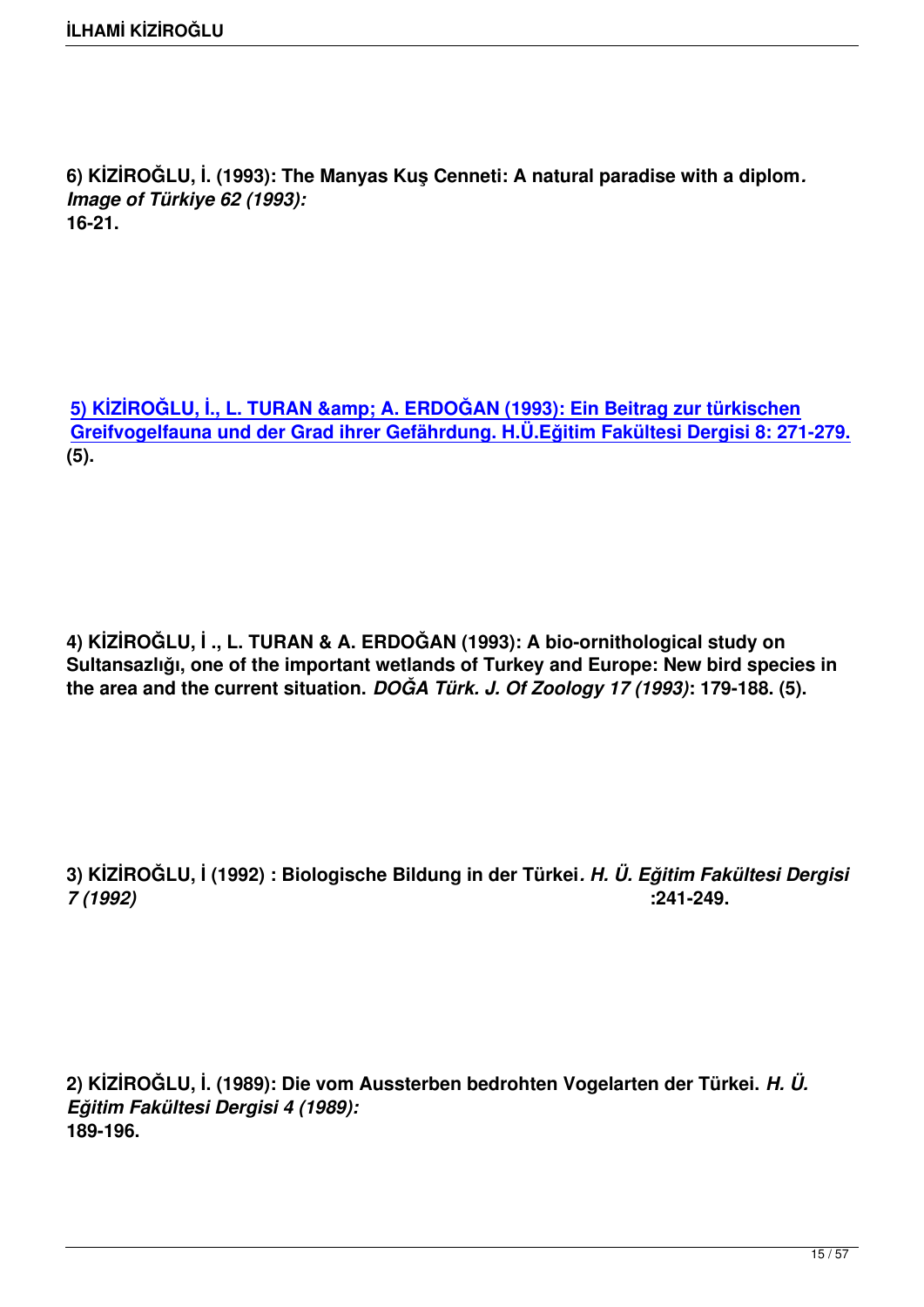**1) KİZİROĞLU, İ. (1986): Geschichtliche Entwicklung und die Grundlagen der Ökologie.** *H .Ü.Eğitim Fakültesi Dergisi 1(1986* **): 235-244.** 

## **E) Publications of the international Meeting**

#### **F) Publications of National Symposiums**

32) PAMUKOĞLU, N. & **I. KIZIROĞLU** (2006) Zur Ernährungsbiologie der Waldohreule (*Asio otus* ) in einem Schwarzkiefernkultur am Eymir-See bei Ankara. Ornith. Mitteilungen 58 (Nr:11-2006:November): 372-375.

31) **KİZİROĞLU, İ.** (2006): Zur Biodiversität und zu den geschützten Naturräumen der Türkei. Kolloquium gür Homboldt-Forschungsstipendiaten in der Türkei. 7-9 April 2006, İstanbul: p.76(Plenar=Çağrılı Bildiri).

**30 ) ASLAN, A.,M. YAVUZ, Y. KASKA, A. ERDOĞAN & İ. KİZİROĞLU (2005):**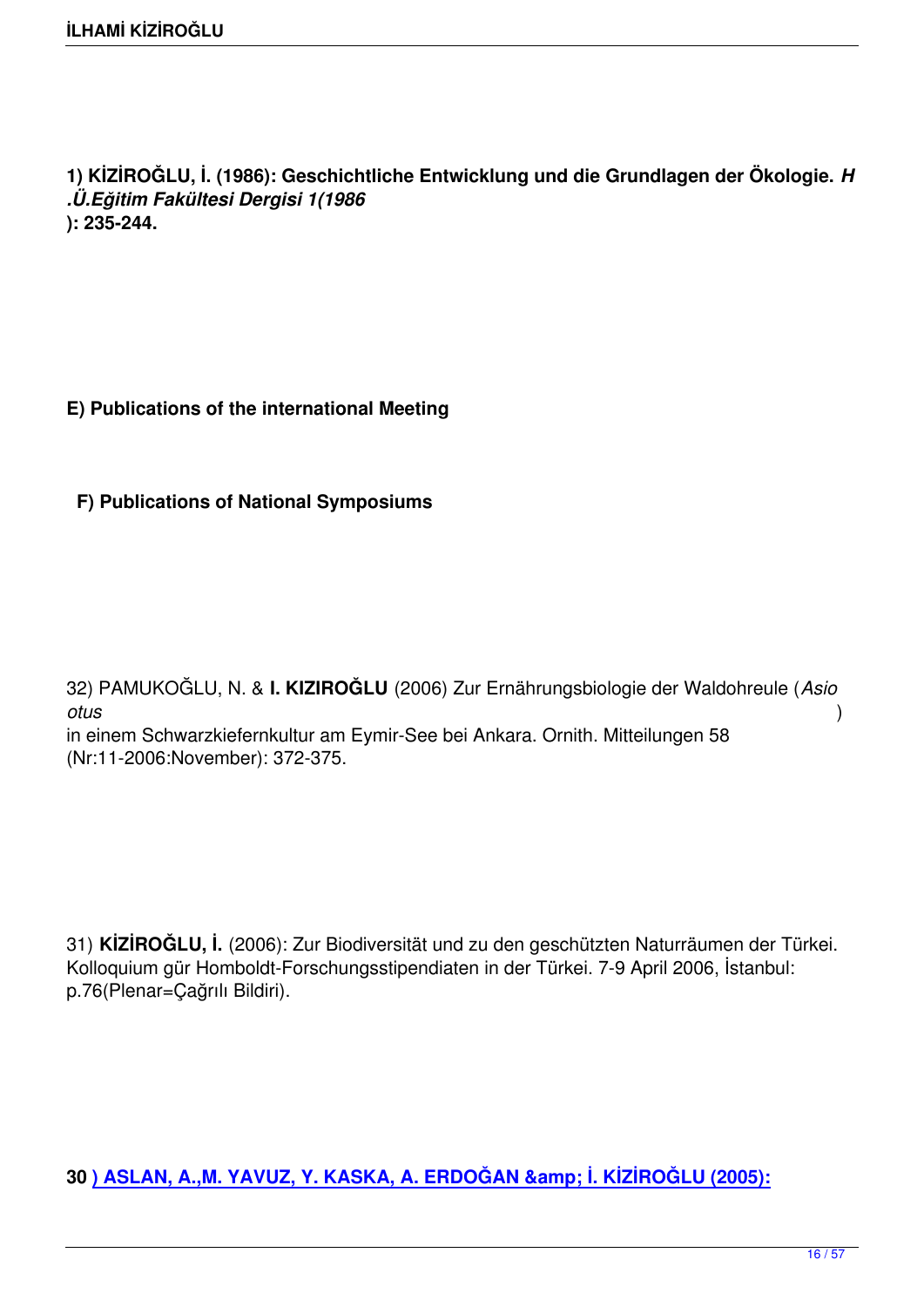**Preliminary study on feeding ecology and heavy metal acumulation at spectacled Bulbul (Pycnonotus xanthopygos) Antalya-Turkey. 13. International Symposium on Environmental Pollution and its Impact on Life in the Mediterranean Region. 8-12 [October 2005, Thessaloniki: p. 253\( FRESENIUS ENVIRONMENTAL BULLETIN, in press\).](http://yayin.ikiziroglu.com/bulbul.doc) [\(Summary\)](http://yayin.ikiziroglu.com/bulbul.doc)**

**29) KİZİROĞLU, İ., Ö. ADIZEL & M. BAHADIR (2005): Nature Reserves And Biodiversity Of Turkey And Measures To Be Taken For An Eu Membership.p.77. FRESENIUS ENVIRONMENTAL BULLETIN (in press). (Summary)**

28) ADIZEL, Ö., L. TURAN & amp; İ. KİZİROĞLU (2004): The Reasons of Drainage of in **Van Lake the Effects on Birds and Irritaded Field. 1. International Eurasien Ornithology Kongress, 8-11 April 2004, Antalya:61-62.** 

**27) KİZİROĞLU, İ. (2004): The Historical Development of Ornithological Studies in Turkey. 1. International Eurasien Ornithology Kongress, 8-11 April 2004, Antalya, 8-18.** 

26) ADIZEL, Ö., L. TURAN & amp; İ. KİZİROĞLU (2004): The Reasons of Drainage of in **Van Lake the Effects on Birds and Irritaded Field. 1. International Eurasien Ornithology Kongress, 8-11 April 2004, Antalya,pp 51.**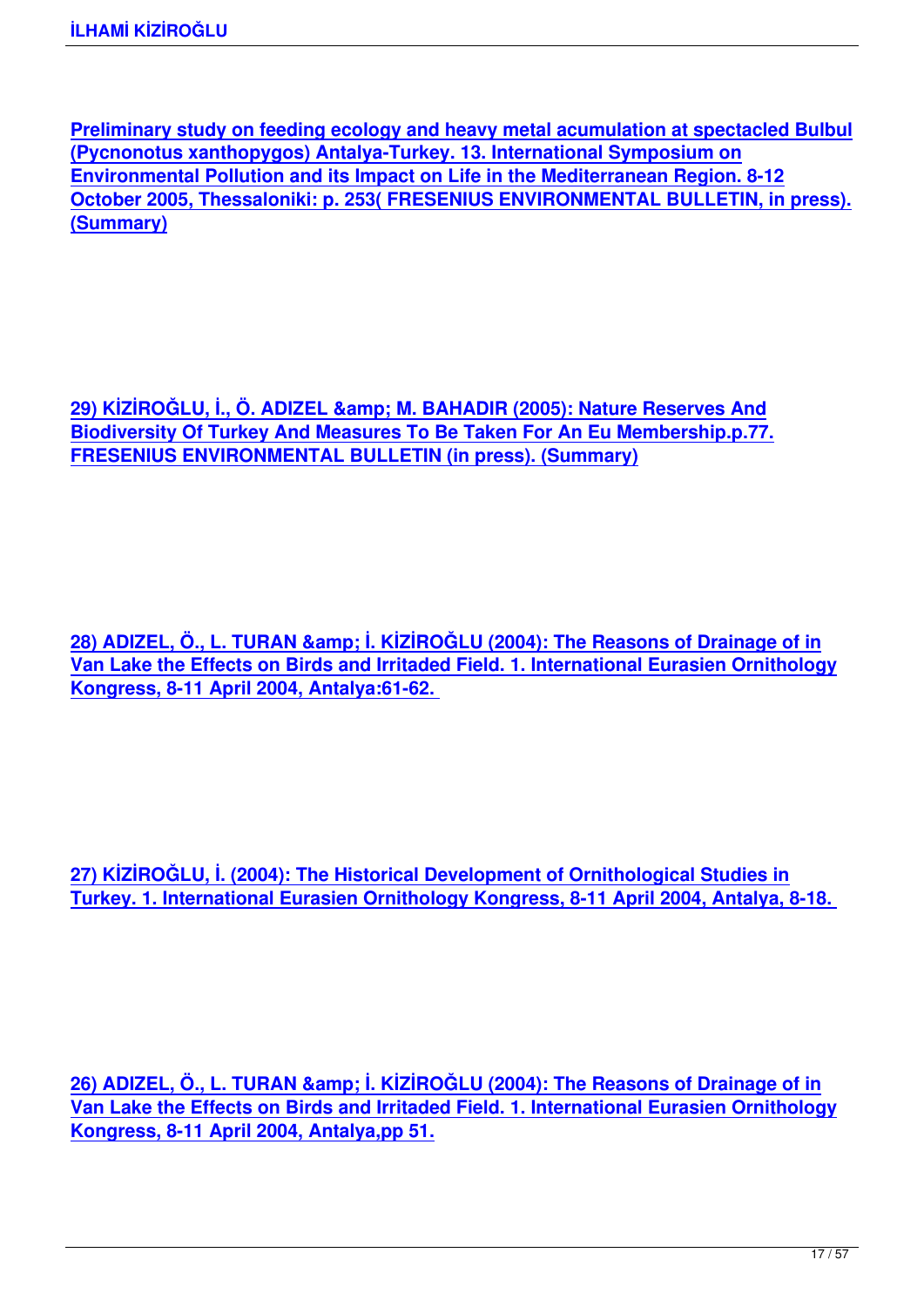25) ASLAN, A. A.ERDOĞAN, İ. KİZİROĞLU & amp; M. YAVUZ (2004): Investigations on **Breeding Biology of House Sparrow (Passer domesticus) Population in Antalya 1. International Eurasien Ornithology Kongress, 8-11 April 2004, Antalya, pp.4.** 

**24) S.KAÇAR, A.ERDOĞAN, M. ÖZ & İ. KİZİROĞLU (2004): Breeding Biology of Redstart (Phoenicurus phoenicurus L.) in Research Forests, Bük-Lütfi Büyükyıldırım and Elmalı Cedrus Research Forest, in Antalya. 1. International Eurasien Ornithology [Kongress, 8-11 April 2004, Antalya,pp 20.](http://yayin.ikiziroglu.com/Abstract_book_of_1st_IEOC.pdf) (1).**

**23) KİZİROĞLU, İ. (2004): The Historical Development of Ornithological Studies in Turkey. 1. International Eurasien Ornithology Kongress, 8-11 April 2004, Antalya,pp.7.**

22) KİZİROĞLU, İ., L. TURAN, A. ERDOĞAN, Ö. ADIZEL& amp; M.H.KİZİROĞLU (2003): **The Extent of Environmental Related Discussions in the Turkish Printed Media. International Symposium on Environmental Pollution and its Impact on Life in the [Mediterranean Region, October 4-8 Antalya, Turkey, s.225. \(Summary\)](http://yayin.ikiziroglu.com/media.doc)**

21) ERDOĞAN, A., A. ASLAN, T. ALBAYRAK, G.H.SERT, M.R. TUNÇ, **İ. KİZİROĞLU** & L.TURAN (2003): Birds of Antalya. International Symposium on Environmental Pollution and its Impact on Life in the Mediterranean Region, October 4-8 Antalya, Turkey, s.226.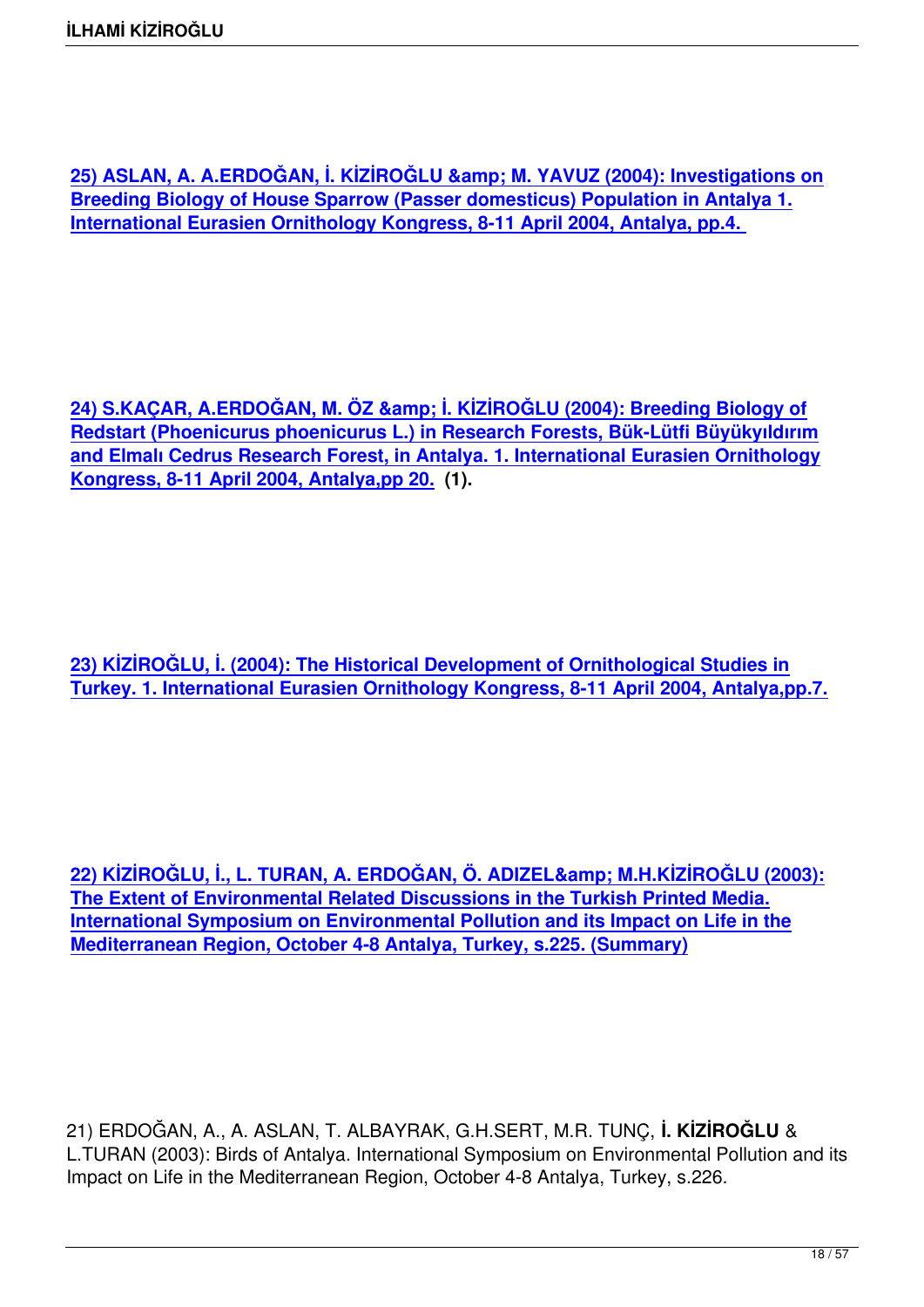**(2).**

20) **KİZİROĞLU, İ.** (2003): Grundkenntnisse und Kenntnissgenese der Lehramtstudierenden der Universität und der 9. Kläßler von einem Anatolischen Gymnasium in Ankara über Ethologie und Ökologie. Vd Biol. 14-19 September 2003 , Berlin, Symposium von Vd Biol.

19) **KİZİROĞLU, İ.** (2003): Erziehung zu einem nachhaltigen Umgang mit Wasser unter Berücksichtigung des soziokulturellen Kontexts. Interkulturelle Probleme des Technologietransfer ın den Nahen Osten am Beispiel Wasser/Abwasser. Int. İnterdiziplinäre Workshop im Rahmen Veranstaltungsreihe des DAAD"Dialog der Kulturen", 28.10.-1.11.2002, TU Braunschweig.

18) **KİZİROĞLU, İ.** (2001): Ein Beitrag zur Betrachtung der Umwelt-Energie-Wiedersprüche unter ökologischen Gesichtspunkten. A.v. Humboldt Kongress, 16-18.11.2001, Antalya-Türkei

17) KİZİROĞLU, İ., A.ERDOĞAN, F.KİZİROĞLU & L.TURAN (2001): The bird species of teh Mediterrenean Region and the Dangers That Face Them. 11.th Int. Symp. An Environmental Pollution and Pollution and its Impact on Life in the Mediterranean Region, 6-10 October 2001, Limassol, Cyprus.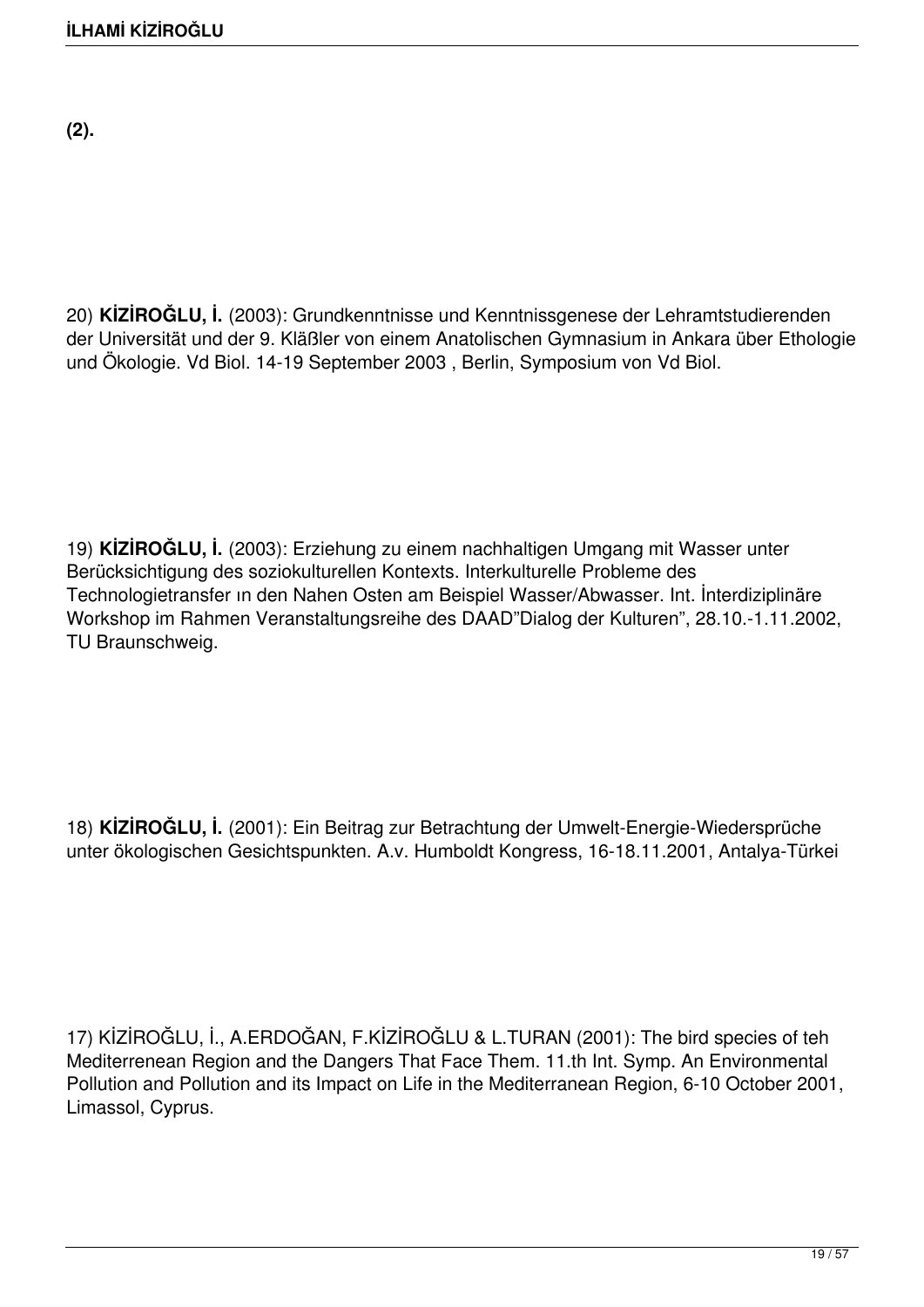16) **KİZİROĞLU, İ.** (1997): Umwelterziehung in der heutigen Türkei. Jahrestagung der türkischen Umweltinitiative in Deutschland e. V. Umweltlernen in der einen Welt für die eine Welt, 18-19 Oktober 1997, Braunschweig.

15) **KİZİROĞLU, İ.** (1997): Die Behandlung von Umweltproblemen der Millionenstadt Ankara in der Türkei. Biologie und Bildung: Biologieunterricht im Ballungsraum: 14-19 September 1997, Essen.

14) **KİZİROĞLU, İ.** (1997): Populationsgrösse und-schwankungen von Geierarten in der Türkei. II. Carrion Birds Congress, 1-4 Mai 1997, Madrid.

13) **KİZİROĞLU, İ.** (1997): Biological variety in Turkey and the risks to which it is subject. XI.Weltforestkongress, 13-22 Oktober 1997, Antalya. Ankara : *T.C.Orman Bakanlığı Dış İlişkiler ve AT Dairesi Bşk. Vol. 2(8* ): 169.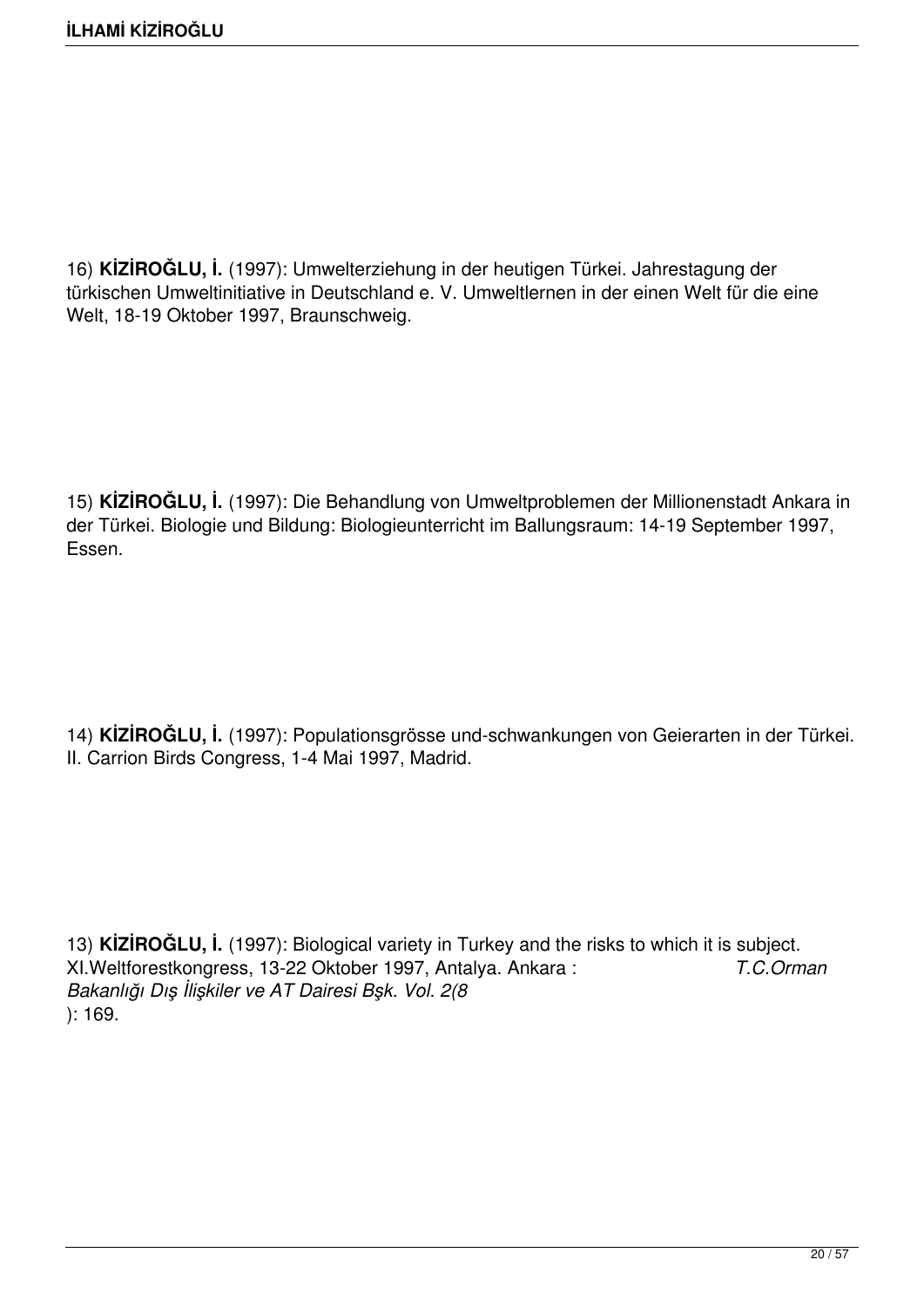12) **KİZİROĞLU, İ.** (1997): Bird species in red data Books in Turkey. *Ibid* :215.

11) **KİZİROĞLU, İ.** (1995): Das Spannungsfeld Ökologie/Ökonomie in der Türkei. Biologieunterricht und Lebenswirklichkeit,17-22 September 1995 *, Weilburg a.d Lahn.Kiel: IPN.* 

10) **KİZİROĞLU, İ.** (1995): Biologische Diversität und ihre Gefährdungsfaktoren in der Türkei. Möglichkeiten und Perspektiven der West-Ost-Zusammenarbeit auf dem Gebiet der Wissenschaft mit Schwerpunkt auf Umwelt und Gesundheit. 22-25 Eylül 1994, Bratislava/Slovakya. *PHARE-Programm, Projekt ES/EDU/19d, Visnova'12, Bratislava: R + D Print 1995* : 82-85.

9) **KİZİROĞLU,İ.**, R. KLEE, K.H.GELHAAR, L.TURAN, E. TODT & A. ERDOĞAN(1994): Analyse von Bedingungen der Handlungsbereitschaft und das Handelns in der Umwelterziehung . Ergebnisse einer retrospektiven Befragung bei Universitätstudenten in der Türkei. Symposium'94: Der Wandel im Lehren und Lernen von Mathematik und Naturwissenschaften, 4-7 Oktober 1994,Heidelberg. In : L. Jäkel u.a.(Hrsg.): Der Wandel im Lehren und Lernen von Mathematik und Naturwissenschaften *. Bd. 2: Naturwiss. Heidelberg: Dt. Studien-Verlag, 1994* : 426-432. **(2).**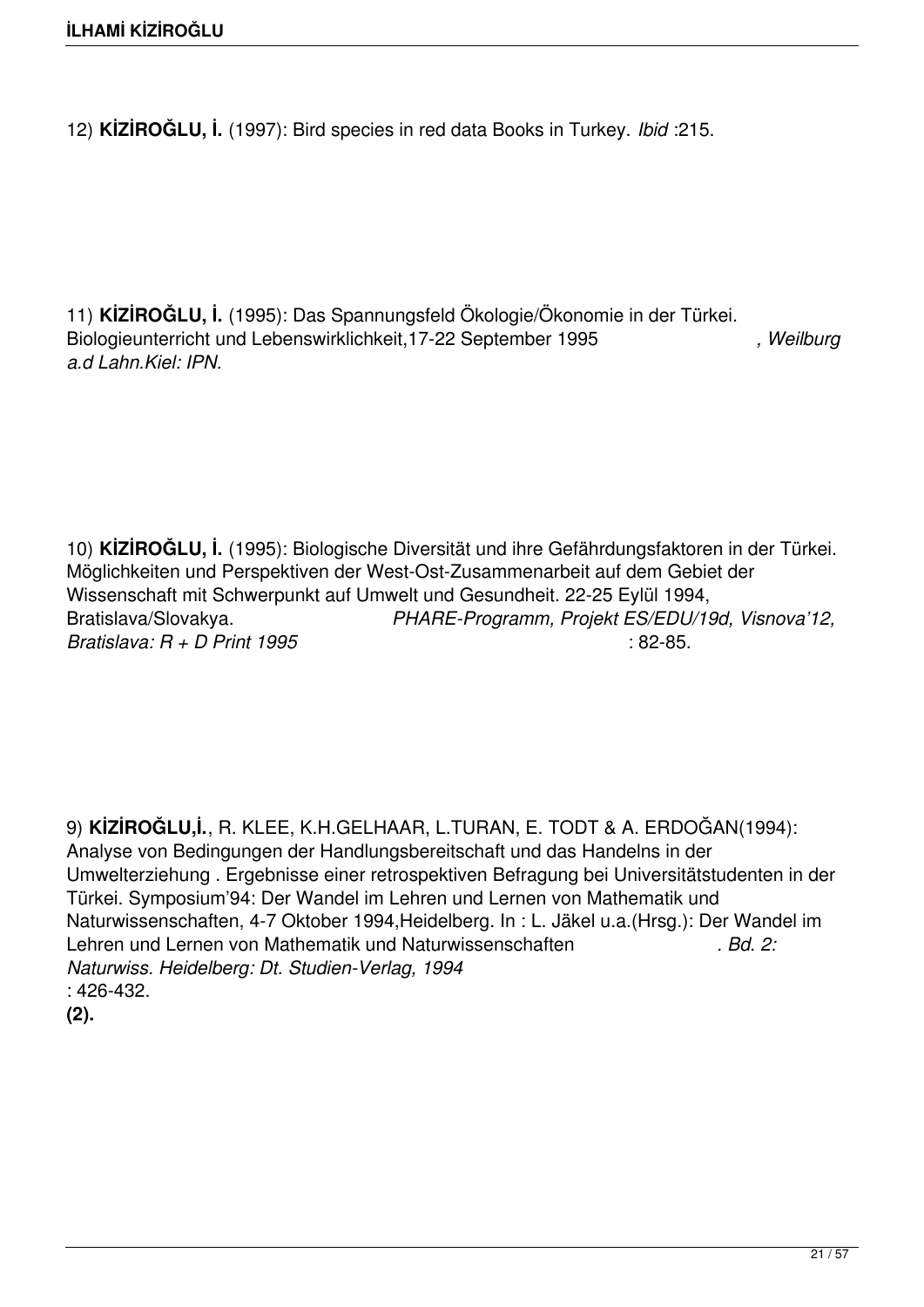8) **KİZİROĞLU, İ.**, L.TURAN & A. ERDOĞAN (1994): Die Vorstellungen von Grundschülern zur Umweltproblematik in der Türkei.

7) **KİZİROĞLU, İ.** (1993): Biologieunterricht: ein eigenständiges Fach in der Türkei unter besonderer Berücksichtigung der Umwelterziehung. Interdisziplinäre Themenbereiche und Projekte im Biologieunterricht. 19-24 September 1993, Ludwigsfelde. *In: H. Bayrhuber u.a.(Hrsg.): Interdisziplinäre Themenbereiche und Projekte im Biologieunterricht. Kiel: IPN 1993* : 443-447.

6) **KİZİROĞLU, İ.** (1992): Umweltkenntnisse und Umweltbewußtsein bei 10-14 jährigen deutschen und türkischen Schülern. Sprache und Verstehen im Biologieunterricht, 30 September-4 Oktober 1991, Bad Zwischenahn. *In: H. Entrich & L. Stäck (Hrsg.): Sprache und Verstehen im Biologieunterricht. Alsbach: Leuchtturm-Verl. 1992:* 354-365. **(2).**

5) **KİZİROĞLU, İ.** (1992): Das Lernen biologischer Begriffe in einer Fremdsprache in der deutschsprachigen türkischen Fakultaet in Ankara.

4) **KİZİROĞLU, İ.** (1990): Lehramtstudium Biologie in einer Fremdsprache-Probleme bei der Ausbildung an einer deutschsprachigen türkischen Fakultät. Methoden des Biologieunterrichts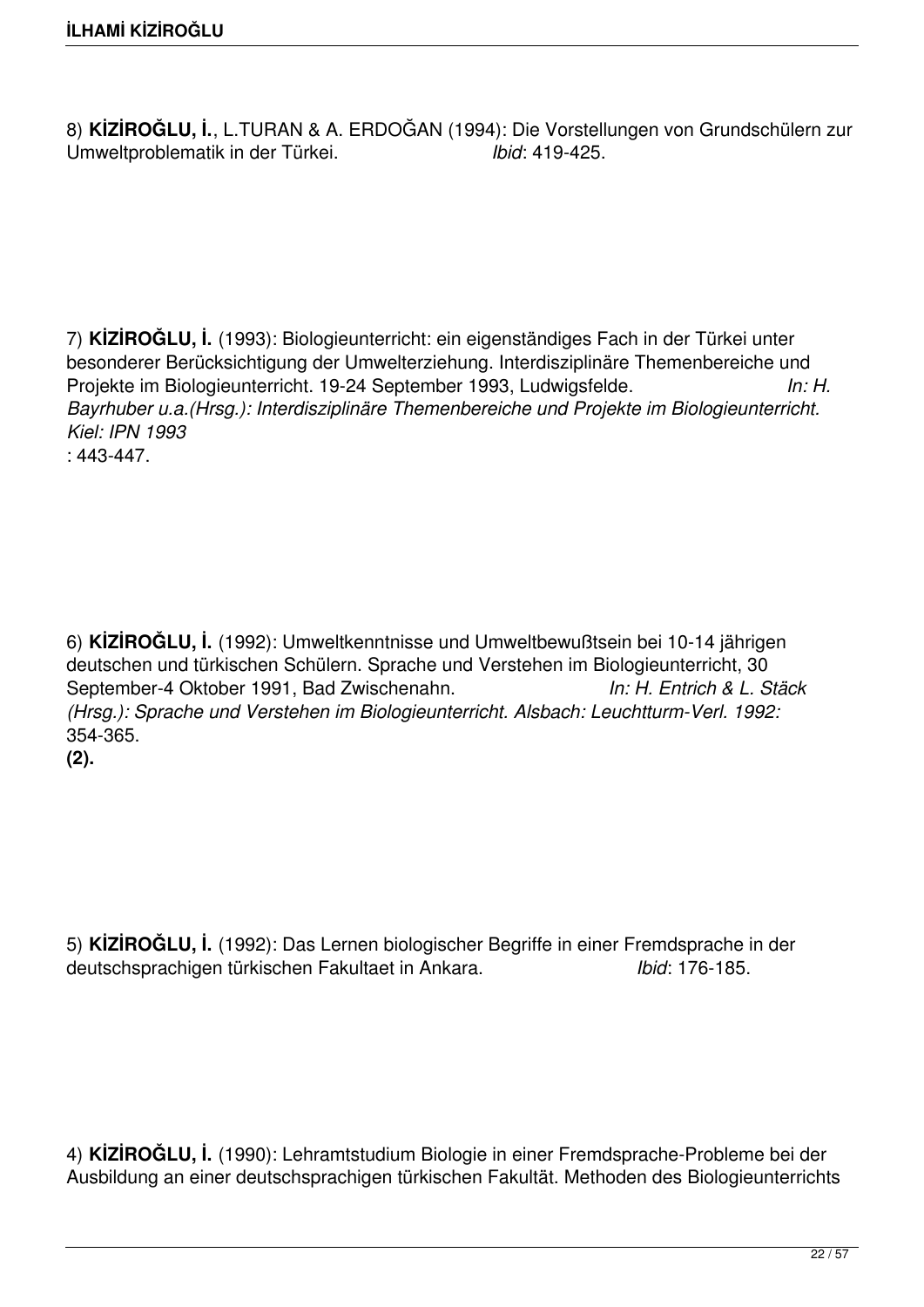Fragen des Lehrens und Lernens, 2-6 Oktober 1989, Herrsching *.In: L. Stäck & W. Killermann (Hrsg.): Methoden des Biologieunterrichts. Köln: Aulis Verlag, Deubner 1990* : 108-113.

3) **KİZİROĞLU, İ.** (1990): Die Fremdsprache Deutsch im türkischen Lehramtstudium der Biologie. Fachdidaktische Anmerkungen. Symposium'90: Neue Entwicklungen in Lehre und Lehrerbildung, 5-8 Juni 1990, Heidelberg, *In Abele (Hrsg.): Neue Entwicklungen in Lehre und Lehrerbildung. Weinheim: Deutscher Studien Verlag, 1990:* 111-117.

2) **KİZİROĞLU, İ.** (1987): Bird species-the generations of which are threatened by extinction in our country (Turkey). I. Symposium on Problems of Kuş Cenneti National Park in Bandırma Bird Lake, 3-4- Mai 1986, Bandırma. *Ege Üniv. Fen Fak. Biyoloji Bölümü Ve Bandırma Rotary Klübü Yay. 1987* : 128-147.

1) **KİZİROĞLU, İ.**, & F. KİZİROĞLU (1987): Bird sanctuary National Park. Bird species araund it and its problems. I. Symposium on Problems of Kuş Cenneti National Park in Bandırma Bird<br>Lake. 3-4 Mai 1986. Bandırma *Bird Bölümü Ve* Lake. ,3-4 Mai 1986, Bandırma *. Ege Üniv. Fen Fak. Biyoloji Bölümü Ve Bandırma Rotary Klübü Yay. 1987:* 54-57.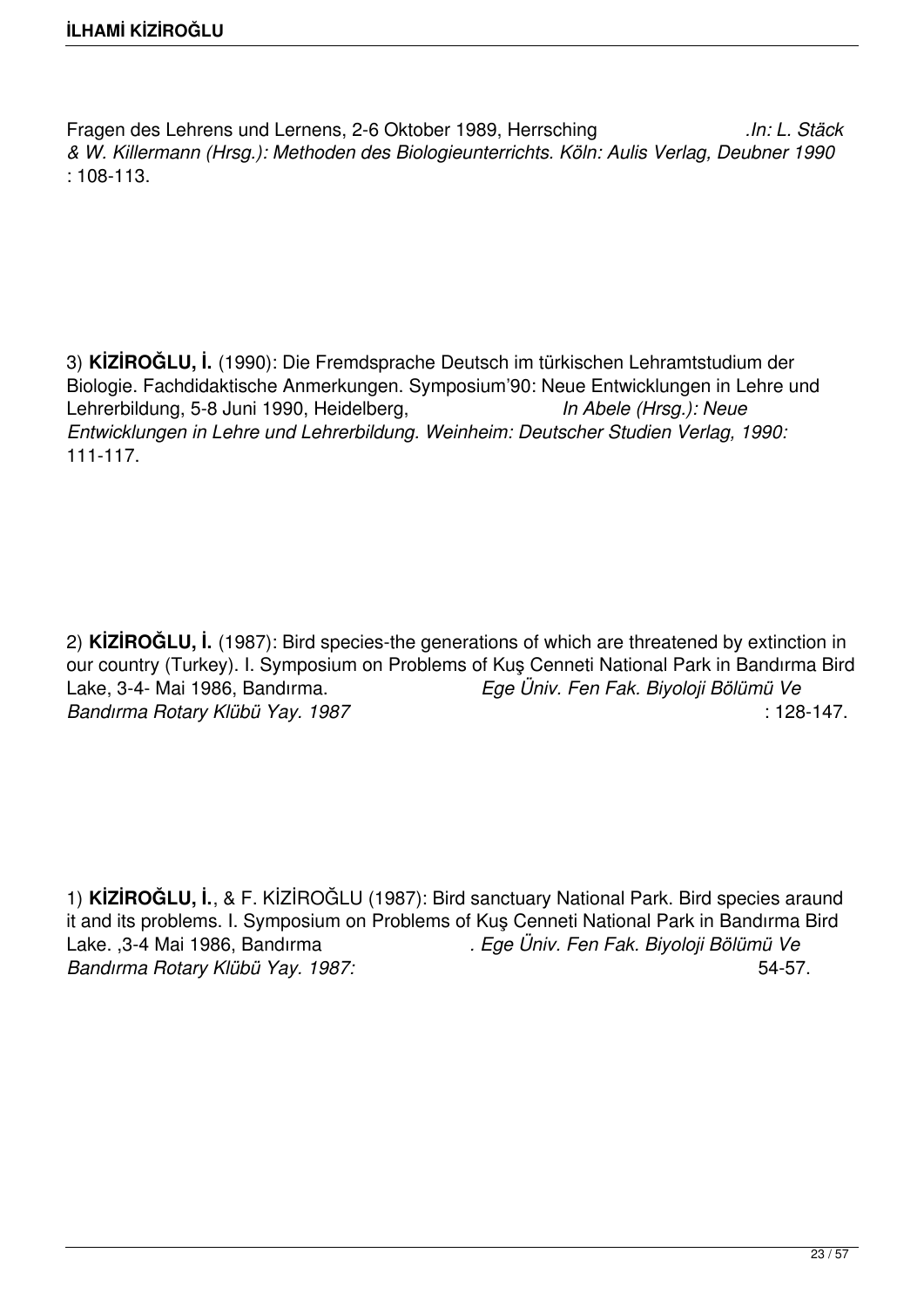**34) TURAN, L. & I. KİZİROĞLU (2006): Rüzgâr Santralleri, Kuşlar Ve Türkiye. XVII. Ulusal Biyoloji Kongresi, 2006, Aydın.**

**33) KİZİROĞLU,I.(2004): Küresel ve Yerel Çevre Sorunları Tırmanıyor; Canlı Varlık Çevrenin Geriye Evrimi Tamamlanıyor. V. Ulusal Ekoloji Sempozyumu, 5-8 Ekim 2004, Bolu, p. 5.** 

32) ADIZEL, Ö.,A. DURMUŞ, L. TURAN & I. KİZİROĞLU (2002): Ahlat Sazlığı'nın(Bitlis)Korunması ve Gelişmesi Üzerine Bir çalışma XVI. Ulusal Biyoloji Kongresi. 4-7 Eylül, Malatya: p. 122.

31) ADIZEL, Ö.,A. DURMUŞ, L. TURAN & I. KİZİROĞLU (2002): Doğubeyazıt Sazlığı'nın (Ağrı) Eko-Ornitolojik Açıdan Son Durumu. XVI. Ulusal Biyoloji Kongresi. 4-7 Eylül, Malatya: p.70.

30) ADIZEL, Ö., L. TURAN & I. KİZİROĞLU (2002): Van Gölü Havzası İçin Bit Eko-Ornitolojik Makro Koruma Planı. XVI. Ulusal Biyoloji Kongresi. 4-7 Eylül, Malatya:p. 69.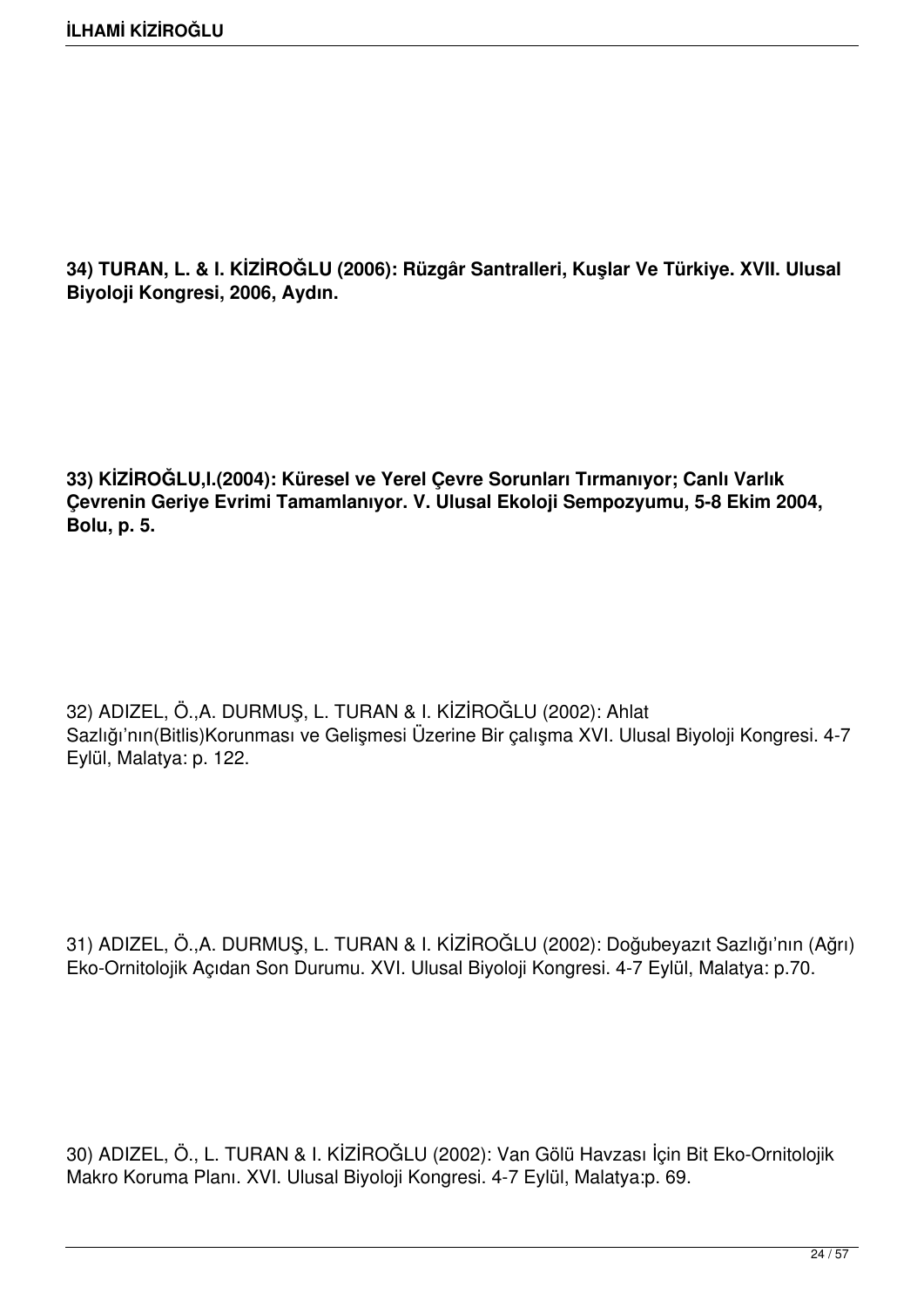29) KİZİROĞLU, I., L. TURAN & Ö. ADIZEL (2002): Demirköy/Iğneada Longos Ormanları Ornitofaunası. XVI. Ulusal Biyoloji Kongresi. 4-7 Eylül, Malatya: p.69.

28) KİZİROĞLU, İ.(2000): Türk Eğitim Sisteminde Çevre Eğitimi ve Karşılaşılan Sorunlar. V. Uluslar arası Ekoloji ve Çevre Sorunları Sempozyumu. 1-2 kasım 2000, Ankara. Çevre Bakanlığı Yayını, 242 Sayfa (Ed. İ. Kiziroğlu, N.İnanç ve L.Turan);165-190.

27) KİZİROĞLU, İ(2000): Türkiye'de Çevre Eğitimi; Halkın Bilinçlendirilmesi ve Katılımı. IV. Çevre Şurası Tebliğleri. Türkiye Cumhuriyeti Çevre Bakanlığı Çevre Şurası Genel Sekreterliği .6-8 Kasım 2000, İzmir: 131-160.

26) ASLAN, A.,& İ. KİZİROĞLU (2000): Sakaryabaşı-Eminekin Göleti (Eskişehir) ve Çevresinin Ornitofaunası Üzerine Araştırmalar. XV. Ulusal Biyoloji Kongresi, 5-9 Eylül 2000 Ankara, Türkiye: 55.

**25) KİZİROĞLU, İ . &, L. TURAN (2000): Demirköy/İğneada Longos Ormanları(Subasar**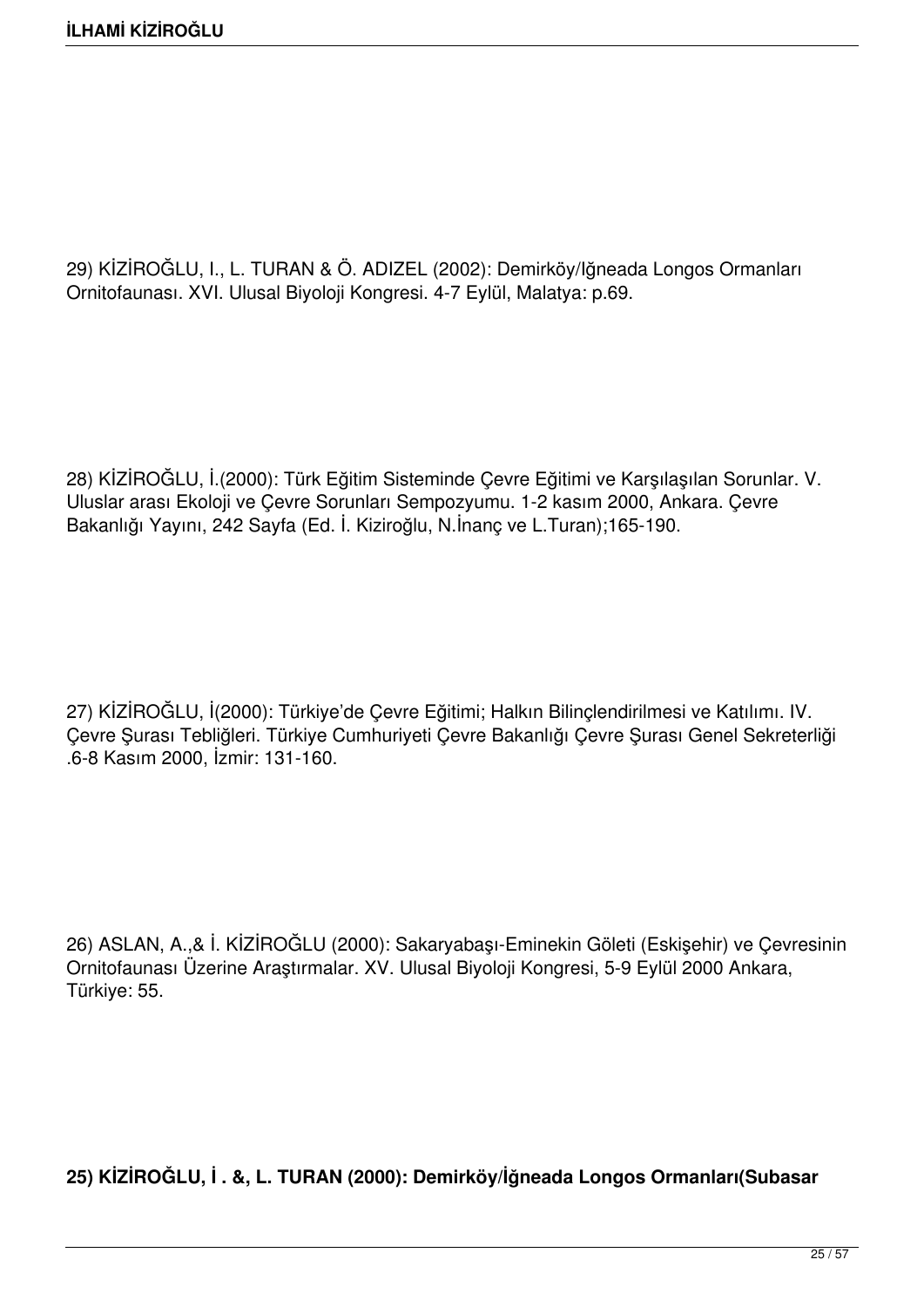**Ormanları)Ornitofaunası ve Bunun Amenajman Planlaması İçin Taşıdığı Önem.** *Tabiat ve İnsan 34(3): 5-8.* 

**24) KİZİROĞLU, İ.(1996); Türkiye ve Avrupa'da Biyoloji Dersi ve Biyoloji Öğretmenliği Eğitimi. Sempozyum'96.Modern Öğretmen Yetiştirmede Gelişme ve İlerlemeler,30 Eylül-4 Ekim1996,Ankara:***ÇYEGM,Meslek veTeknik Açık Öğretim Ok.Mat.:***370-385.** 

**23) KİZİROĞLU, İ., H. KÖYMEN, L. TURAN, A. ERDOĞAN , T. BOSTANCI & N. ÇADALLI (1996): Ötücü Kuş Sistematiğinde Biyoakustiğin Kullanımı. XII. Ulusal Biyoloji Kongresi, 5-8 Temmuz 1994, Edirne.** *Trakya Üniv. Yay. Cilt VI: Zooloji Seksiyonu (1996):* **266-271.** 

**22) KİZİROĞLU, İ., L. TURAN & A. ERDOĞAN (1996): Anadolu'nun En Önemli Sulak Alanı Sultansazlığı/Kayseri'nin Biyo-Ekolojisi Üzerine Araştırmalar. I. Sultansazlığı, Erciyes ve Kayseri Çevre Sorunları Sempozyumu, 5-6 Mayıs 1994, Kayseri:** *Çevre Koruma Vakfı Yay.2(1996* **): 141-150.** 

**21) ERDOĞAN, A., İ. KİZİROĞLU & L.TURAN (1996): Beytepe Serçe Populasyonlarının Yuva Yapma Tekniği, Yavrularının Gelişimi ve davranışı. XII. Ulusal Biyoloji Kongresi, 5-8 Temmuz 1994, Edirne.***Trakya Üniv. Yay. Cilt VI: Zooloji Seksiyonu (1996***):122-127.**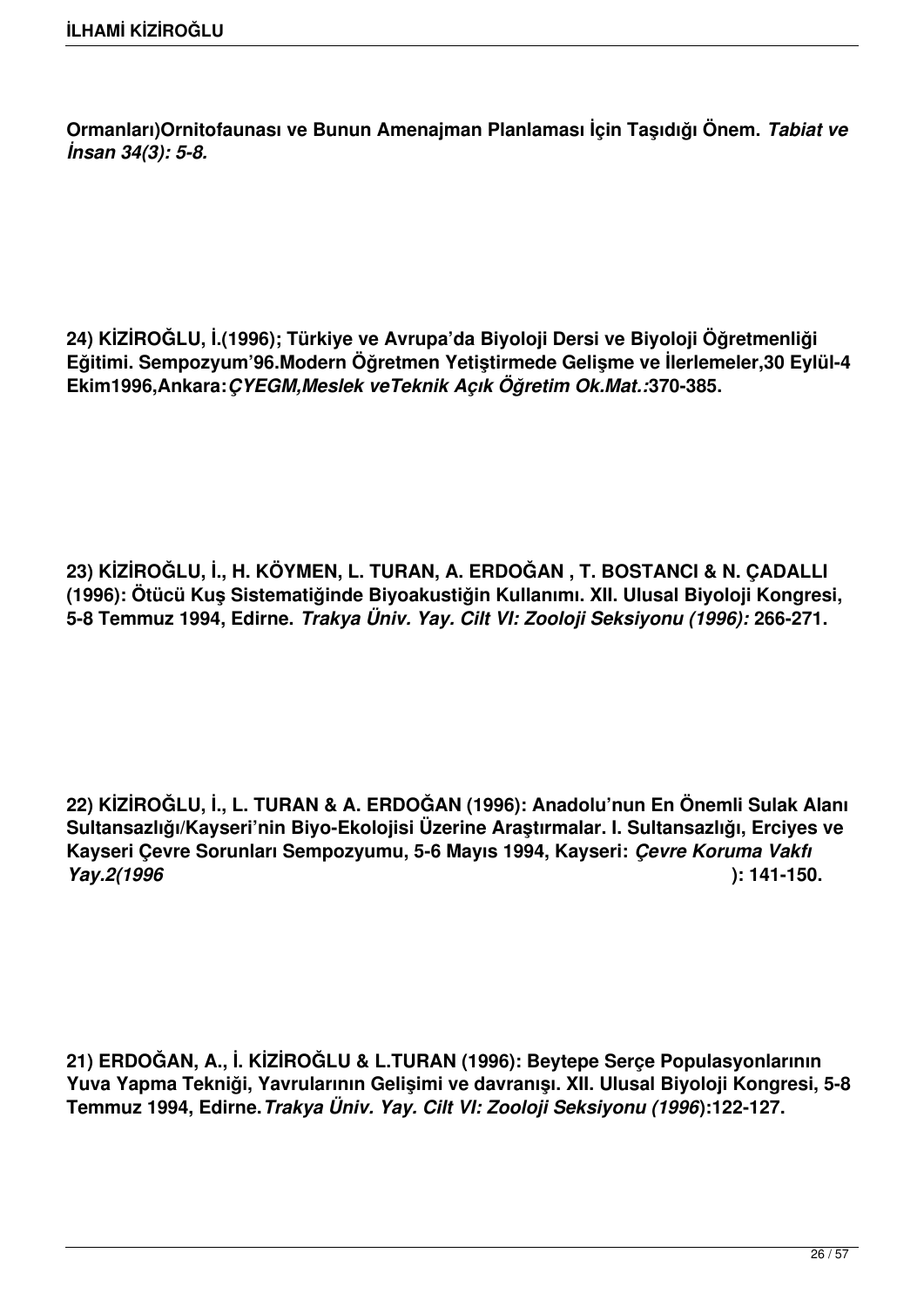**20) ERDOĞAN, A.,& İ.KİZİROĞLU (1995): Ankara ve Çevresinde Yaşayan Beyaz Akbaba (** *Neophron percnopterus* **) Populasyonlarının Kareler Yöntemi İle Saptanması Üzerine Çalışmalar.** 

*II. Ulusal Ekoloji ve Çevre Kongresi, 11-13 Eylül 1995, Ankara; 118* **-127.** 

19) KİZİROĞLU, İ.(1995) : Türkiye'de Çevre Eğitimine Genel Bir Bakış. III.Int. Symposium zu Ökologie und Umweltfragen, 12-13 Ekim 1995, Ankara.

18) KİZİROĞLU, İ., L.TURAN & A. ERDOĞAN (1995): Türkiye'de Çevre Eğitimi. II. Eğitim Bilimleri Kongresi, 6-8 Eylül 1995, Beytepe/Ankara.

**17) ADIZEL, Ö.,& İ. KİZİROĞLU (1995): Van Gölü Havzası Kuş Faunası ve Kırmızı Listelere Giren Türler.** *İbid:* **534-540.** 

**16 ) KİZİROĞLU, İ.(1993): Türkiye'de Soyu Tükenme Tehlikesi İle Karşı Karşıya Olan Bitki ve Hayvan Türleri. I. Uluslararası Ekoloji ve Çevre Sorunları Sempozyumu, 1-2 Kasım 1990, Ankara.** *Türk Alman Kültür İşleri Kurulu Yayın Dizisi 2 (1993);* **105-114.**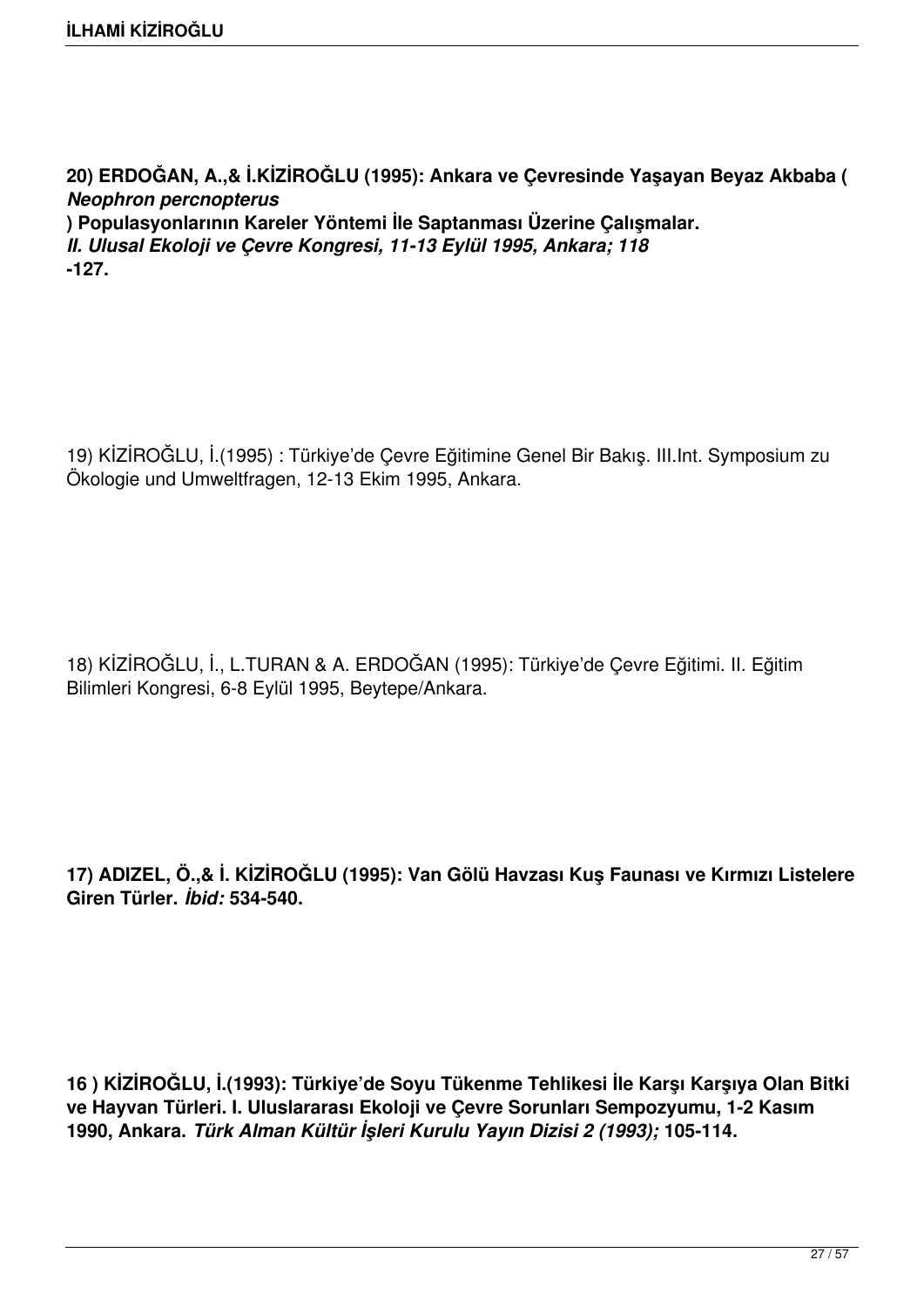**15) KİZİROĞLU, İ.(1993): Türkiye'nin Biyolojik Zenginlikleri ve Karşı Karşıya Bulundukları Tehlikeler. Çevre Sorunları Sempozyumu , 22-23 Ocak 1993, Ankara.** *Türk-Alman Kültür İşleri Kurulu Yayın Dizisi 1 (1993* **): 51-64.** 

**14) KİZİROĞLU, İ., L. TURAN & A. ERDOĞAN (1993): Antalya Kurşunlu Kızılçam Ormanı Ornitofaunası Üzerine Araştırmalar. Uluslararası Kızılçam Sempozyumu, 18-23 Ekim 1993, Marmaris.** *Orman Bakanlığı Eğitim Daire Bşk. Yay. (1993***):778-785.** 

**13) TURAN, L., A. ERDOĞAN & İ. KİZİROĞLU (1993): Bıldırcın (***Coturnix c. coturnix***) Populasyonlarını Olumsuz Etkiliyen Çevresel Faktörler. II. Uluslararası Ekoloji ve Çevre Sorunları Sempozyumu, 5-7 Kasım 1992, Ankara.**  *Türk Alman Kültür İşleri Kurulu Yayın Dizisi 3 (1993* **):116-118.** 

**12) KİZİROĞLU, İ., L. TURAN & A. ERDOĞAN (1990): Türkiye'de Zararlı Orman Böceklerine Karşı Biyolojik Savaşta Böcekçil Kuş Türlerinin Kullanılması İle İlgili Araştırmalar. Uluslararası Sedir Sempozyumu,22-27 Ekim 1990, Antalya.***Ormancılık Araştırma Yay.No.59(1990* **): 685-691.**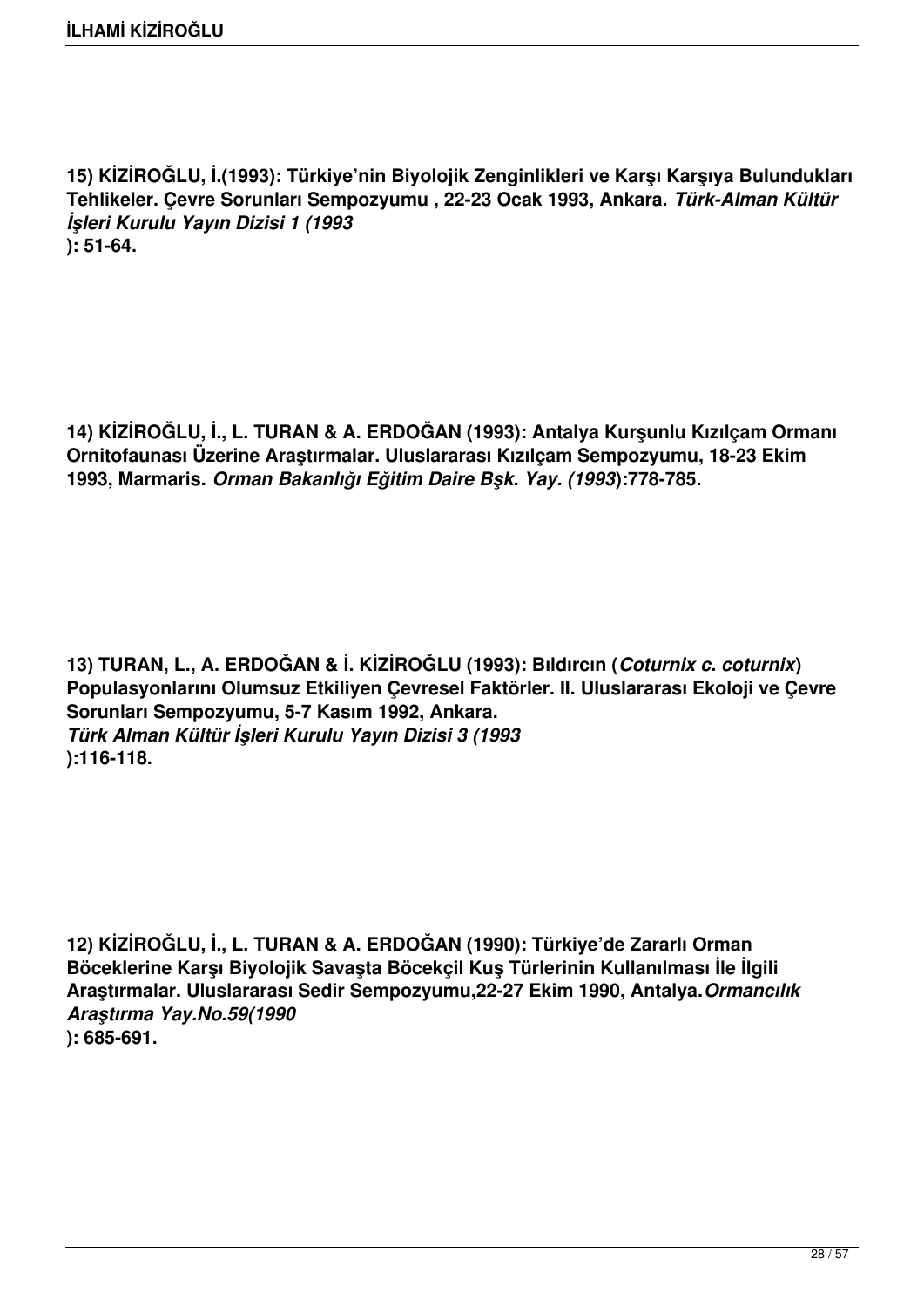**11) ERDOĞAN, A.,& İ. KİZİROĞLU(1990): Ankara/Beytepe Serçe Populasyonlarının (***Pass er domesticus* **L., ve**  *P. montanus* **L.,)(Passeridae, Aves) Kuluçka Biyolojisi Üzerine Çalışmalar** *.X.Ulusal Biyoloji Kongresi,18-20 Temmuz 1990, Erzurum:4. Cilt:* **341-352.** 

**10) TURAN, L., İ. KİZİROĞLU & A. ERDOĞAN (1990): Sedir (***Cedrus libani***) ve Karaçam (***Pi nus nigra* **) Kültüründe Kuluçkaya Yatan Saksağan**  *(Pica pica* **l.,)'nın Biyolojisi İle İlgili Araştırmalar. Uluslararası Sedir Sempozyumu,22-27 Ekim 1990, Antalya.**  *Ormancılık Araştırma Yay.No.59(1990* **): 692-702.** 

**9) KİZİROĞLU, İ.(1990): Öğretmenlik Mesleğine, Özellikle Fen Öğretmenliğine Yönelim ve Yabancı Dille Eğitim. Fen ve Yabancı Dil Öğretmenlerinin Yetiştirilmesi Uluslararası Sempozyumu,15-16 Mayıs 1990,Ankara.***H.Ü.Eğitim Fakültes Dergisi5:* **37-58.** 

**8) KİZİROĞLU, İ.(1989): Doğa Koruma Konularının Biyoloji Eğitimindeki Yeri. Biyoloji Eğitiminde Çevre Sorunlarına Yaklaşım Sempozyumu, 20-21 Aralık 1988, Beytepe/Ankara. Ankara:** *H. Ü. Fen Fakültesi Biyoloji Bölümü Yay. E/1 1989***: 43-55.**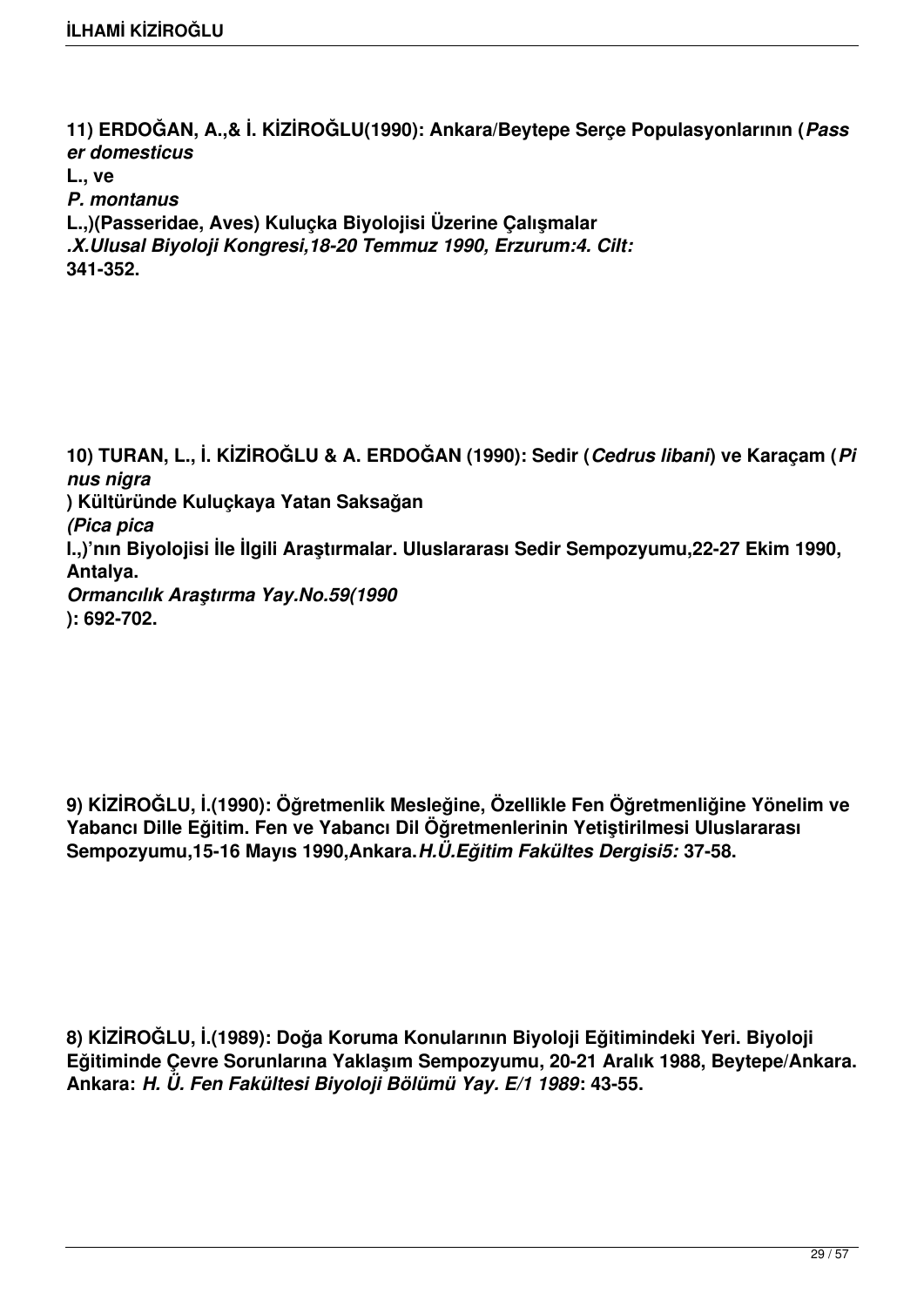**7) KİZİROĞLU, İ.(1988): Yabancı Dille Eğitim ve Sorunları. Eğitimde Kalite Sempozyumu, 11-12 Mayıs 1988, Ankara. Ankara:** *H.Ü. Eğitim Fak. Ve Özel Yükseliş Koleji 1988***: 109-114.** 

**6) KİZİROĞLU, İ.(1987): Türkiye'nin En Önemli Sulak Alanlarından Olan Kayseri/Sultansazlığı'na Biyo-Ornitolojik Yönden Genel Bir Bakış. Türkiye ve Balkan Ülkelerinde Yaban Hayatı Uluslararası Sempozyumu, 16-20 Eylül 1987, İstanbul. Gazi/Ankara:** *Orman Bakanlığı Yay.* **159-172 ve 175-188.** 

**5) KİZİROĞLU, İ.(1987): Türkiye'de Yaşayan Yırtıcı Kuşlar ve Tehlike Dereceleri. Çamaltı Tuzlası ve Türkiye'deki Diğer Kuş Cennetleri Sempozyumu, 2 Şubat 1987, İzmir. ;İzmir:** *9 Eylül Üniversitesi Yay. 23 (1987)* **: 26-35 ve 192-194.** 

**4) KİZİROĞLU, İ.(1985): Orta Öğretim Kurumlarında Fen Öğretimi ve Sorunları. TED Bilimsel Toplantısı, 12-13 Haziran 1984, Ankara:** *TED Yay.(1985)***:172-176 ve 192-194.** 

**3) KİZİROĞLU, İ .(1980): Ankara Beynam Ormanı'nda Yaşayan Baştankara , Parus spp.** *(P . major, P.* **ater,**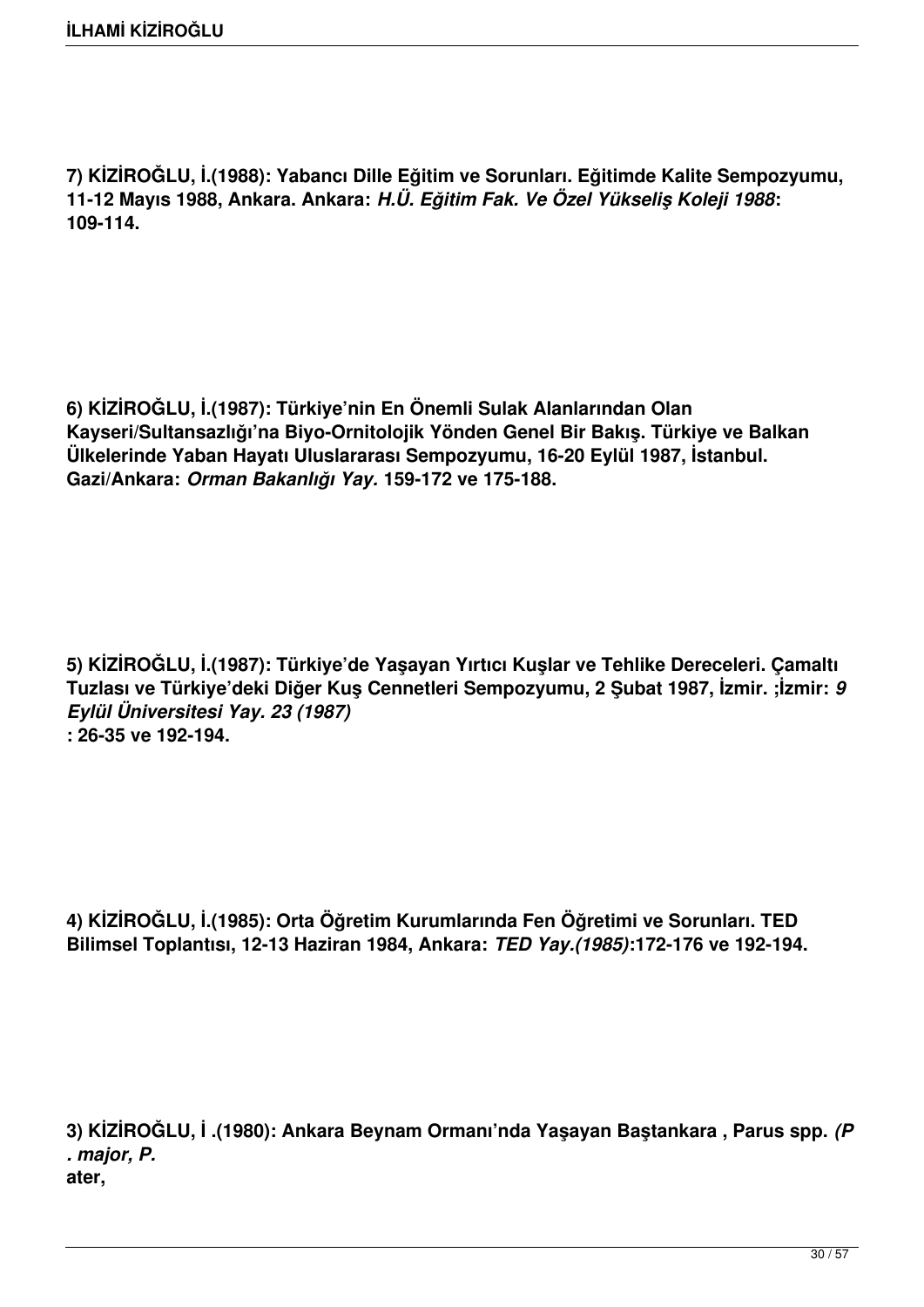*P. caeruleus* **ve**  *P.lugubris* **) Türlerinin Ekoloji ve Davranışı Üzerine Araştırmalar. VII. TÜBİTAK Bilim Kongresi, 6-10 Ekim 1980, Kuşadası/Aydın.**  *TÜBİTAK Yay No:431(1980), Seri No: 21;* **359-373.** 

**2) KİZİROĞLU, İ.(1980): Türkiye'de yaban Hayatı yaşam Ortamlarının Korunması ve Ekolojik Dengenin Bozulması Nedenleri. Avrupa Koruma Yılı Kongresi, 18-19 Eylül 1979, Ankara.** *Tabiat ve İnsan 14 (1980***): 13-18.** 

**1) KİZİROĞLU, İ.(1979): Leylak güvesi,** *Gracilaria syringella* **F.(Lepid., Gracilaridae) ile İlgili Gradolojik Çalışmalar. VI.TÜBİTAK Bilim Kongresi, 17-21 Ekim 1977, Ankara.**  *TÜBİTAK Yay. No. 430 (1979), Seri No: 20:* **119-426.** 

**G) Publication In Turkish Journal**

**H) Papers Not Published (in print)**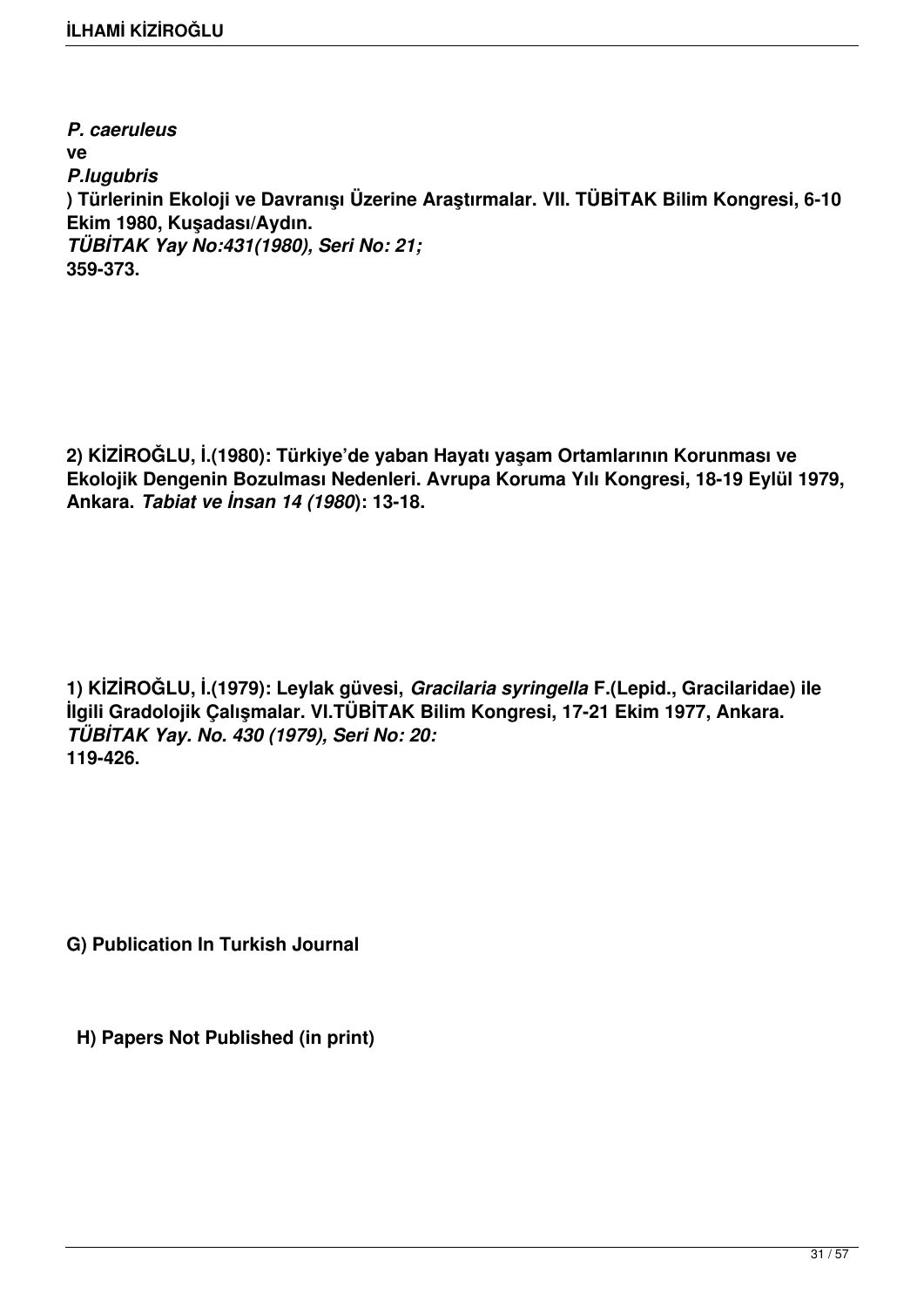93) KİZİROĞLU, İ. (2006): Suyun Hafızası Var Mı? Unvermeidbares des Lebens: Hat Wasser<br>Gedaechtnis? Popüler Bilim 154 (14)(Aralık 2006):32-36. Gedaechtnis? *Popüler Bilim 154 (14)(Aralık 2006):32*-36.

92) KİZİROĞLU, İ. (2006): Kuşlar. Popüler Bilim 152 (13)(Ekim 2006):23-29.

91) KİZİROĞLU, İ. (2006): *Enerji* Nükleer mi, Alternatif mi olmalı?... *Popüler Bilim 148 (13)(Hazi ran 2006):* 13-16.

90) KİZİROĞLU, İ.(2006): Atatürk, Eğitim ve Gençlik. *Popüler Bilim 147 (13)(Mayıs 2006):* 41-43.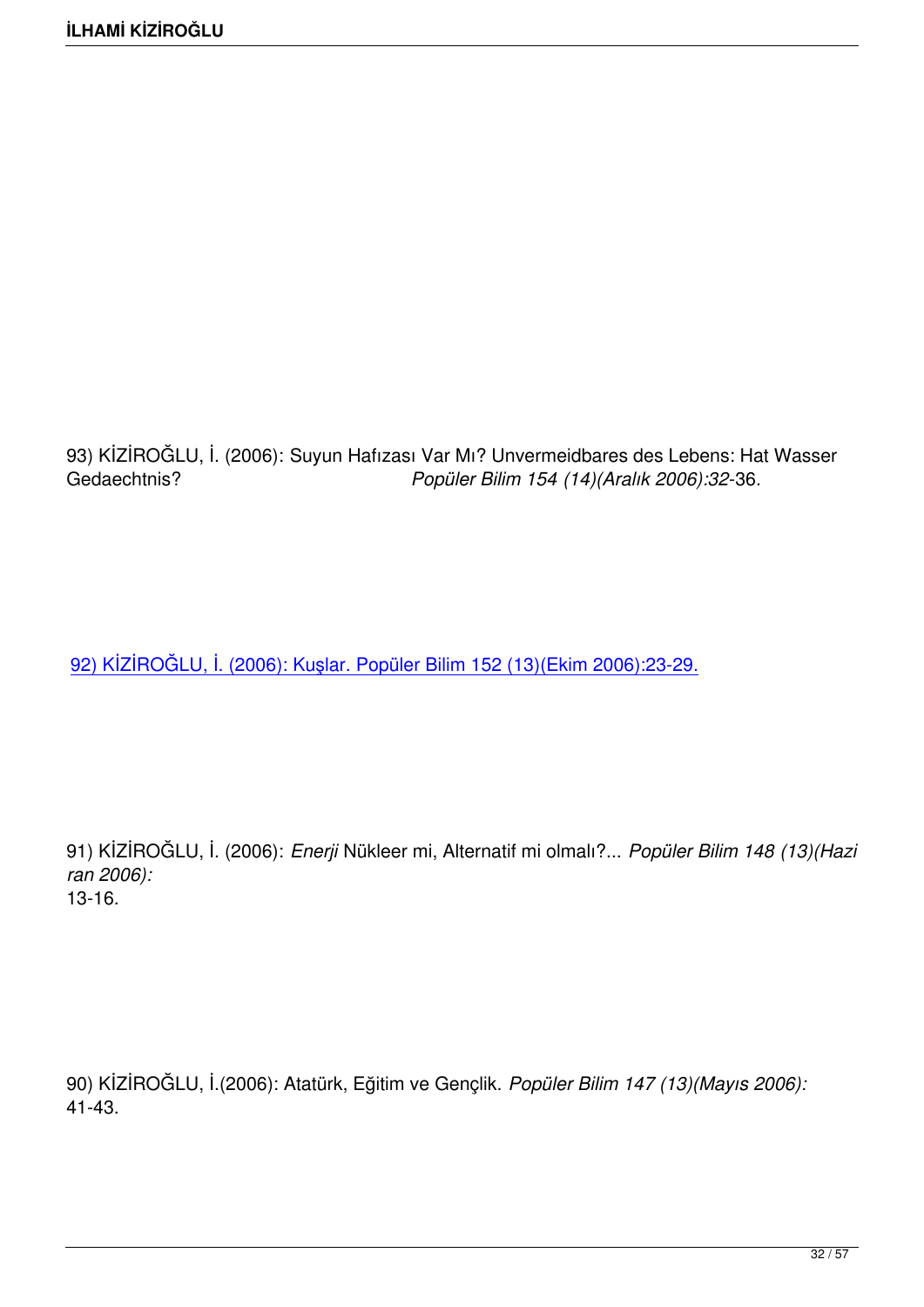89) KİZİROĞLU, İ.(2006): Kuş Gribi Hastalığı Üç Kıtada Son Hızla Yayılıyor. *Orman Mühendisliği 43(1-2-3 Ocak-Şubat-Mart): 9-15.* 

88) KİZİROĞLU, İ.(2006): Türkiye'nin Biyolojik Zenginliği Yok Olmasın. *Popüler Bilim 146 (13)(Nisan 2006):* 50-54

87) KİZİROĞLU, İ.(2005): Soğuk Geçen Kış Aylarında Doğadaki Kuşları Beslemeliyiz. *Çevre ve İnsan 63(4):*  48-53.

86) KİZİROĞLU, İ.(2005): "Çevre Nobeli Ödüllü" İlk Türk Sivil Toplum Kuruluşu Olan TTKD Elli Yaşında. Tabiat ve İnsan 50.Yıl Özel Sayısı(Aralık 2005; 4): 23-24.

85) KİZİROĞLU, İ. & amp; M. KARAKAYA (2005): Kuş Türlerinin Gelişimi. Popüler Bilim 139 (12) (Eylül 2005):49-54.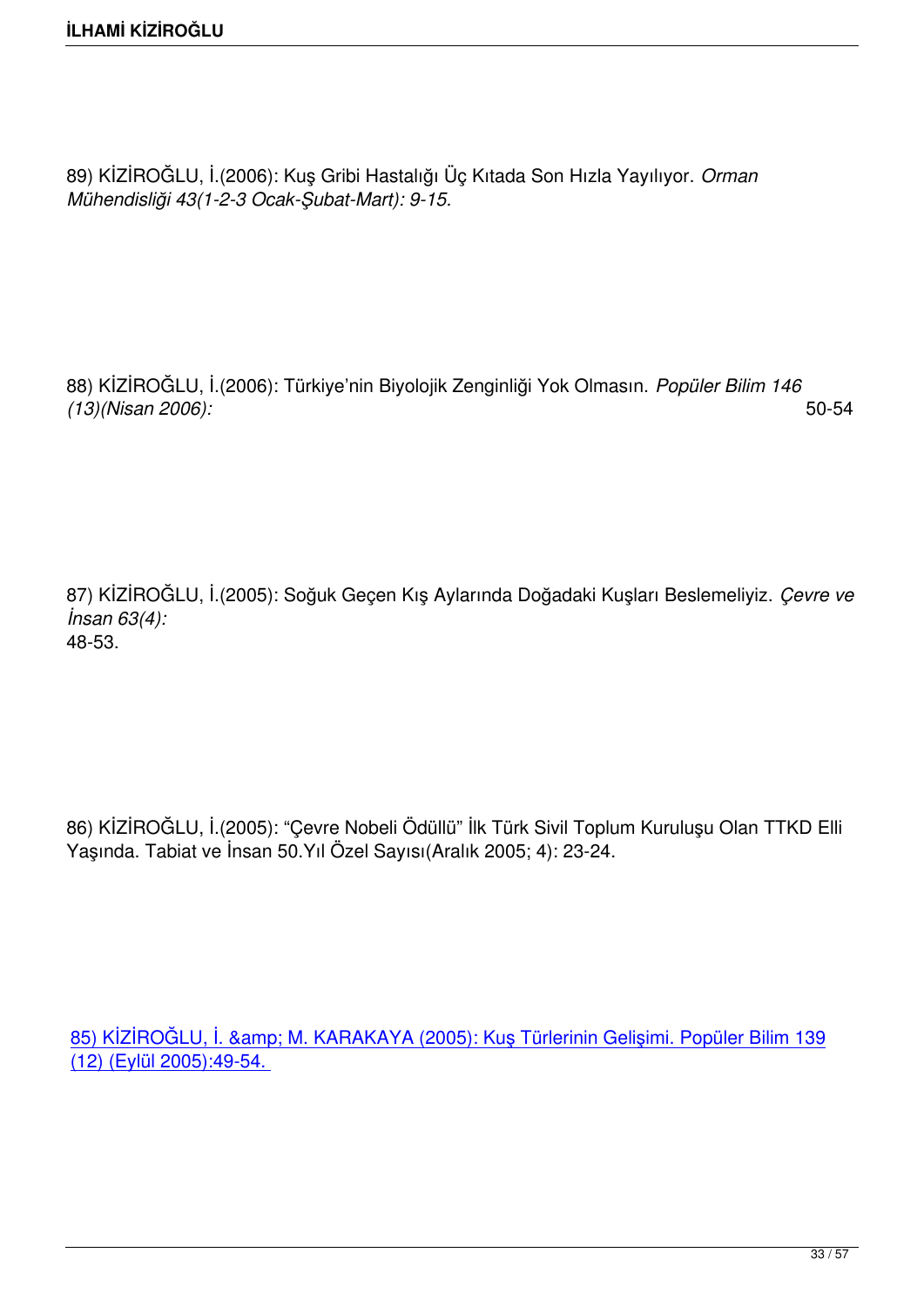84) KİZİROĞLU, İ.(2005): Dünyayı Küresel ve Bölgesel Çevre Sorunlarından Korumalıyız.. Popüler Bilim 136 (12)(Haziran 2005): 50-53

83) KİZİROĞLU, İ.(2005): Atatürk; Gençlik ve Eğitim. Popüler Bilim 135 (12)(Mayıs 2005): 32-37.

81) KİZİROĞLU, İ.(2005): Alternatif Enerji Kaynakları İnsanlığı Kurtaracak 2. *Popüler Bilim 132 (12)(Şubat 2005):* 50-54

80) KİZİROĞLU, İ.(2005): Alternatif Enerji Kaynakları İnsanlığı Kurtaracak 1. *Popüler Bilim 131 (12)(Ocak 2005):* 50-54

79) KİZİROĞLU, İ.(2004): Canlılar(Biyoloji)Biliminin Tarihsel Dönemleri ve Gelişim Süreci. *Popüler Bilim 126 (11)(Ağustos 2004):*  45-48.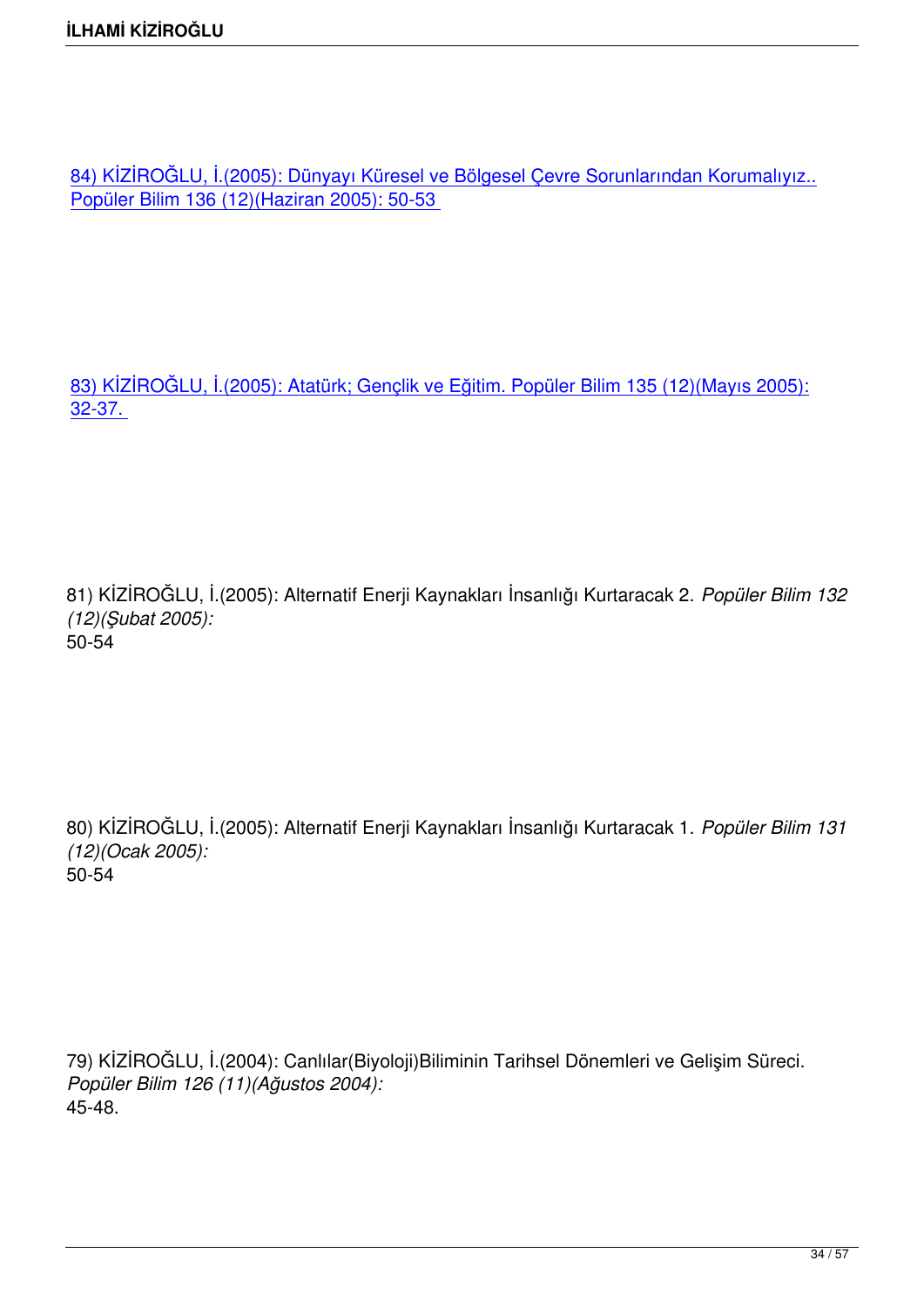78) KİZİROĞLU, İ.(2004): Atatürk'ün Türk Gençliğine Emaneti: Eğitim Ve Bilim*. Popüler Bilim 123 (11)(Mayıs 2004):*  49-53.

77) KİZİROĞLU, İ.(2004): Av Hayvanları ve Avlanma Yasakları *Popüler Bilim 122 (11)(Mart/Nisan 2004): 18-20.* 

76) KİZİROĞLU, İ.(2004): Doğanın Ritmi. *Popüler Bilim 120 (11)(Ocak 2004): 26-30.*

75) KİZİROĞLU, İ.(2003): Akciğerlerimiz Olan Ormanlarımızı Koruyalım II. *Popüler Bilim 116 (10)(Ekim 2003): 26-30.*

74) KİZİROĞLU, İ.(2003): Akciğerlerimiz Olan Ormanlarımızı Koruyalım I. *Popüler Bilim 116 (10)(Eylül 2003): 26-31.*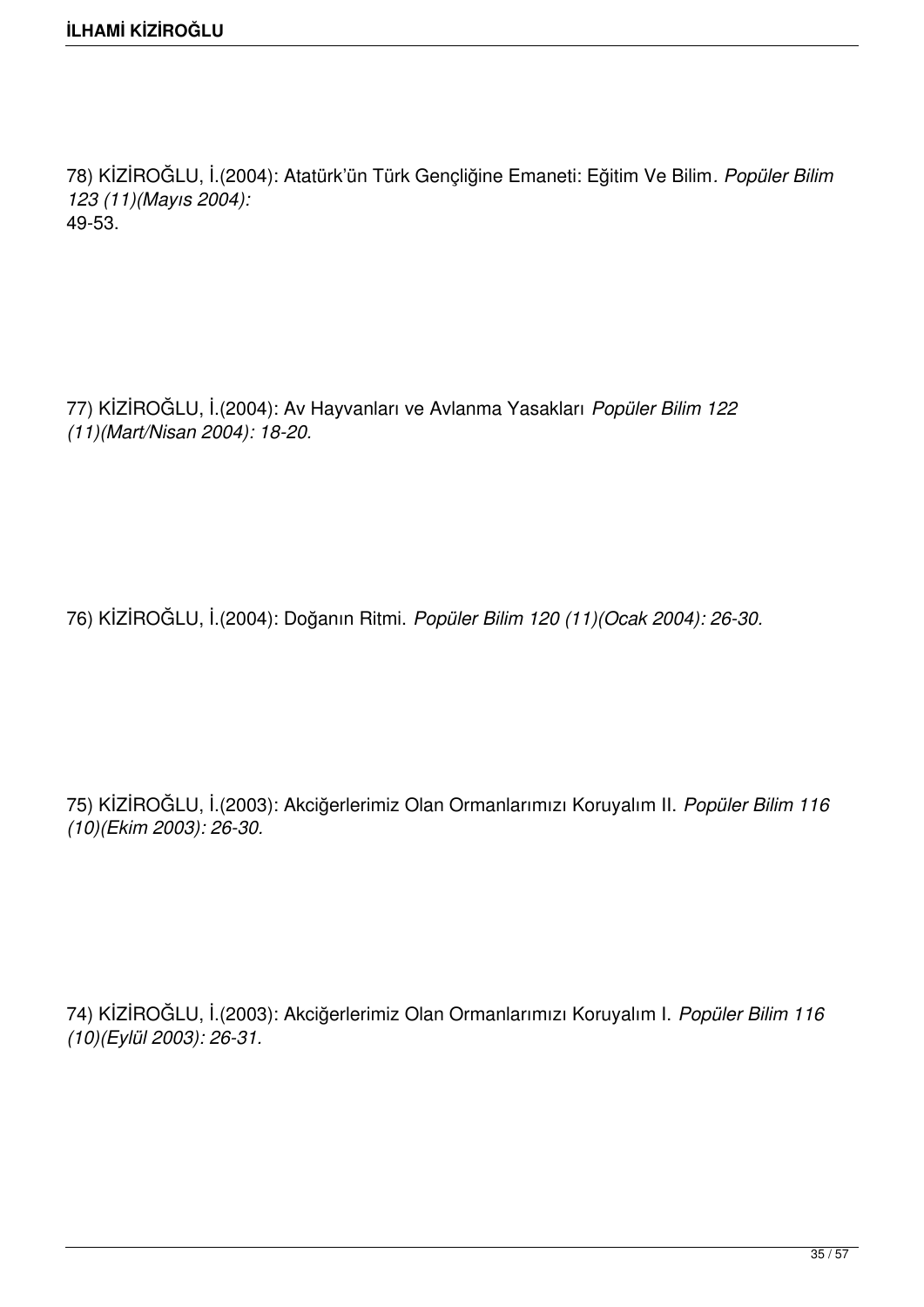73) KİZİROĞLU, İ.(2003): Türkiye'de Çevre Eğitimi ve Çevre İçin Eğitim Süreci. *Popüler Bilim 11(10)(Temmuz 2003):49-54.*

72) KİZİROĞLU, İ.(2003): Soyu Tükenen Yırtıcı Kuşlarımız ve Tükenme Nedenleri(II). *Popüler Bilim 114(10)(Haziran 2003):12-16.*

71) KİZİROĞLU, İ.(2003): Soyu Tükenen Yırtıcı Kuşlarımız ve Tükenme Nedenleri(I). *Popüler Bilim 113(10)(Mayıs 2003):*

70) KİZİROĞLU, İ.(2003): Kuşlarda Göç ve Halkalama Çalışmaları.. *Popüler Bilim 112(10)(Nisan 2003): 50-53.* 

69) KİZİROĞLU, İ.(2003): Çevre Dostu Alternatif Enerji Kaynakları. *Popüler Bilim 111(10)(Mart 2003): 16-21.*

68) KİZİROĞLU, İ.(2003): Kuşların Kışın Yaşam Mücadelesi. *Popüler Bilim 110(10)(Şubat*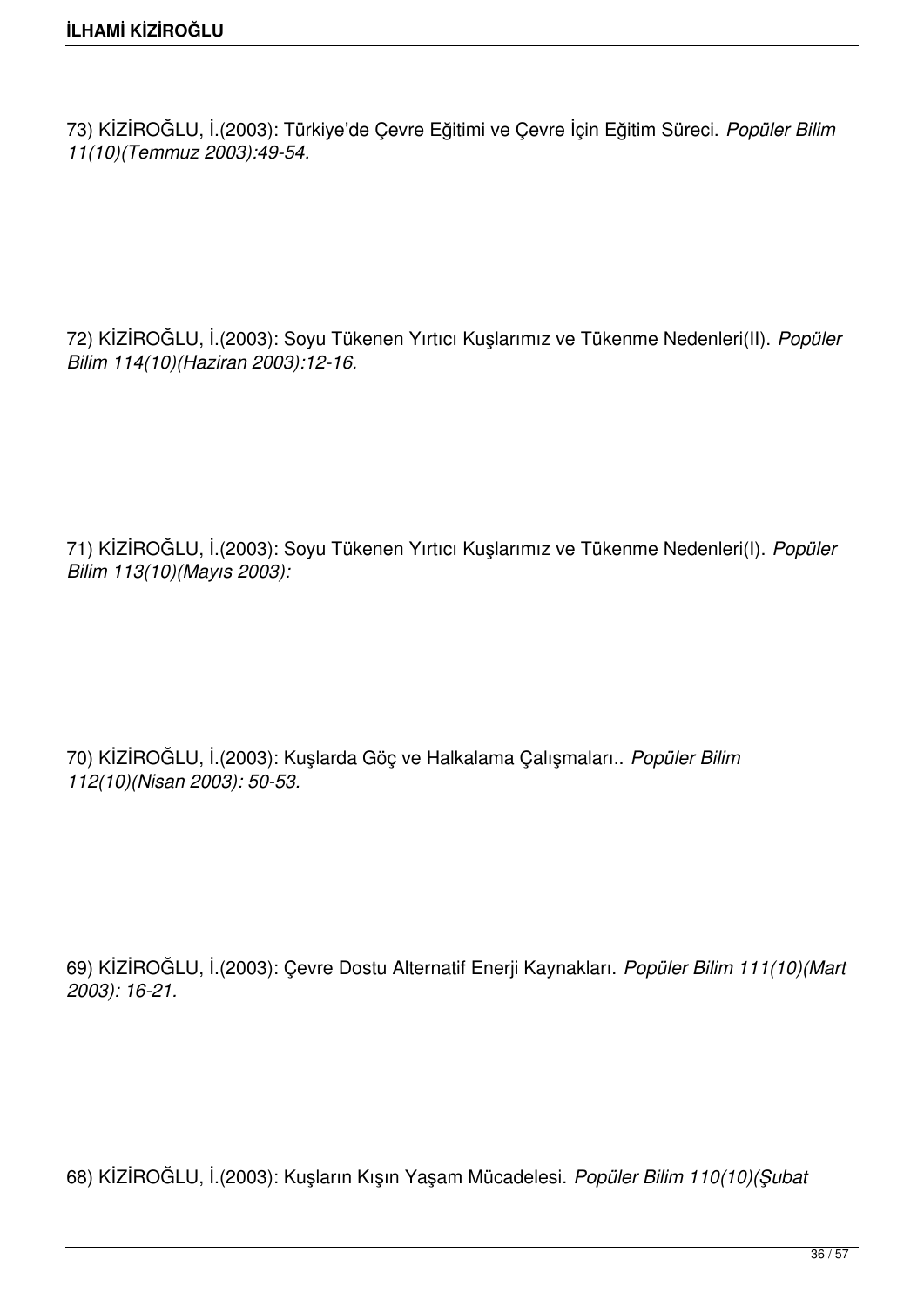*2003): 43-47.*

67) KİZİROĞLU, İ(2003): Yaşamın Doğal Kaynağı Olan Suyun Önemi ve Eğitimi. *Popüler Bilim 109(10)(Ocak 2003): 49-53.*

66) KİZİROĞLU, İ(2002): Kültürler Arası Diyalogda Suyun Oynadığı Rol. *Popüler Bilim 108(10)(Aralık):40-47.*

65) KİZİROĞLU, İ & Ö.ADIZEL(2002): Van Kedilerinin Soyu Tükeniyor. *Popüler Bilim 107(9)(Kasım 2002):26-28.*

64) KİZİROĞLU, İ. & Ö.ADIZEL(2002): Kuşlarda Göç ve Göç Mekanizması. Avrupa'nın En Önemli Göç merkezi:Türkiye. *Popüler Bilim 106(9)(Ekim 2002):49-54*

63) KİZİROĞLU, İ.(2002): Dünya Çevre Sorunu. Rio-1992'den Johannesburg-2002'ye' Dünya Çevre Zirvelerinden Beklenen Gerçekleşti Mi? *Popüler Bilim 104(9) (Ağustos 2002):50-56.*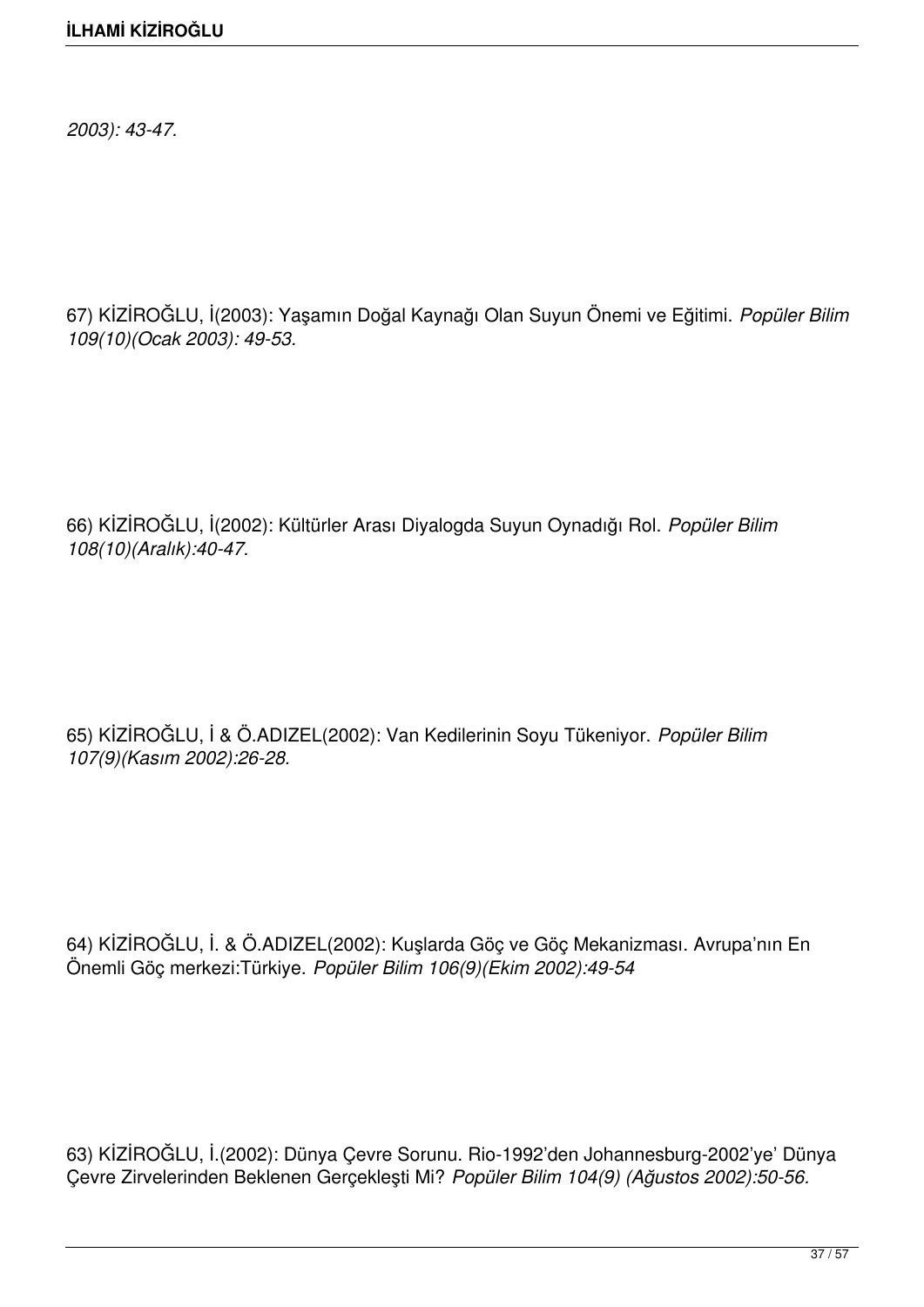62) KİZİROĞLU, İ.(2002): Çevre ve Çevre Eğitimi. Popüler Bilim 103(Temmuz 2002):50-54.

61) KİZİROĞLU, İ.&L.TURAN (2002): Avcılık Etiği ve Kültürü. Popüler Bilim 102(9)(Haziran 2002):50-56.

60) KİZİROĞLU, İ.(2002): Enerji ve Çevre.II. *Popüler Bilim 98 (9)(Ocak ,2002): 44-46*

59) KİZİROĞLU, İ.(2001): Enerji ve Çevre. I. Popüler Bilim 97 (9)(Aralık,2001): 39-44.

58) KİZİROĞLU, İ.(2001): Açık Denizlerin Hakimi Olan Fırtına Kuşlarını Tanıyalım. Popüler Bilim 93 (8)(Kasım ,2001): 49-52.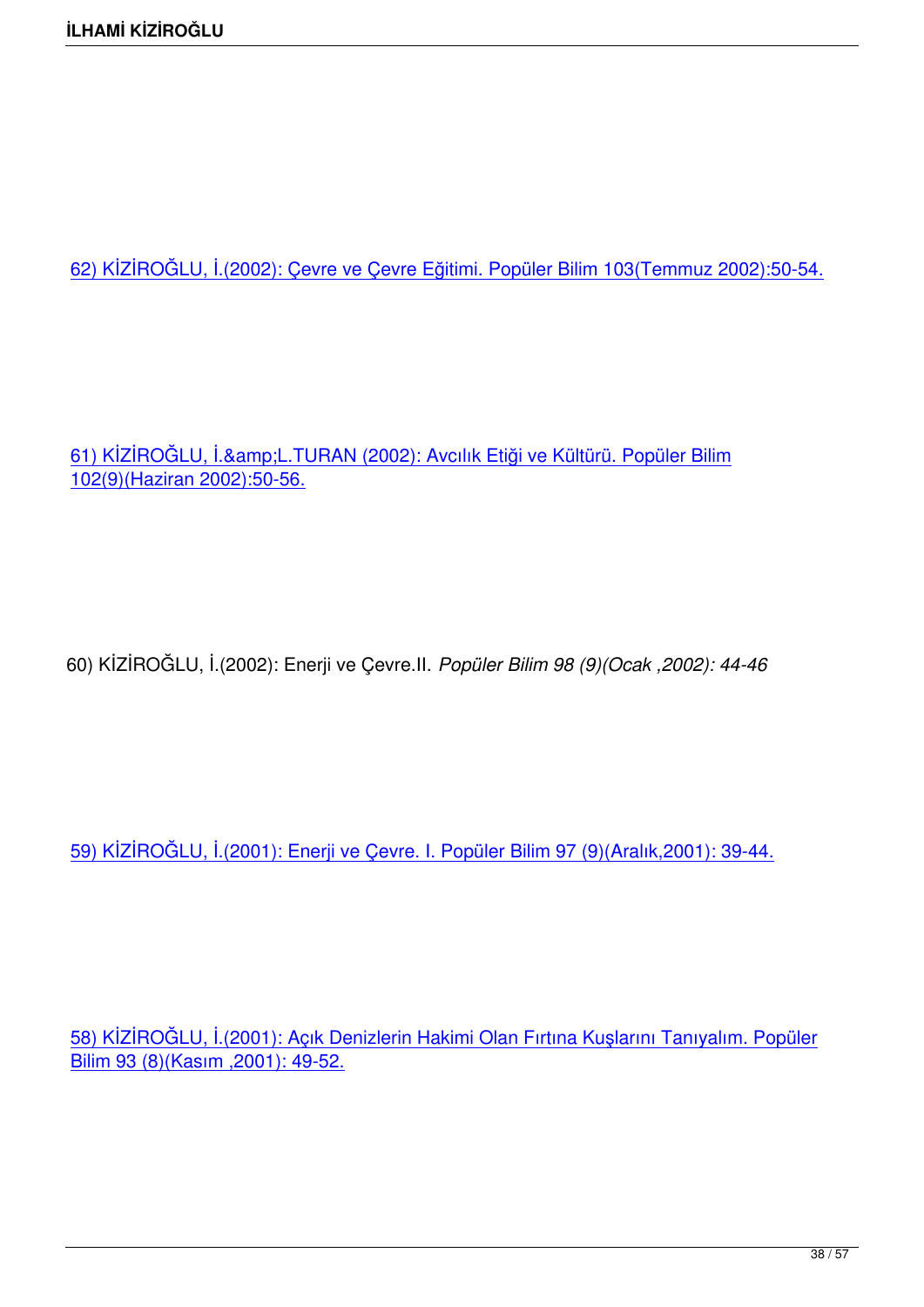57) KİZİROĞLU, İ.(2001): Türkiye'deki Dalgıçkuşları ve Loplu Dalgıçları Tanıyalım. Popüler Bilim 93 (8)(Eylül,2001): 49-53.

56) KİZİROĞLU, İ.(2001): İnsan ve Çevre İkilemi.Popüler Bilim 93(8)(Ağustos,2001):51-52.

55) KİZİROĞLU, I.(2001): Doğa ve İnsan İkilemi. Yeşil Mavi (Teknik Bülten) 1(2): 4-5.

54) KİZİROĞLU, İ.(2001); Doğal Bir Kuş Müzesi Olan Türkiye'deki Kuş Grupları 3. *Popüler Bilim 92 (8)(Temmuz,2001): 49-52.*

53) KİZİROĞLU, İ.(2001): Doğal Bir Kuş Müzesi Olan Türkiye'deki Kuş Grupları 2. *Popüler Bilim 90-91(8)(Mayıs-Haziran,2001): 49-53.*

52) KİZİROĞLU, İ.(2001): Doğal Bir Kuş Müzesi Olan Türkiye'deki Kuş Grupları 1 Popüler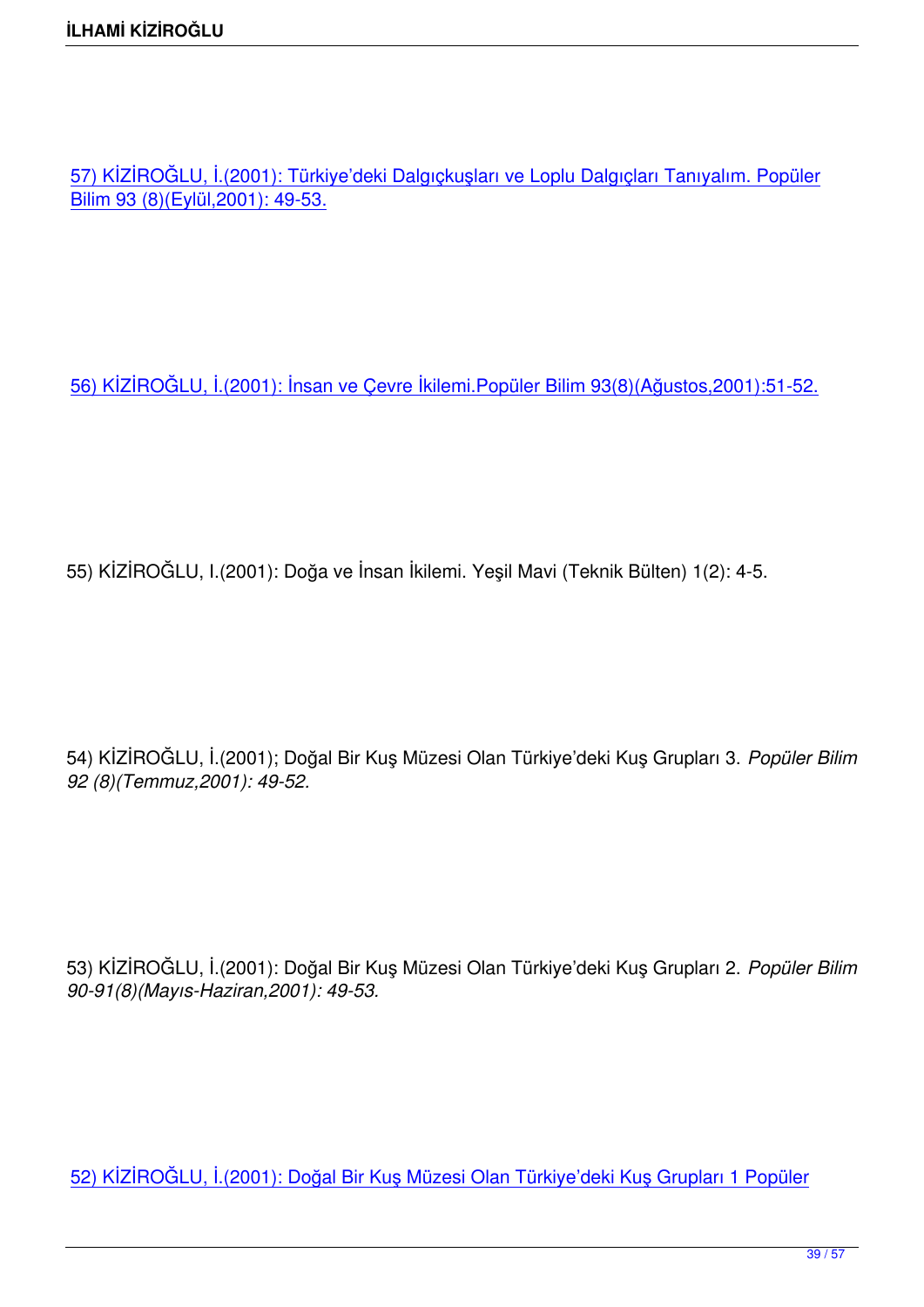51) KİZİROĞLU, İ.(2001): Doğaya Karşı Sorumluyuz.Kuşları Koruyalım. Popüler Bilim 87(8)(Şubat 2001): 49-54.

50) KİZİROĞLU, İ.(2001): Kuşları Koruyalım, Onları Yaşatalım. Popüler Bilim 86 (8)(Ocak 2001): 49-55.

49) KİZİROĞLU, İ.(2000): Türkiye Kuşları II. Popüler Bilim 83(7)(Ekim 2000): 47-51.

48) KİZİROĞLU, İ.(2000): Türkiye Kuşları 1. Popüler Bilim 82 (7)(Eylül 2000): 49-53

47) KİZİROĞLU, İ.(2000): Türkiye'de Ekolojik Bakış Açısından Enerji Sorunu ve Enerji kaynakları (II). Popüler Bilim 81 (7)(Ağustos 2000):39-44.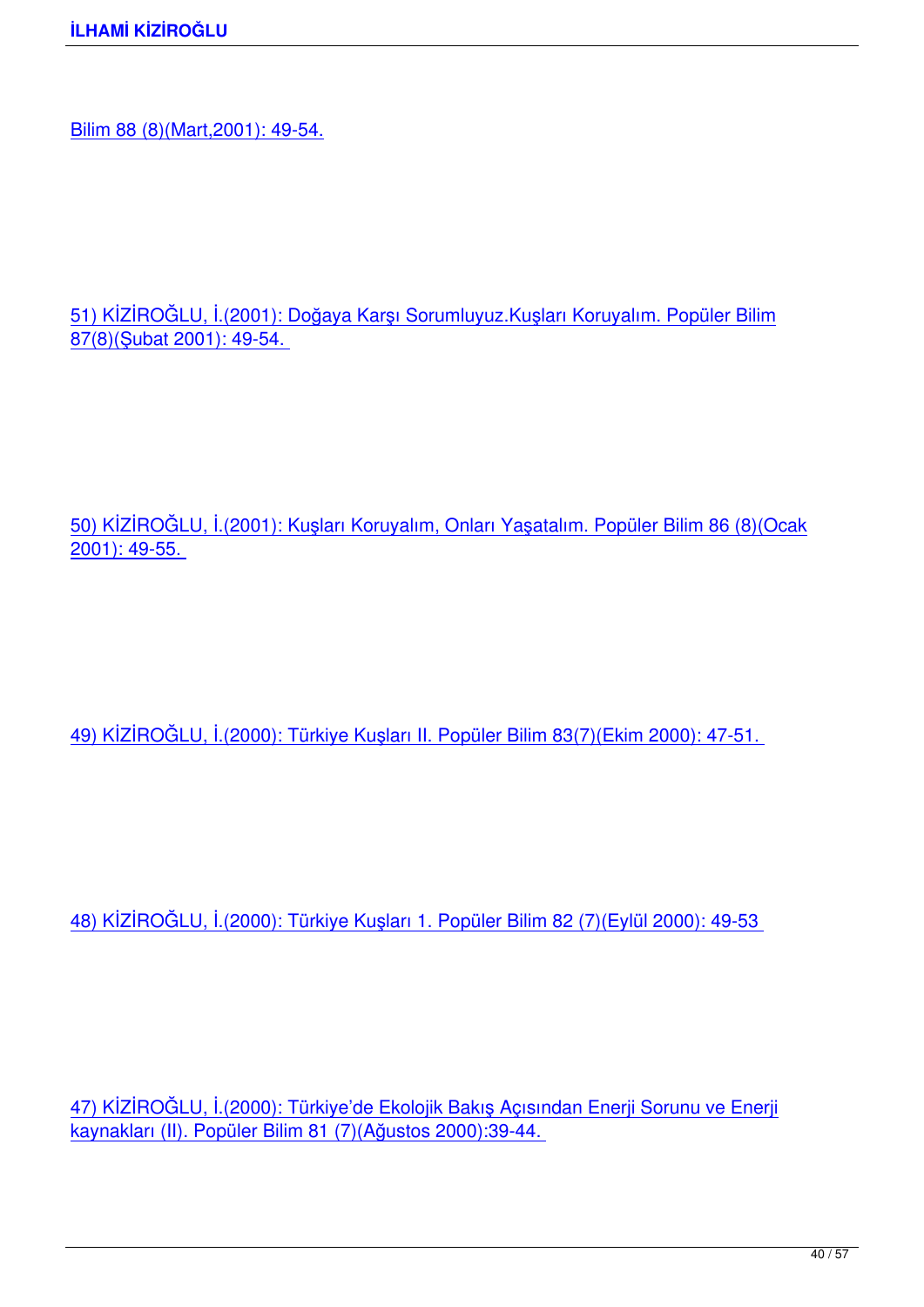46) KİZİROĞLU, İ.(2000): Türkiye'de Ekolojik Bakış Açısından Enerji Sorunu ve Enerji Kaynakları (I). Popüler Bilim 80 (7)(Temmuz 2000: 52-56.

45) KİZİROĞLU, İ.(2000): İnsanoğlunun Vazgeçemediği Dostları . Güvercinler II. *Popüler Bilim 79(7)(Haziran 2000:* 50-56.

**44) KİZİROĞLU, İ.(2000): İnsanoğlunun Vazgeçemediği Dostları . Güvercinler I. Popüler Bilim 78(7)(Mayıs 2000): 36-42.** 

43) KİZİROĞLU, İ.(2000): Nükleer Enerji. Türkiye'nin Nükleer Enerji Yerine Geçecek Seçenekleri Var. Neden Dünyada Terk Edilen Bir Sektör Olan Nükleer Enerjide Israr Ediliyor ? Popüler Bilim 75 (7)(Nisan 2000):45-48.

42) KİZİROĞLU, İ.(2000): Büyük Doğa Bilimci ve İlk Ekolog Olan Alexander von Humboldt'un Bilimsel Gezileri(II). Popüler Bilim 76 (7)(Mart 2000): 41-45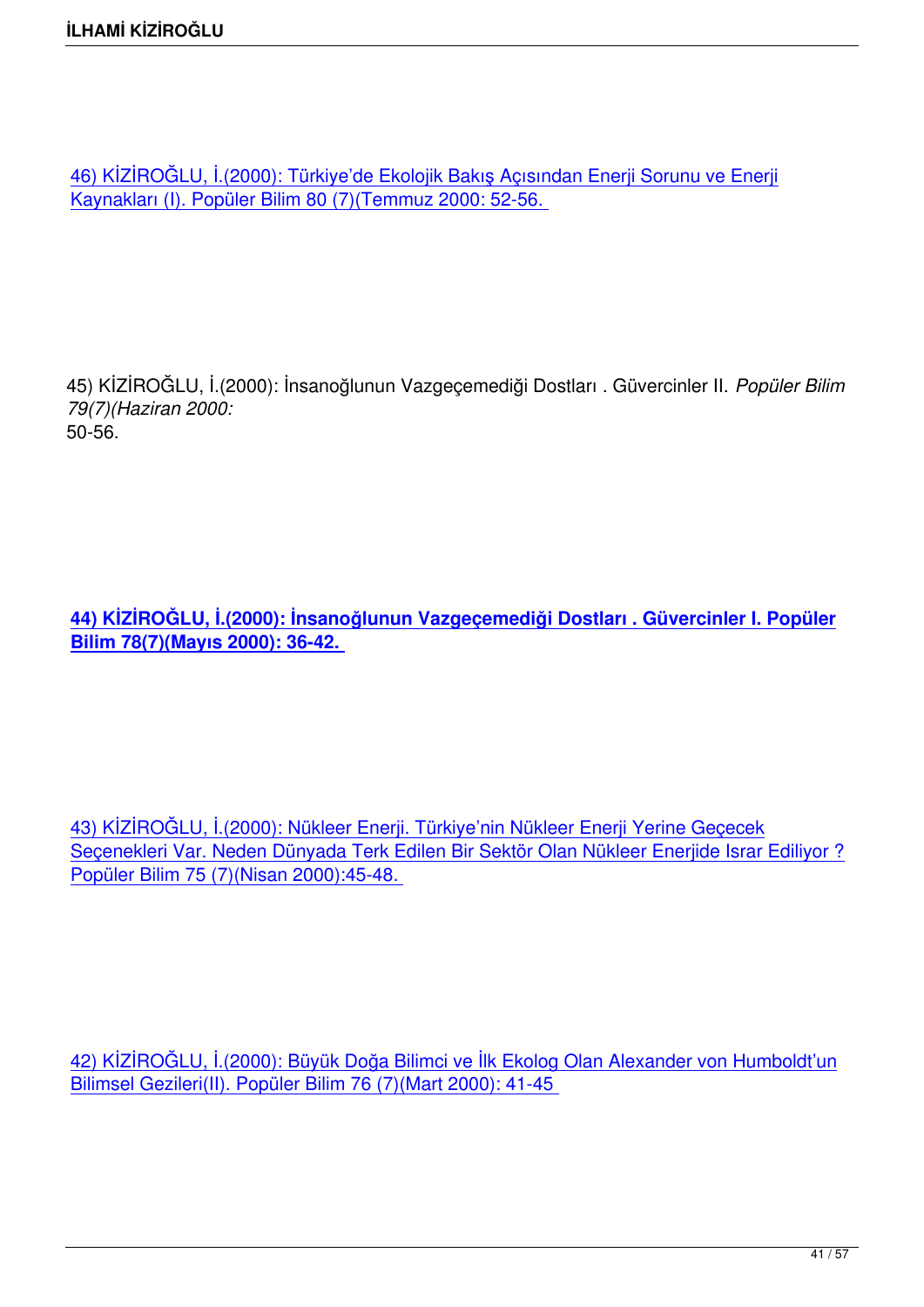41) KİZİROĞLU, İ.(2000): Büyük Doğa Bilimci ve İlk Modern Ekolog Olan Alexander von Humboldt'u Tanıyalım (I). Popüler Bilim 75 (7)(Şubat 2000):19-23

40) KİZİROĞLU, İ.(1999): Türkiye ve Dünyanın Ekolojik Sorunları I. *Popüler Bilim 70 (6)(Eylül 1999):* 16-20

39) KİZİROĞLU, İ.(1999): Türkiye ve Dünyanın Ekolojik Sorunları II. *Popüler Bilim 71(6)(Ekim 1999):* 49-51.

38) KİZİROĞLU, İ.(1999): Türkiye ve Dünyanın Ekolojik Sorunları III. *Popüler Bilim 72(6)(Kasım 1999)* :49-52.

37) KİZİROĞLU, İ.(1999): Türkiye ve Dünyanın Ekolojik Sorunları IV. *Popüler Bilim 73(6)(Aralık1999):* 49-53.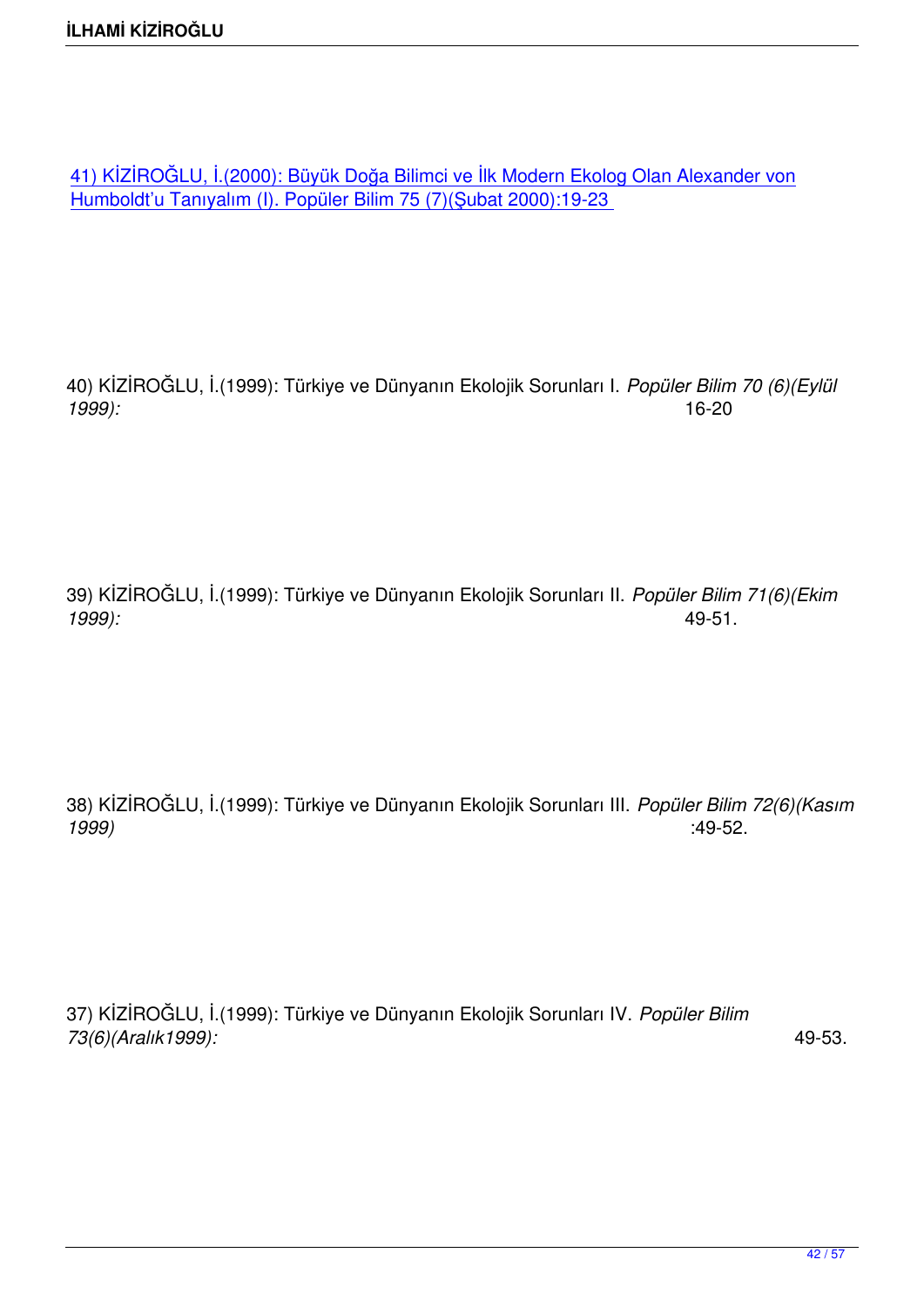36) KİZİROĞLU, İ.(1999): Doğayı Korumamak Genetik Bir Hastalık Mı? Kelaynak Kuşlarının Akibeti. Popüler Bilim 64(6)(Mart 1999): 50-55.

35) KİZİROĞLU, İ.(1999): Trakya'nın Biyogenetik Rezerv Alanı: Longos Ormanları. ? Popüler Bilim 62(6)(Ocak 1999): 25-30.

34) KİZİROĞLU, İ.(1998): Anadolu'nun Biyolojik Zenginliği Tehlikede ! Canlı Türleri Azalıyor Mu ? Popüler Bilim 60(5)(Kasım 1998): 26-29.

33) KİZİROĞLU, İ.(1998): Anadolu'nun Biyolojik Çeşitliliği ve Karşılaşılan Sorunlar. Tabiat ve İnsan 32 (1998/3): 3-10.

32) KİZİROĞLU, İ.(1998): Anadolu'nun Doğal Cennetleri/Sultansazlığı. Popüler Bilim 56 (5)(Temmuz 1998): 34-37.

31) KİZİROĞLU, İ.(1998): Kuş Gözlemi. Popüler Bilim 53 (5)(Nisan 1998): 12-15.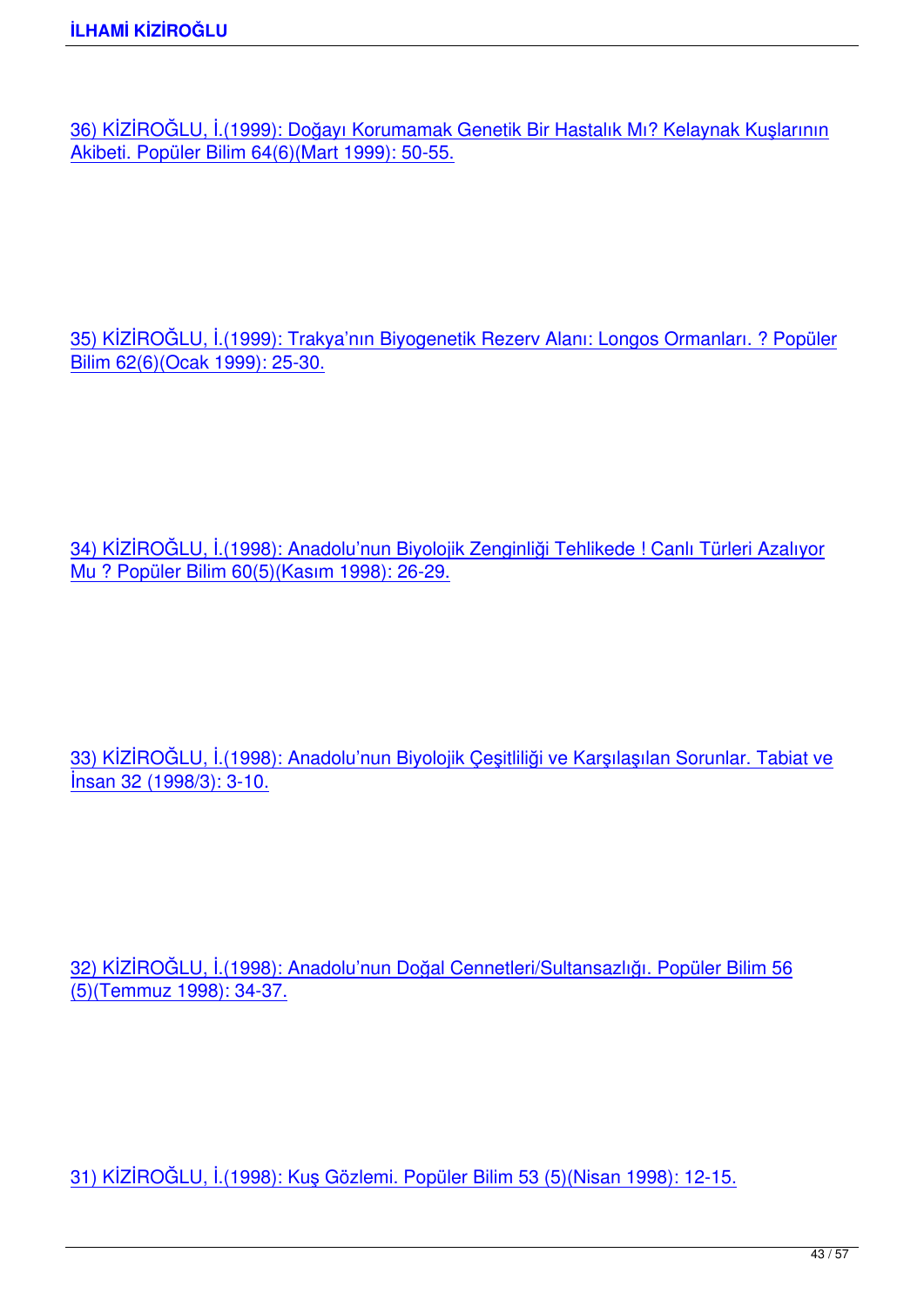30) KİZİROĞLU, İ.(1998): Korunan Alan Planlaması ve Yönetiminde Zooloji ve Ekoloji'nin Yeri. Tabiat ve İnsan 32(1998/2): 3-9.

29) KİZİROĞLU, İ.(1995): Türkiye'de Çevre Eğitimi. Tabiat ve İnsan 29 (1995/4): 2-8.

28) KİZİROĞLU, İ.(1995): 1970 Avrupa Koruma Yılından Önce , Doğal Dengenin Sağlanmasında Ekolojinin Yeri ve Önemi.İzlenen Politika ve Yasal Dayanakları. Tabiat ve İnsan 29(1995/2): 15-18.

27) KİZİROĞLU, İ *.,* L. TURAN & A. ERDOĞAN (1995): Sultansazlığı Yönetim Planı. *H.Ü. Eğitim Fakültesi Dergisi 11( 1995*  $): 49-56.$ 

26) KİZİROĞLU, İ *.,* L.TURAN & A.ERDOĞAN (1995): Burdur Gölü Havzası Korunma ve Kullanım Planlaması Üzerine Bir Arastırma *1995* ): 37-48*.*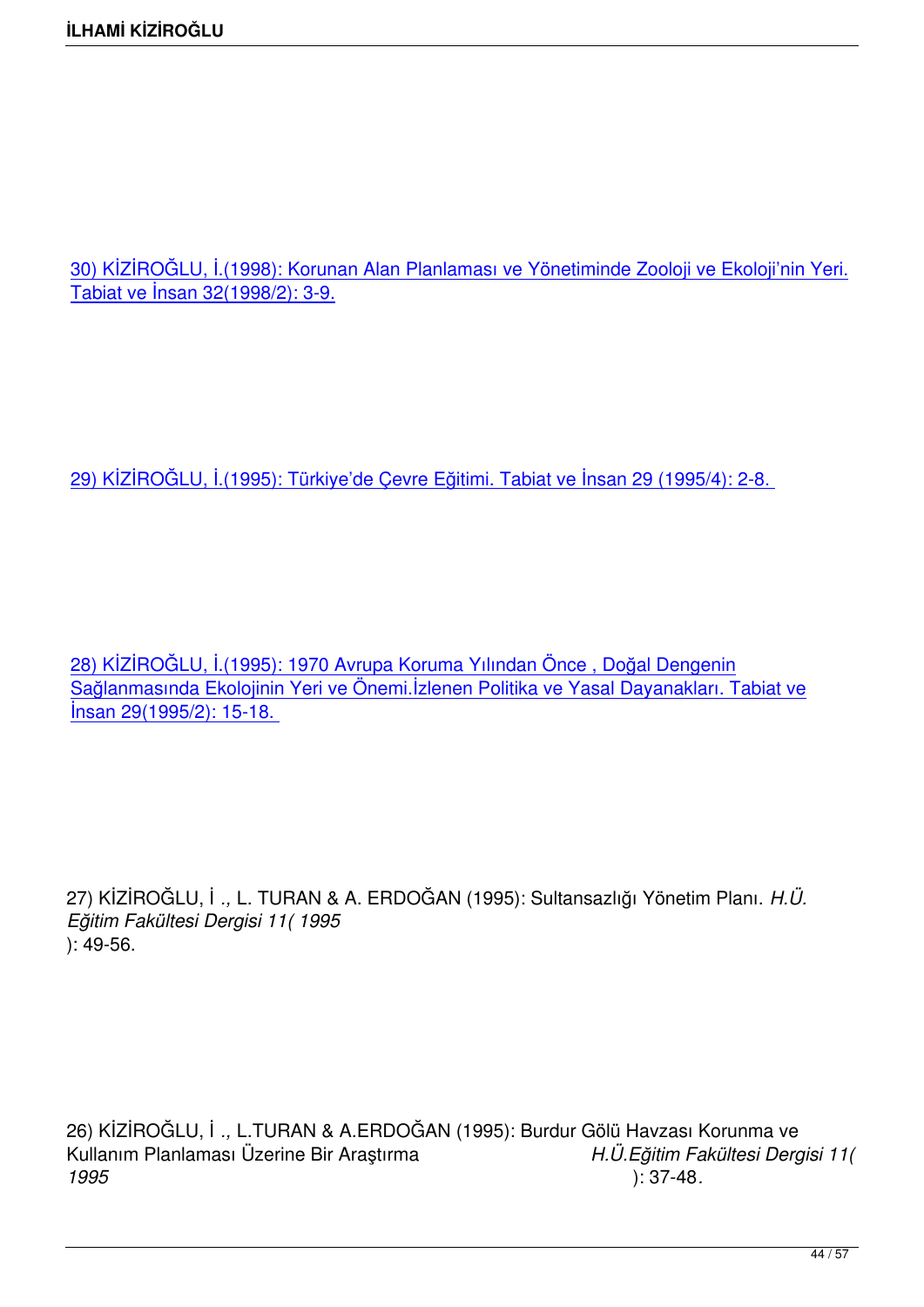25) KİZİROĞLU, İ.(1994): Canlıların Yok Olma Süreci ve Anadolu'da Soyu Tükenme Tehlikesi Altındaki Kuş Türleri. *Tabiat ve İnsan 28(1994/2)*: 2-4.

24) KİZİROĞLU, İ.(1994): Bilimsel Teknolojinin İnsan ve Doğa İkilemindeki Konumu ve Oynadığı Rol. *Tabiat ve İnsan 27 (1994/2):* 32-34.

23) KİZİROĞLU, İ.(1994): Doğa ve Kültür Kenti Amasya. *Kültür 103 (1994/Ocak-Şubat):* 62-65.

22) KİZİROĞLU, İ .,& M. ÖZÇELİK (1994): Ankara'daki Doğal Mucize*. Cumhuriyet Bilim Teknik 359 (5 Şubat 1994):* 7-8.

21) KİZİROĞLU, İ.(1993): Doğa Bilimci Alexander von Humboldt'un Hayat ve Eserleri. *H. Ü. Eğitim fakültesi Dergisi 8 (1993):*  281-300.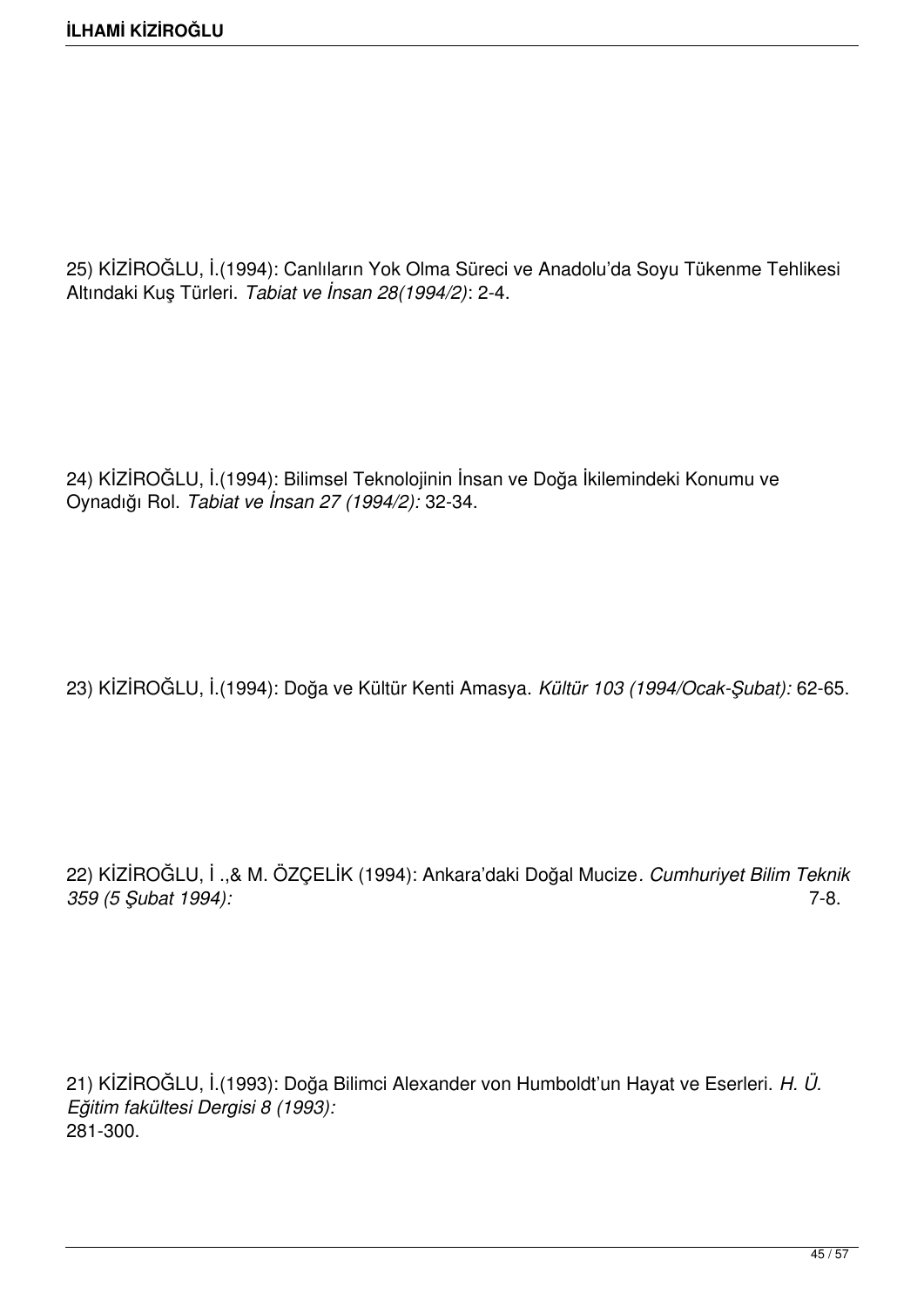20) KİZİROĞLU, İ.(1993): Diplomalı Cennet Manyas Kuş Cenneti.*Kültür9 (1993*): 51-53.

19) KİZİROĞLU, İ .,& M. ÖZÇELİK (1993): Ankara'daki "Kırmızı Halkalı Yeşil Papağan, *Psittacu la krameri* . Populasyonuyla Gelen Doğal Mucize, *Tabiat ve İnsan 27(1993/4)* 20-25.

18) TURAN,L.,& İ. KİZİROĞLU (1993): Bıldırcın (*Coturnix c. coturnix* L.,)ve Japon Bıldırcınlarının ( *C. c.japonica* )Karşılaştırmalı Üreme Biyolojileri *. DOĞA Tr. J. Of Zoology 17 (1993):* 311-317.

17) KİZİROĞLU, İ *.,* L.TURAN & A.ERDOĞAN (1992): Sultansazlığı'nın Eko-Ornitolojisi ve Son Durumu. *H.Ü.Eğitim Fakültesi Dergisi 7 ( 1992*): 217-227.

16) KİZİROĞLU, İ., T. EKİM & C. ÖZGÜL (1992): Türkiye'nin Biyolojik Zenginlikleri ve Tehdit Altındaki Canlı Türleri. *Tabiat ve İnsan 25 (1992/2):* 5-12. **(2).**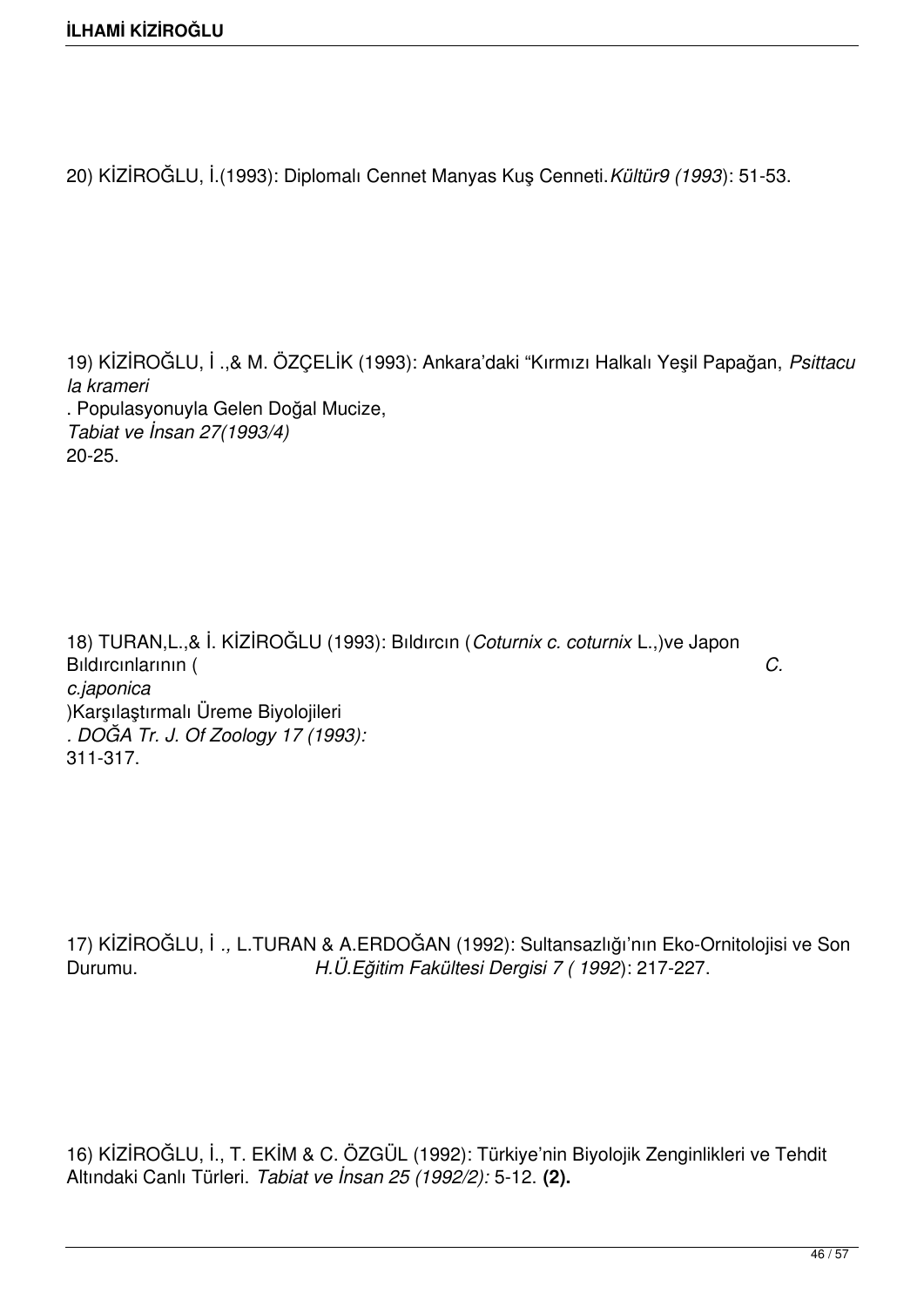15) KİZİROĞLU, İ.(1992): Milli Park ve Doğal Parklarda Doğa Tanıtım Merkezleri ve Bunların Çevre Eğitimi Açısından Önemi. *Orman 8 (Ağustos 1992):* 27-32.

14) KİZİROĞLU, İ.(1992): Sulak Alanların Tanımı Çeşitleri ve Genelde Önemi.*Tabiat ve İnsan 26 (1992/2* ): 22-31.

13) KİZİROĞLU, İ.(1992): Sultansazlığı'nın Eko-Ornitolojisi ve Son Durumu. *H.Ü. Eğitim Fakültesi Dergisi 7( 1992* ): 217-227.

12) KİZİROĞLU, İ.(1992): Yığılan Çöpler ve Sonrası.*Tabiat ve İnsan 26 (1992/3):* 14-16.

11) KİZİROĞLU, İ.(1991): Anadolu'nun Ortasındaki Sulak Alan Sultansazlığı'ndaki Son Durum*. Tabiat ve İnsan 25 (1991/1):*  13-18.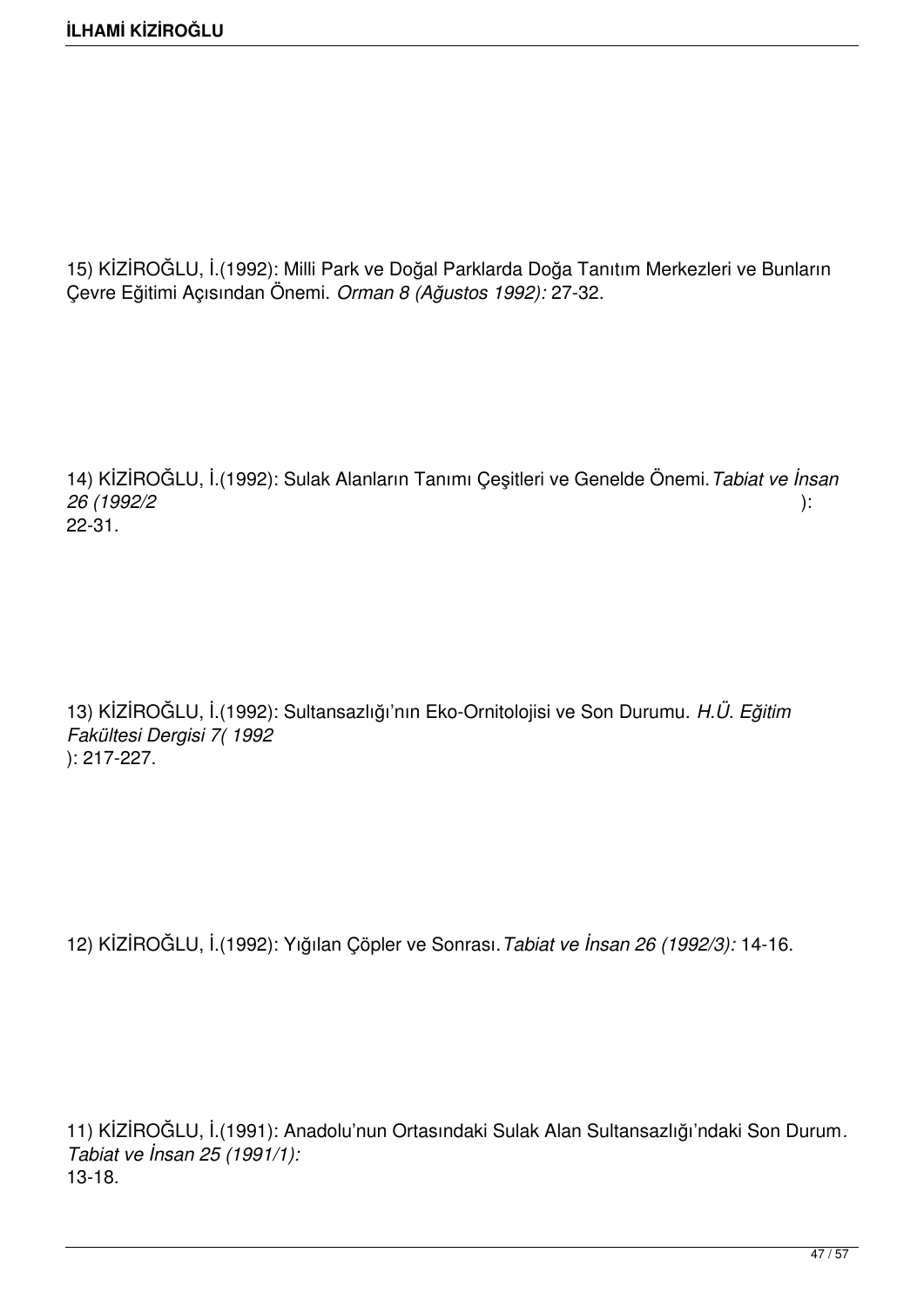10) KİZİROĞLU, İ.(1990): Fen Bilimleri Öğretmenliği Mesleğine Yönelim ve Yabancı Dilde Eğitim. H. Ü. Eğitim Fakültesi Dergisi 5 (1990): 37-56.

9) KİZİROĞLU, İ.(1989); Önemli Bir Çevre Sorunu Tür (Bitki ve Hayvan) Ölümü. *Tabiat ve İnsan 23 (1989/2):* 29-31.

8) KİZİROĞLU, İ .(1988): Günümüzde Biyoloji Dersi ve Amaçları.*H.Ü Eğitim Fakültesi Dergisi3 (1988* ):243-250.

7) KİZİROĞLU, İ.(1988): İthal Çöpler ve Sağlığımız. Çöp Tasfiyesi ve Yol Açacağı Sağlık ve Ekolojik Sorunlar. *Tabiat ve İnsan 22 (1988/1):* 17-20.

6) KİZİROĞLU, İ.(1987): Kuş Koruması ve Baştankaraların (Parus spp.) Biyolojik Savaşta Orman Zararlılarına Etkileri. *DOĞA TÜBİTAK Zooloji Dergisi 11 (1987*): 104-109.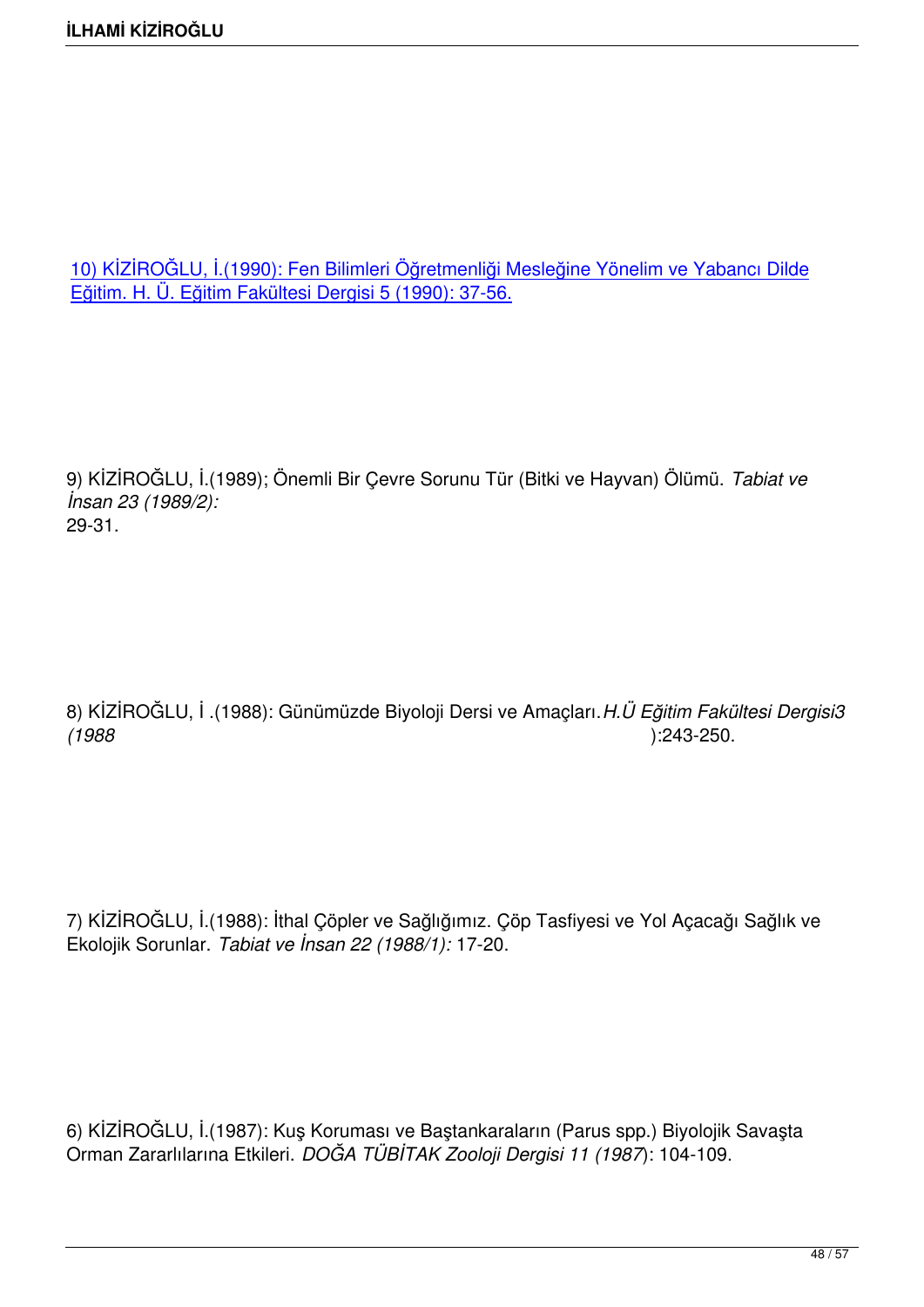**5) KİZİROĞLU, İ.(1987): Doğadaki Kuşları Da Besleyelim. Bilim ve Teknik20(1987/232):19-22.** 

**4) KİZİROĞLU, İ .(1986): Sayıları Giderek Azalan Yırtıcı Kuşlarımız. Bilim ve Teknik 19 (1986/222): 1-4.**

3) KİZİROĞLU, İ.(1986): München Ebersberg Ormanındaki Yapay Yuva Sandıklarında Kuluçkaya Yatan Kuş Türlerinin Biyolojileri. *Tabiat ve İnsan 20 (1986*): 21-31.

**2) KİZİROĞLU, İ.(1985): Yarasalar. Bilim ve Teknik 12 (1985): 22-23.** 

1) KİZİROĞLU, İ.(1982): Uçan Dostlarımız*. Tabiat ve İnsan 16 (1982/2): 34-35.*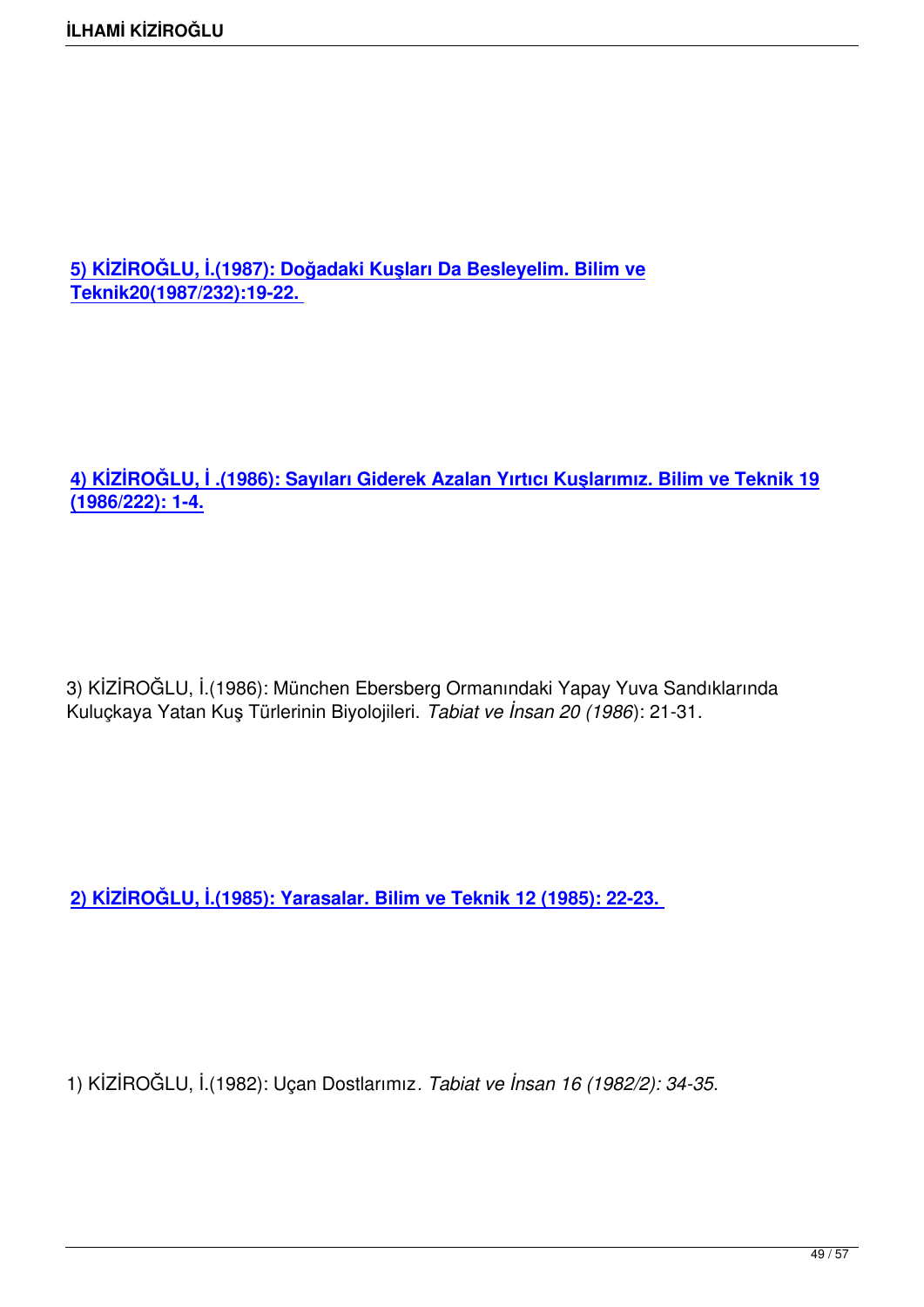**2). KIZIROGLU, I.** (1995): An Overview of the Environmental Training in Turkey. III rd INTERNATIONAL SYMPOSIUM ON THE ECOLOGICAL AND ENVIRONMENTAL ISSUES. 12-13 October 1995. Ankara.

**1). KIZIROGLU, I.,** L. TURAN and A. ERDOGAN: Environmental Training in Turkey. IInd Congress on Educational Sciences, 6-8 September 1995, Beytepe/Ankara.

**I) Books Published**

**In Turkish**

**9) KİZİROĞLU, İ.(2004): Genel Biyoloji.** *V. Baskı:Birlik Yay.,Ankara, 2004: 722pp.* **(20).**

**8) KİZİROĞLU, İ .(2001): Ekolojik Potpuri.TAKAV. Yayınevi,. Ankara. 397 s., Mayıs 2001. (6).**

**7) KİZİROĞLU, İ.(2000): Genel Biyoloji. Desen Yayınevi. IV. Baskı: 2000: 544pp.**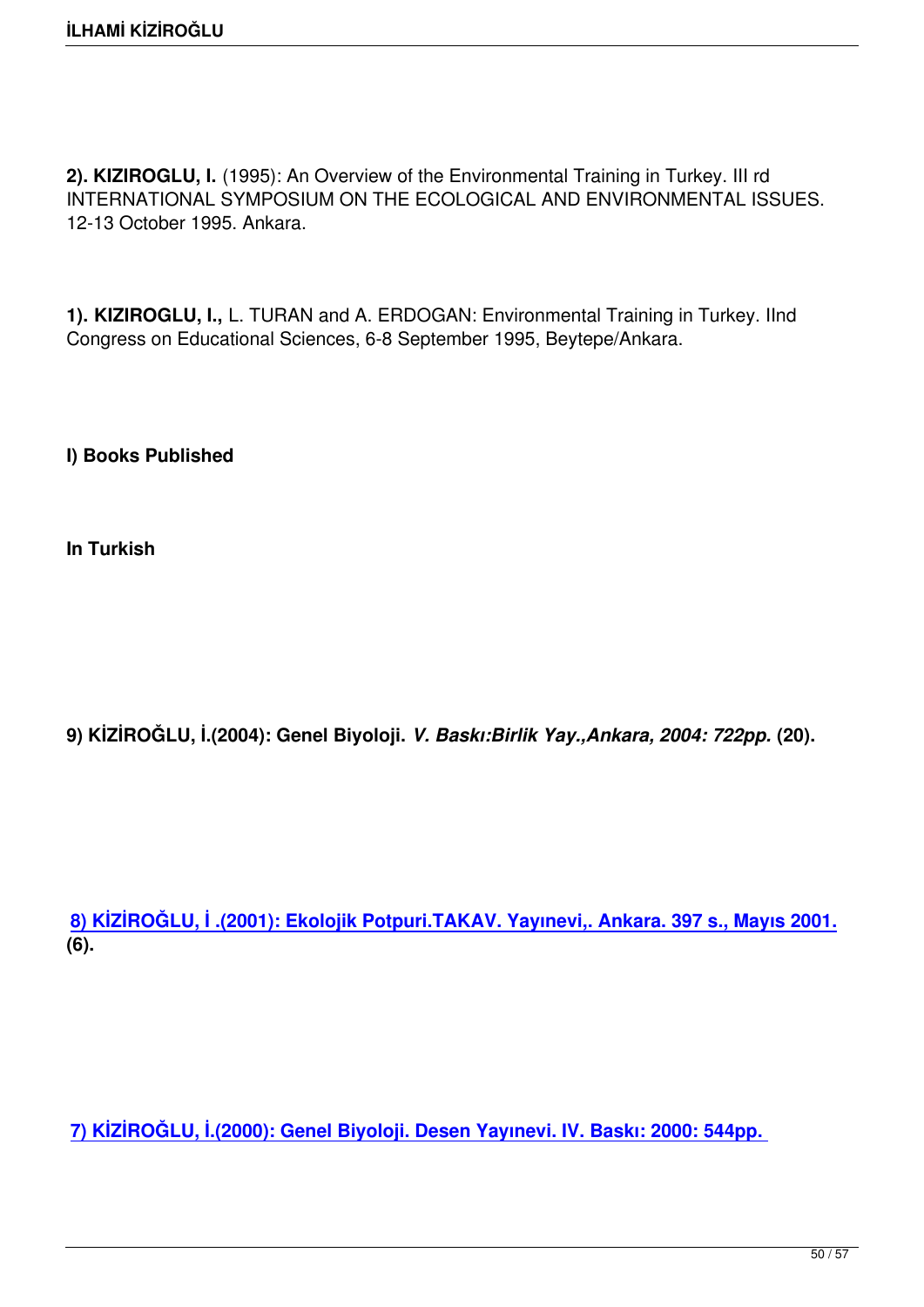**6) KİZİROĞLU, İ.(1998): Genel Biyoloji.** *Desen Yayınevi. III. Baskı: 1998* 

5) KAZANCI, N., İ. KİZİROĞLU & A.E.KİDEYS (1995): Türkiye'de göl, akarsu, deniz, sulak alan, mağara ve ada ekosistemlerinde biyolojik çeşitliliğin korunabilmesi için ulusal eylem planı. Dünya Bankası tarafından desteklenen proje Raporu. 252 p. Ankara.

**4) KİZİROĞLU, İ.(1994): Büyük Doğa Bilimci Alexander von Humboldt. Ankara.** *Desen Ofset 1994, 30 pp.* 

**3) KİZİROĞLU, İ.(1994): Genel Biyoloji.** *Desen Yayınevi.II. Baskı: 1994.* 

**2) KİZİROĞLU, İ.(1990): Genel Biyoloji.** *Desen Yayınevi. I. Baskı: 1990:* 

**1) KİZİROĞLU, İ.(1989): Türkiye Kuşları, The Bird Species of Turkey.***Gazi/Ankara.OGM*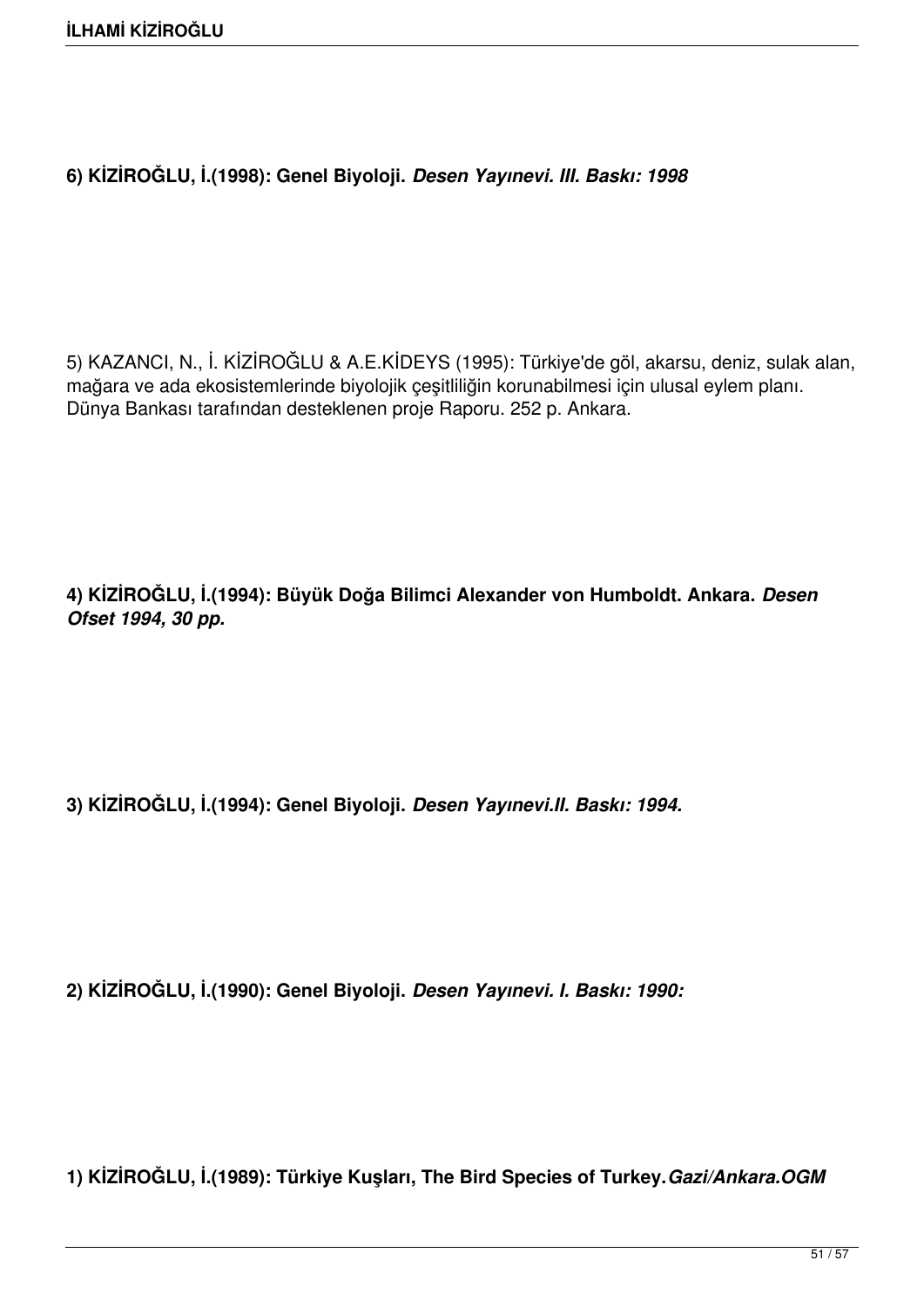*Basımevi1989; 314 pp.*  **(60).**

**In The Foreign Language**

5) KAZANCI, N., İ. KİZİROĞLU & A.E.KİDEYS(1995): Biological diversity action plan. Report of the World Bank. Wetland, river, marine, lake, island and cave ecosystem. Ministery of Forestry, Ankara, Turkey, 1995, 177 pp. **(2).**

**4) KİZİROĞLU, İ.(1993): The Birds of Türkiye.(Species List in Red Data Book). Ankara.** *T TKD Pubication Nr: 20. Desen Ofset A.Ş., 1993* **: 48 pp. [\(50\).](http://www.ikiziroglu.com/kusredlist.jpg)**

3) KİZİROĞLU, İ.(1992): Beytepe ve Çevresinin Biyolojik Yapısı. Biological Structure of Beytepe and its Environs. Biologischer Aufbau von Beytepe und seiner Umgebung. *Gazi/Ankara. OGM Yayın No: 672; Sıra No: 72. OGM Basımevi 1992* : 161 pp. **(5).**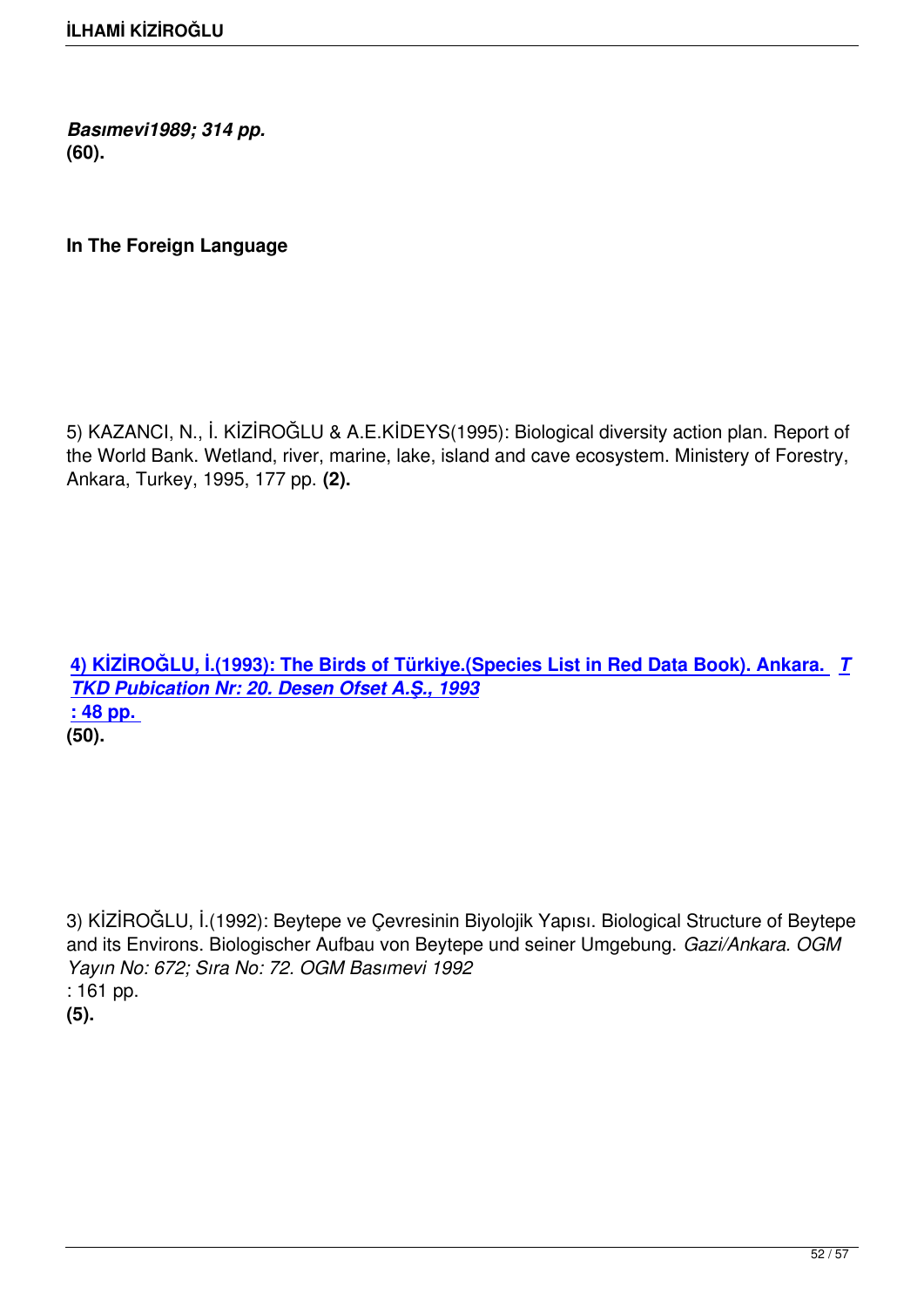2) KİZİROĞLU, İ.(1991): Allgemeinbiologisches Grundpraktikum. Bd.2.Ankara.*Desen Yayınevi 1991,* 256 pp. **(5 ).**

1) KİZİROĞLU, İ.(1990): Allgemeinbiologisches Grundpraktikum. Bd.1.Ankara.*Desen Yayınevi 1990* , 110 pp. **(3**

**).**

**J) The Books Edited**

## **K) Edited Books Not Publiced**

**2). KİZİROĞLU, I.;I** II. Internationale Symposium zu Ökologie und Umweltfragen. 13-15 Ekim 1995, Ankara. Schriftenreihe des türkisch-deutschen Kulturbeirats xx: xxx pp.

**1). KIZIROGLU, I.,**& C. KURU: II. Education Congresss, 1997 Ankara: xxx pp.

## **L) Maps Of Birds**

**4). KIZIROGLU, I.;** The Maps of the year birds of Anatolia. Anadolu'nun Yerli Kuş Haritası (70 x 100 cm)(renkli). *ATLAS Dergisi Eylül 1994.*

**3). KIZIROGLU, I.;** The Maps of the year birds of Anatolia Anadolu'nun Yerli Kuş Haritası (70 x 100 cm)(renkli) . *TEMPO Dergisi Haziran 1995.*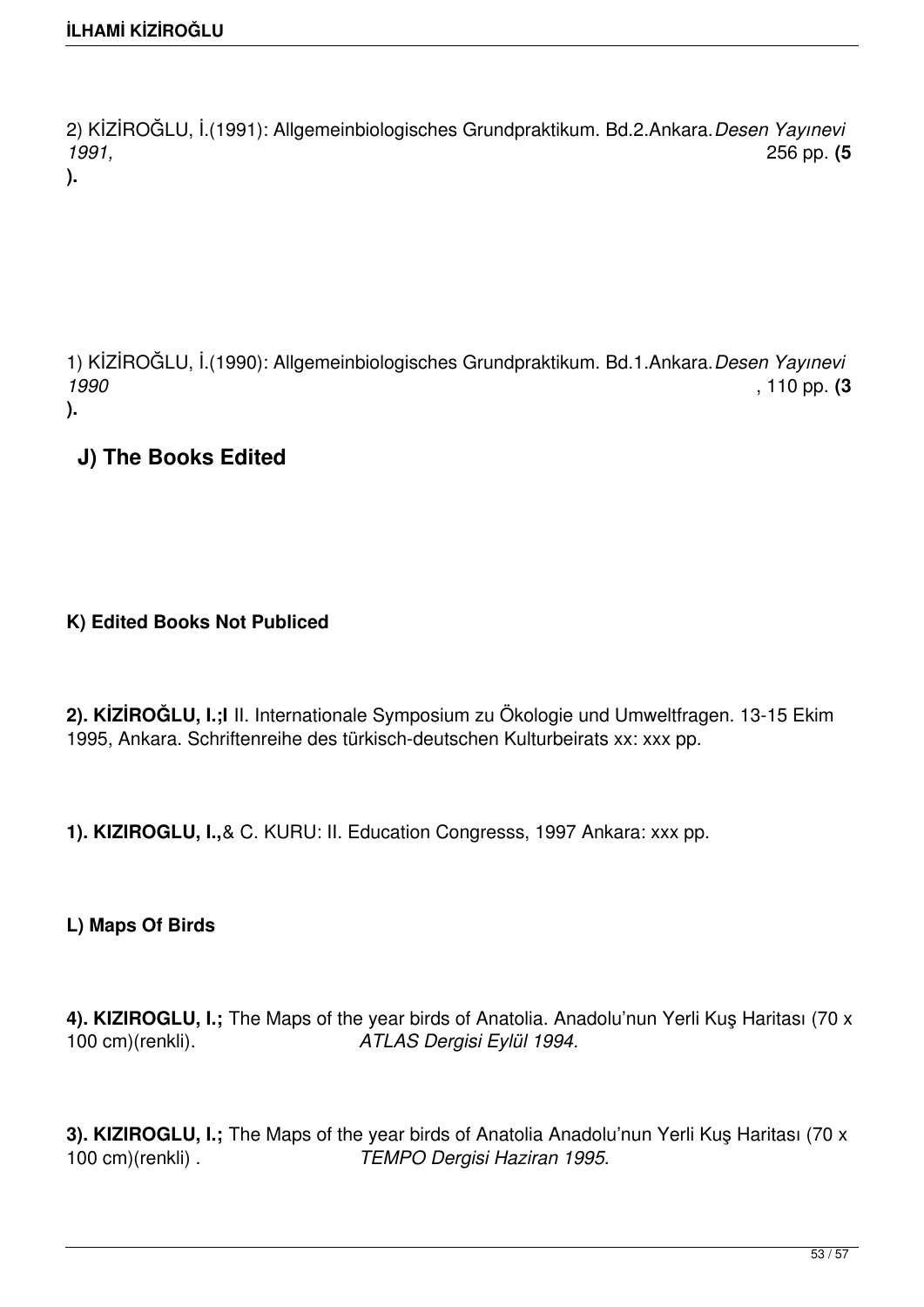**2). KIZIROGLU, I.;** The Maps of the only summer birds of Anatolia. Anadolu'nun Göçmen Kuşları Haritası (70 x 100 cm)(renkli). *ATLAS Dergisi Ekim 1994.*

**1). KIZIROGLU, I.;** The Maps of the only summer birds of Anatolia. Anadolu'nun Göçmen Kuşları Haritası (70 x 100 cm)(renkli). *TEMPO Dergisi Temmuz 1995.*

## **M) Aktuel Magasine Weekly**

- **5). KİZİROĞLU, İ.:** Kuş Preparasyonu. Avcının Sesi 78 (30 Ekim 1994): 27.
- **4). KİZİROĞLU, İ.:** Türkiye Kuşları. Avcının Sesi 6 (30 Ekim 1991): 2.
- **3). KİZİROĞLU, İ.:** Türkiye Kuşları. Avcının Sesi 5 (15 Ekim 1991): 2.
- **2). KİZİROĞLU, İ.:** Türkiye Kuşları. Avcının Sesi 4 (30 Eylül 1991): 2.
- **1). KİZİROĞLU, İ.:** Türkiye Kuşları. Avcının Sesi 3 (15 Eylül 1991): 2
- **O) Article in Daily News**

10) KİZİROĞLU,İ. : Nükleer Enerji Santralleri. (Olaylar ve Görüşler). Newspaper. Cumhuriyet Gazetesi, 11 Mayıs 2007 , Sayfa 8.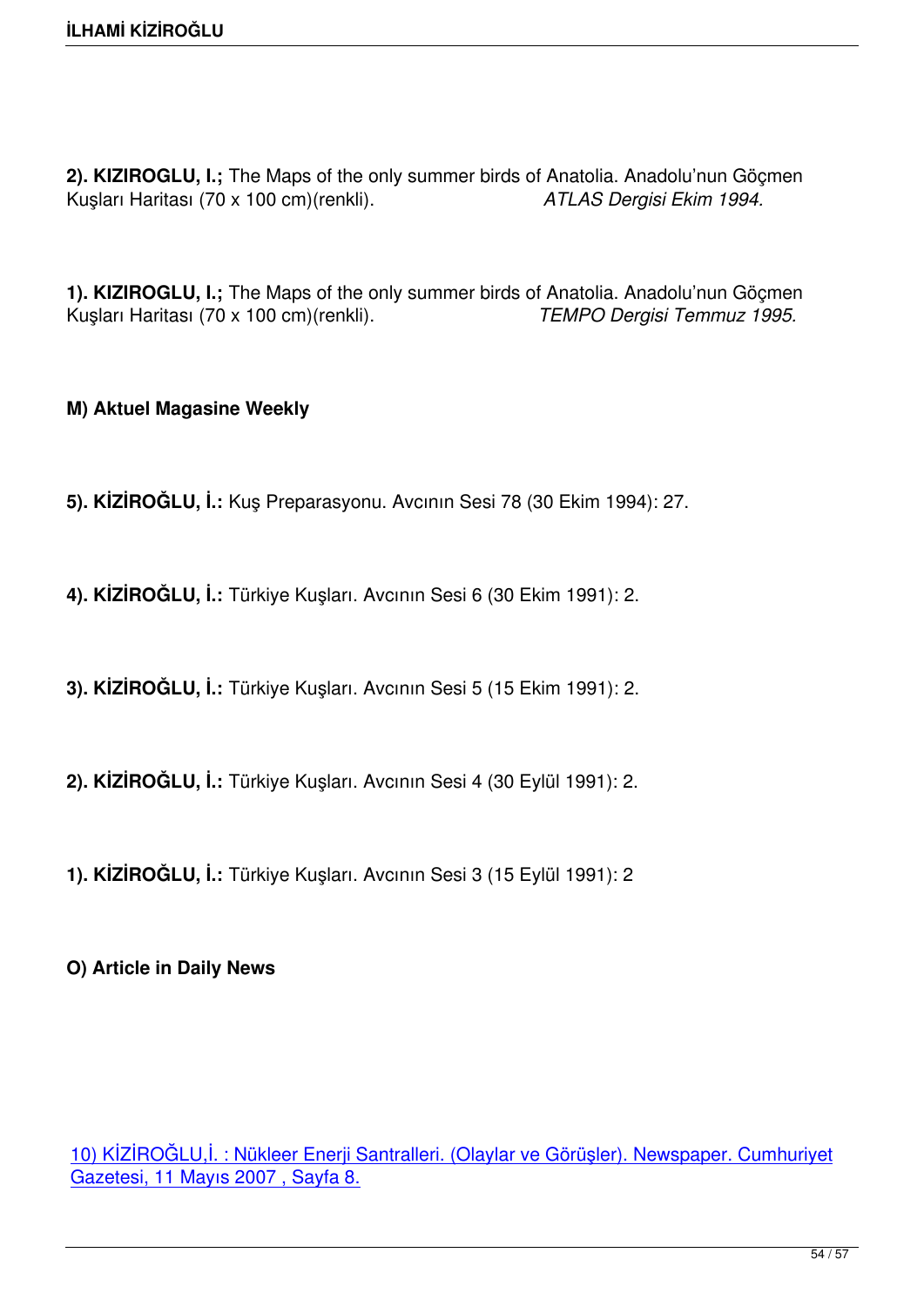**9) KİZİROĞLU,İ. : Almanya/Türkiye Gerçeği. (Olaylar ve Görüşler). Newspaper. Cumhuriyet Gazetesi, 8 Eylül 2006 , Sayfa 2.** 

8) **KİZİROĞLU,İ. :** İçme Suyu Kaynakları Yok Oluyor. (Olaylar ve Görüşler). Newspaper. Cumhuriyet Gazetesi, 4 Nisan 2006 , Sayfa 2.

**7) KİZİROĞLU,İ. : Nükleer Enerji Santralları... (Olaylar ve Görüşler) Newspaper: Cumhuriyet Gazetesi.,2005, S.2.; 23 Haziran 2005.** 

6) **KİZİROĞLU, İ.:** Av Yasağı Devam Etmeliydi.Cumhuriyet 19 Ocak 2004 (Olaylar ve Görüşler)

5) **KİZİROĞLU, İ.:** Yükseköğretim Kurumlarında... Cumhuriyet 10 Temmuz 2003, Çarşamba, s.2. (Olaylar ve Görüşler)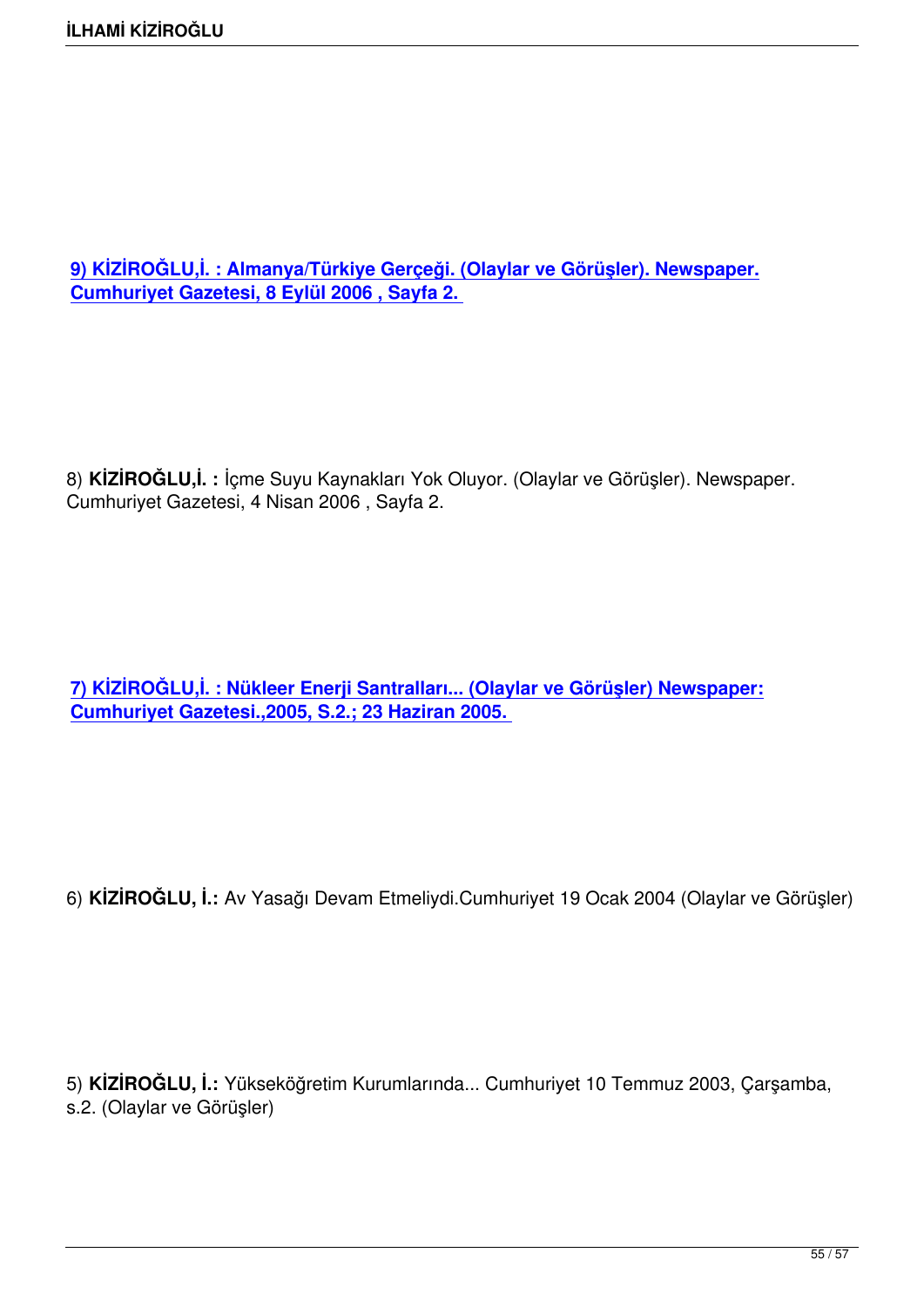4) **KİZİROĞLU, İ.:** Nükleer Enerjinin Alternatifi Var. (Olaylar ve Görüşler) Cumhuriyet Gazetesi.,2003

3) **KİZİROĞLU, İ.:** Johannesburg Dünya Çevre Doruğu. Cumhuriyet 29 Ağustos 2002, Çarşamba s.2. (Olaylar ve Görüşler).

2) **KİZİROĞLU, İ.:** İnsanoğlu ve Çevre. Cumhuriyet .4 Haziran 2002, Salı s.2. (Olaylar ve Görüşler).

1) **KİZİROĞLU, İ.:** İthal Çöpler ve Sağlığımız. Milliyet, 3 Mart 1988 (Düşünenlerin Düşünceleri).

6) KİZİROĞLU,İ., A.ERDOĞAN, L.TURAN & amp; T.ALBAYRAK (2004): 1st International Ornithology Congress.8-11 April 2004,Antalya(Abstract Book,57 pp).